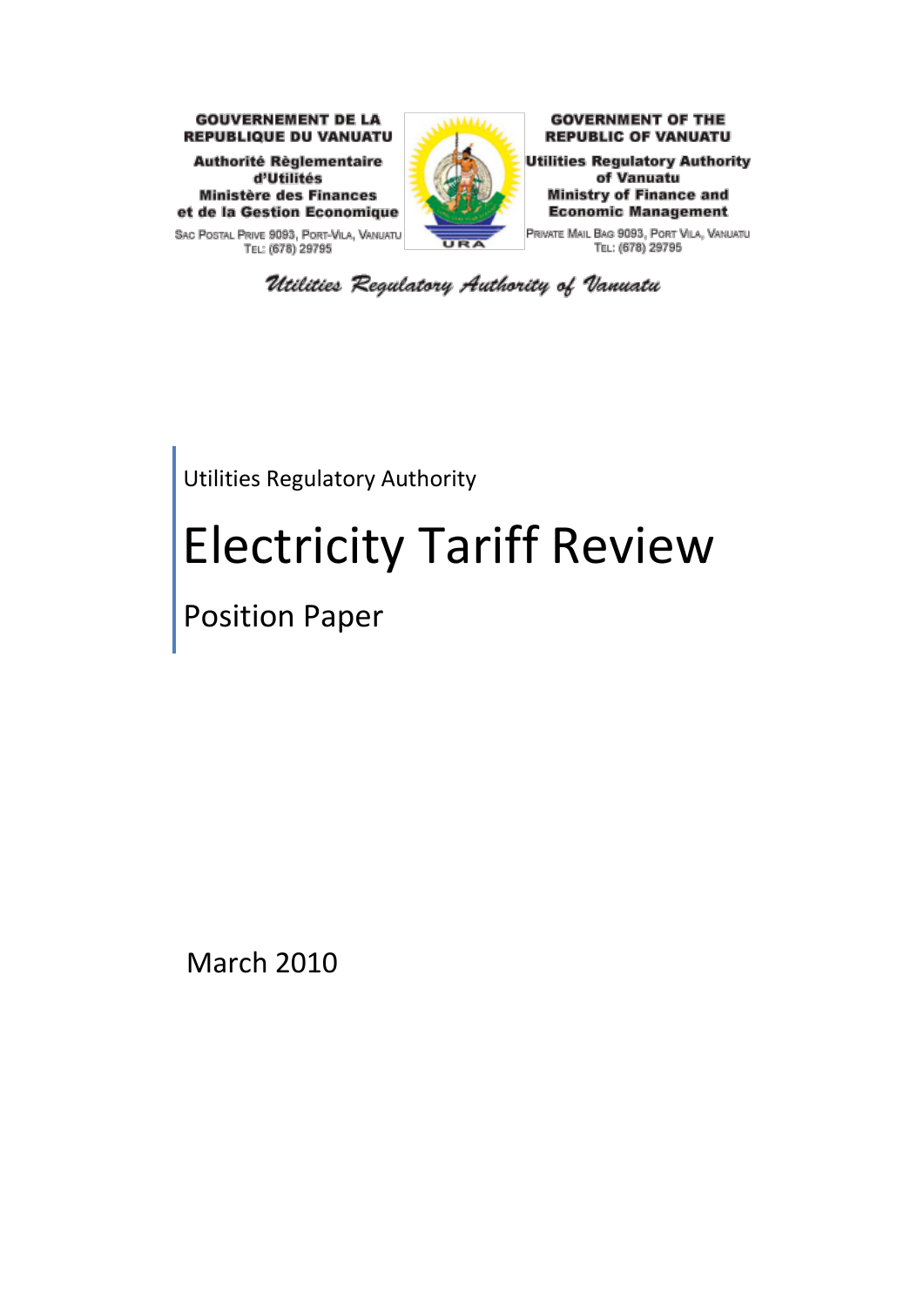### <span id="page-1-0"></span>**1 Preface**

The Utilities Regulatory Authority (the URA) is Vanuatu"s economic regulator of electricity and water services throughout Vanuatu. The Government of Vanuatu established the Utilities Regulatory Authority on 11 February 2008 under the *Utilities Regulatory Authority Act No. 11 of 2007* (the Act).

The URA is responsible for the regulation of certain services in the electricity and water sectors. Our role differs in each regulated industry but generally involves regulating prices, service standards, and market conduct and consumer protection. We also investigate and advise the Government on regulatory matters that affect Vanuatu"s regulated utilities*.*

The Act states that our primary objective is to regulate these utilities to ensure the provision of safe, reliable and affordable regulated services and maximise access to regulated services throughout Vanuatu.

The Vanuatu Government has awarded concession contracts for the provision of water and electricity services to a private operator. These contracts delegate the exclusive responsibility for the provision of water and electricity services in Port Vila, and electricity services in Luganville, Tanna Island and Malekula to UNELCO (a subsidiary of the GDF SUEZ Group). The contracts specify rules regarding service coverage, the quality of service to be provided, and the maximum tariffs that may be charged for these services. As the counterparty to each of these contracts, the Government has been responsible for monitoring UNELCO"s compliance with the contractual provisions.

Furthermore, the power supply concession in Luganville commenced on 23 January 1990 and is due to expire on 31 December, 2010. In accordance with the concession contract the Government has advised UNELCO of its intention to re-tender the concession agreement. The tender process is expected to commence in March 2010.

The Government's concern about the high cost of electricity has led to the URA undertaking a full review of the level and structure of tariffs for all concession areas. Under Section 2 paragraph 27 of the Luganville concession agreement and under Section 7.5 of the Port Vila concession agreement, and at the request of the Government, the electricity tariff will be reviewed as more than five years have lapsed since the previous review.

This tariff review provides guidance to the Government for negotiating the level and structure of consumer tariffs and formulating a different process for tariff-setting for the expiring (end 2010) concession in Luganville.

Johnson Naviti Chairperson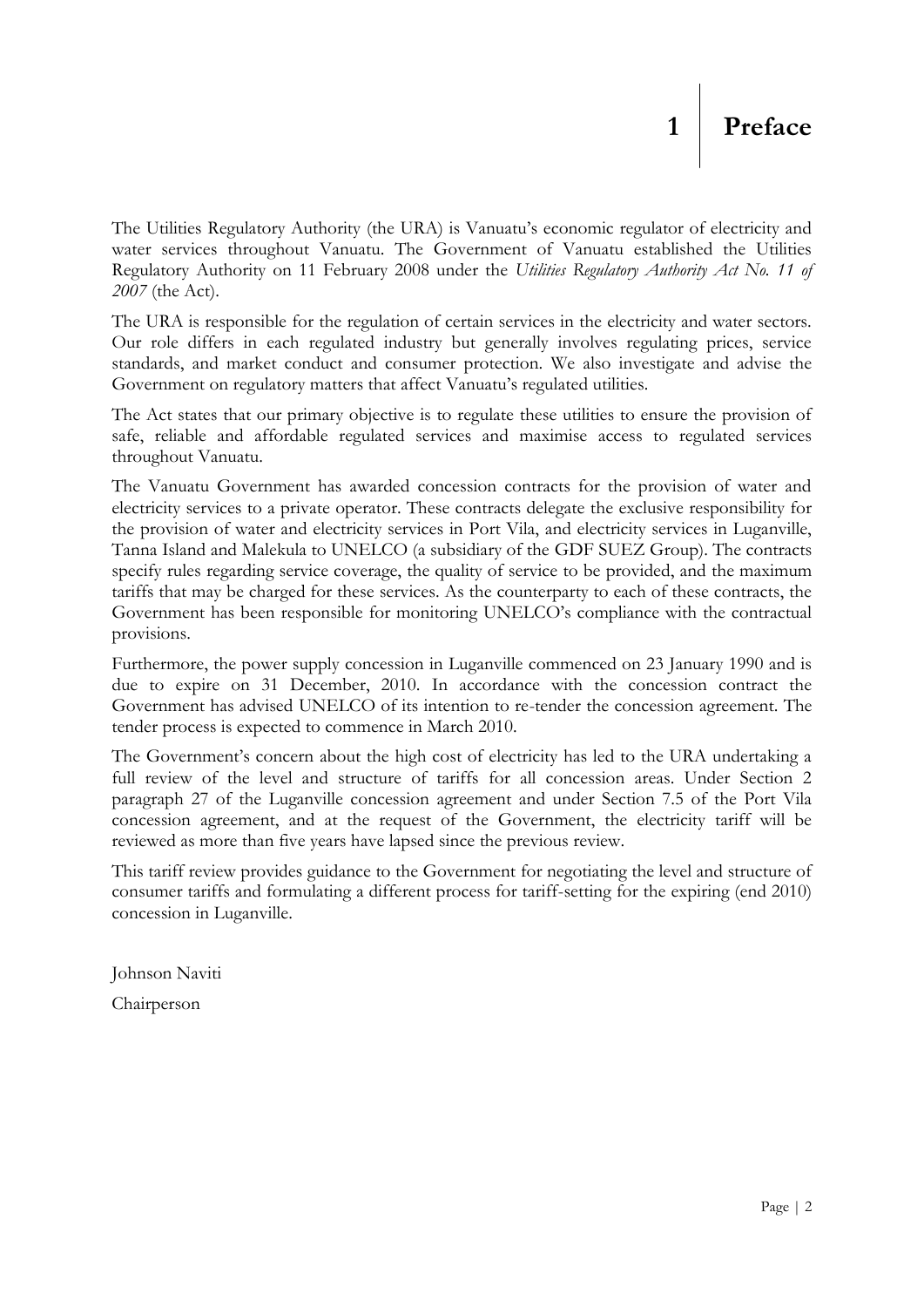## <span id="page-2-0"></span>**2 How to respond to this paper**

All stakeholders including the Government, UNELCO, existing electricity customers and other members of the public, are invited to comment on the URA"s position set out in this paper, including assumptions, key issues and supporting evidence. Responses and information received will be considered in the formulation of the final advice provided to the relevant Ministers

Submissions can be made until 12 April 2010 and can be emailed to [tmael@vanuatu.gov.vu](mailto:tmael@vanuatu.gov.vu) or mailed to:

Electricity Tariff Review Position Paper March 2010 Utilities Regulatory Authority PMB 9093 Port Vila, VANUATU

Submissions may also be made in person at the Office of the Utilities Regulatory Authority located at the ground floor of the VNPF building, Port Vila.

Submissions will be made available on the Authority's website in accordance with the Authority's website policy. Any material that is confidential should be clearly marked as such.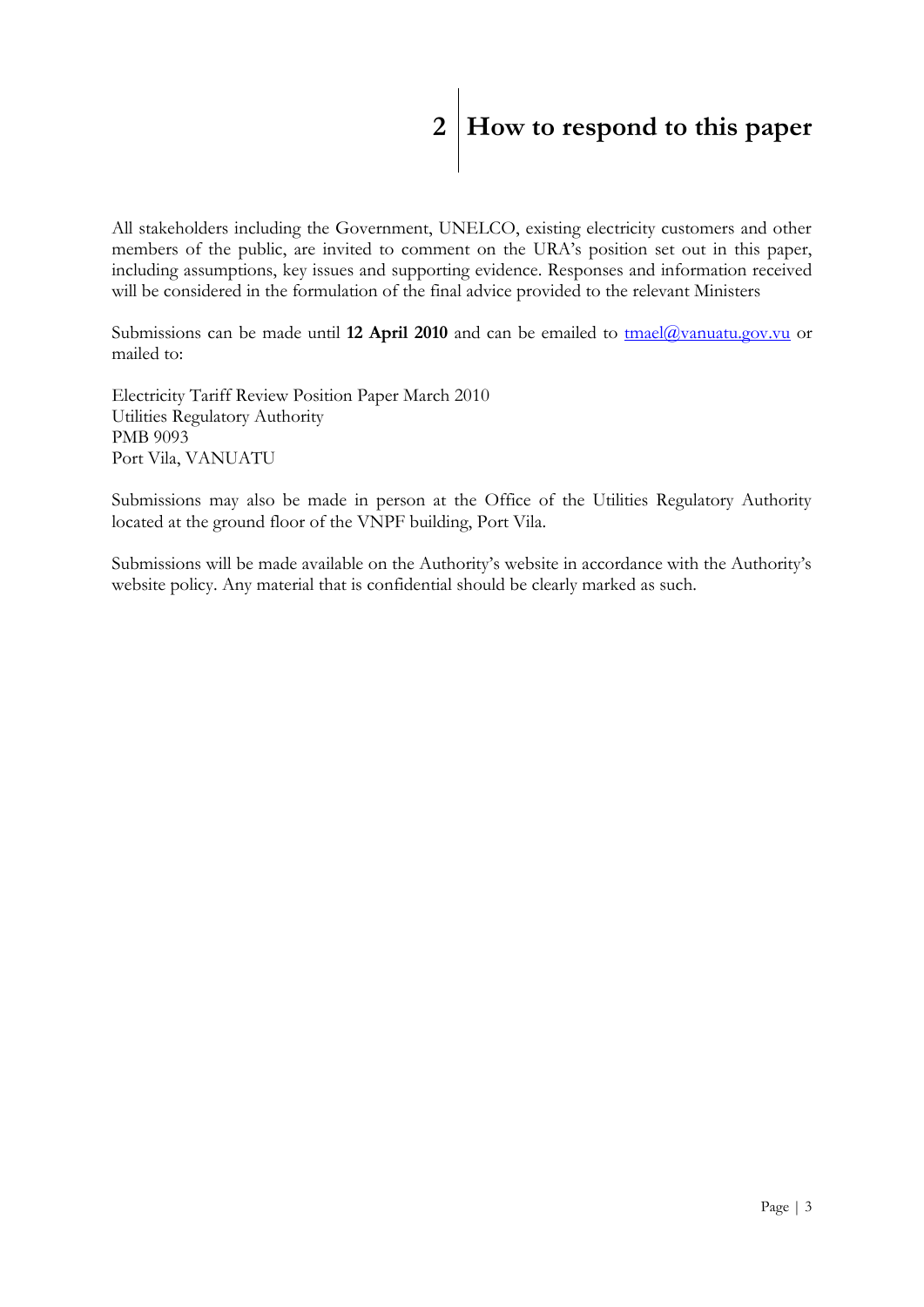### **Contents**

| 1              | Preface |                                                      | 2  |
|----------------|---------|------------------------------------------------------|----|
| $\overline{2}$ |         | How to respond to this paper                         | 3  |
| 3              |         | Introduction                                         | 5  |
|                | 3.1     | Background                                           | 5  |
|                | 3.2     | Electricity tariff review regulatory framework       | 6  |
|                | 3.3     | Electricity tariff review process                    | 7  |
|                | 3.4     | Purpose of this paper                                | 8  |
|                | 3.5     | Structure of this paper                              | 8  |
| 4              |         | <b>Reliability of service</b>                        | 9  |
|                | 4.1     | System average interruption duration index (SAIDI)   | 9  |
|                | 4.2     | Peak load per kVA of transformer                     | 10 |
|                | 4.3     | Number of complaints per thousand customers          | 11 |
|                | 4.4     | Service Standards                                    | 11 |
| 5              |         | <b>URA Position on the Tariff level</b>              | 12 |
|                | 5.1     | Overview                                             | 12 |
|                | 5.2     | Demand Forecast                                      | 12 |
|                | 5.3     | Generation Forecast                                  | 18 |
|                | 5.4     | Cost Forecast                                        | 20 |
|                | 5.5     | <b>Regulated Asset Base</b>                          | 23 |
|                | 5.6     | Reasonable Return                                    | 24 |
|                | 5.7     | Efficiency assumptions                               | 28 |
|                | 5.8     | Impact of Wind Farm savings                          | 32 |
| 6              |         | Tariff structure                                     | 33 |
| 7              |         | <b>Indexation</b> formula                            | 35 |
|                | 7.1     | Formula structure                                    | 35 |
| 8              |         | <b>Impact of Luganville re-tender</b>                | 38 |
|                | 8.1     | Principles                                           | 38 |
|                | 8.2     | Balancing mechanism                                  | 38 |
|                | 8.3     | Operation of the balancing fund                      | 39 |
| 9              |         | Use of Sarakata funds                                | 40 |
| 10             |         | <b>Next Steps</b>                                    | 41 |
|                |         | Appendix A: Summary of assumptions in URA's position | 42 |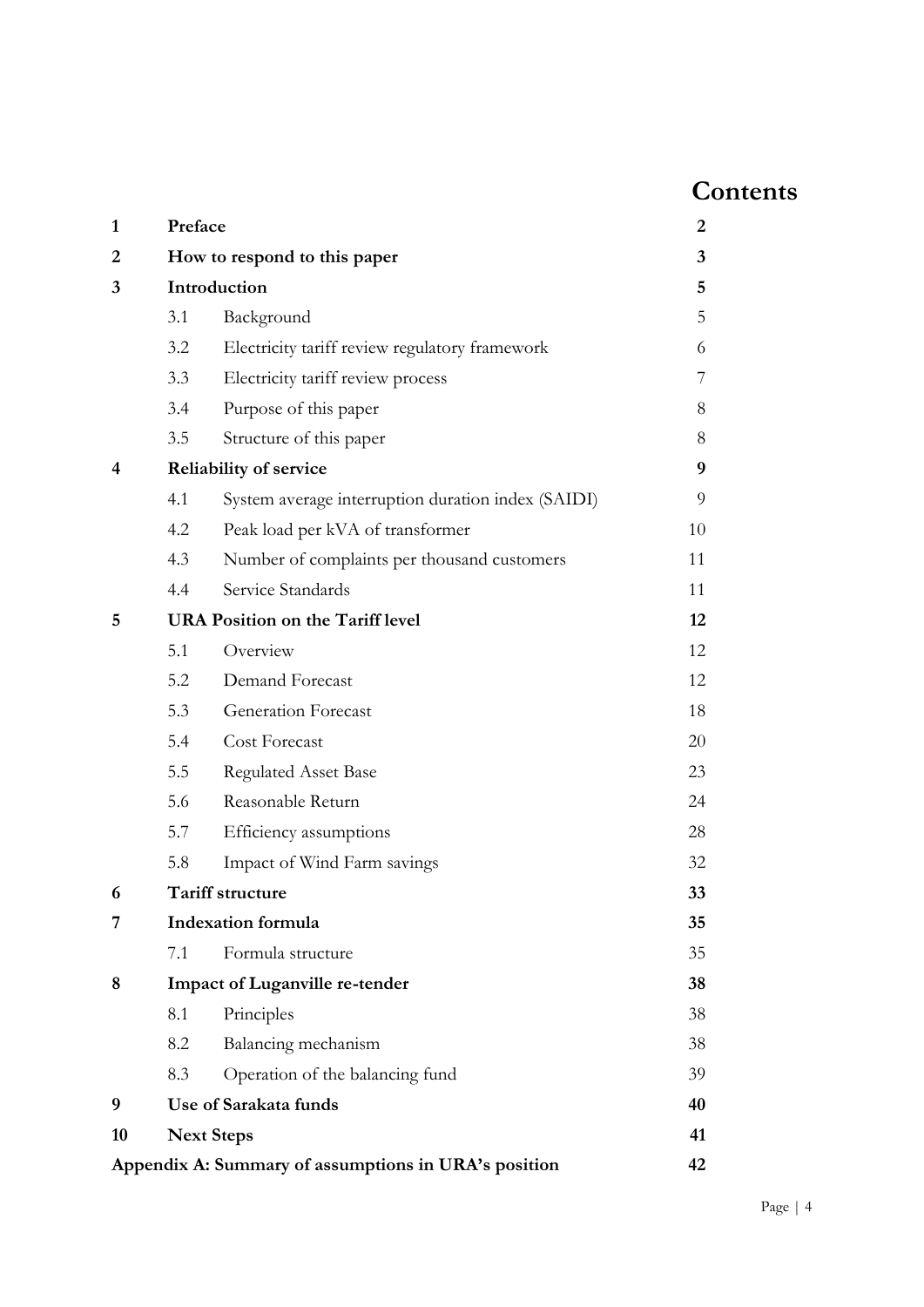#### <span id="page-4-1"></span><span id="page-4-0"></span>**3.1 Background**

The *Utilities Regulatory Authority Act No. 11 of 2007* (the Act) establishes the Utilities Regulatory Authority (the URA) of Vanuatu. The URA is a body corporate with perpetual succession, acting independently from the Government. The URA"s Commission consists of three Commissioners, a Chairperson and two part-time Commissioners of which one is the Chief Executive Officer of the Authority.

The Act empowers the URA to regulate certain utilities, in particular, the provision of electricity and water services in Vanuatu.

The URA's core functions with respect to existing water and electricity utilities include:

- Monitoring and enforcing existing concession contracts which include checking monthly  $\bullet$ price adjustments made by the utility, monitoring service standards and technical performance, reviewing yearly financial reports and auditing operating report processes;
- Renegotiating tariffs with the utility in accordance with the relevant concession contracts;
- Manage consumer complaints by assisting consumers resolve grievances and/or  $\bullet$ complaints with the utilities;
- Advise Government on utility-related matters as requested; and
- Communicating with the Government, utilities, customers and the general public in  $\bullet$ order to provide information about matters or updates relating to utilities.

The Vanuatu Government has awarded concession contracts for the provision of water and electricity services to a private operator. These contracts delegate the exclusive responsibility for the provision of water and electricity services in Port Vila, and electricity services in Luganville, Tanna Island and Malekula to UNELCO (a subsidiary of the GDF SUEZ Group). The contracts specify rules regarding service coverage, the quality of service to be provided, and the maximum tariffs that may be charged for these services. As the counterparty to each of these contracts, the Government has been responsible for monitoring the utility company"s compliance with the contractual provisions.

The Act empowers the URA to exercise the functions and powers of the Government relating to the existing concession contracts for electricity and water supply services, which remain unchanged. Policies regarding electricity and water supply continue to be set by the relevant Government ministries and departments.

More than the required five years has lapsed since the previous review and the Government has expressed concern about the high cost of electricity. This has led to the URA undertaking a full review of the level and structure of tariffs for all electricity concession areas.

Existing electricity concession contracts between the Government and UNELCO provide clear specifications as to when electricity tariff resets can occur. The contracts do not, however, make any provision for the methodology or process to be used for resetting tariffs. This tariff review process conducted by the URA provides guidance for: negotiating the level and structure of consumer tariffs for all current concession contracts; formulating the process for tariff-setting for the expiring (end 2010) concession in Luganville; and establishing the methodology for future utility tariff reviews in Vanuatu.

The URA has commenced a full review of service standards, the cost of, and structure of tariffs for electricity services in Port Vila, Luganville, Tanna Island and Malekula. As part of this review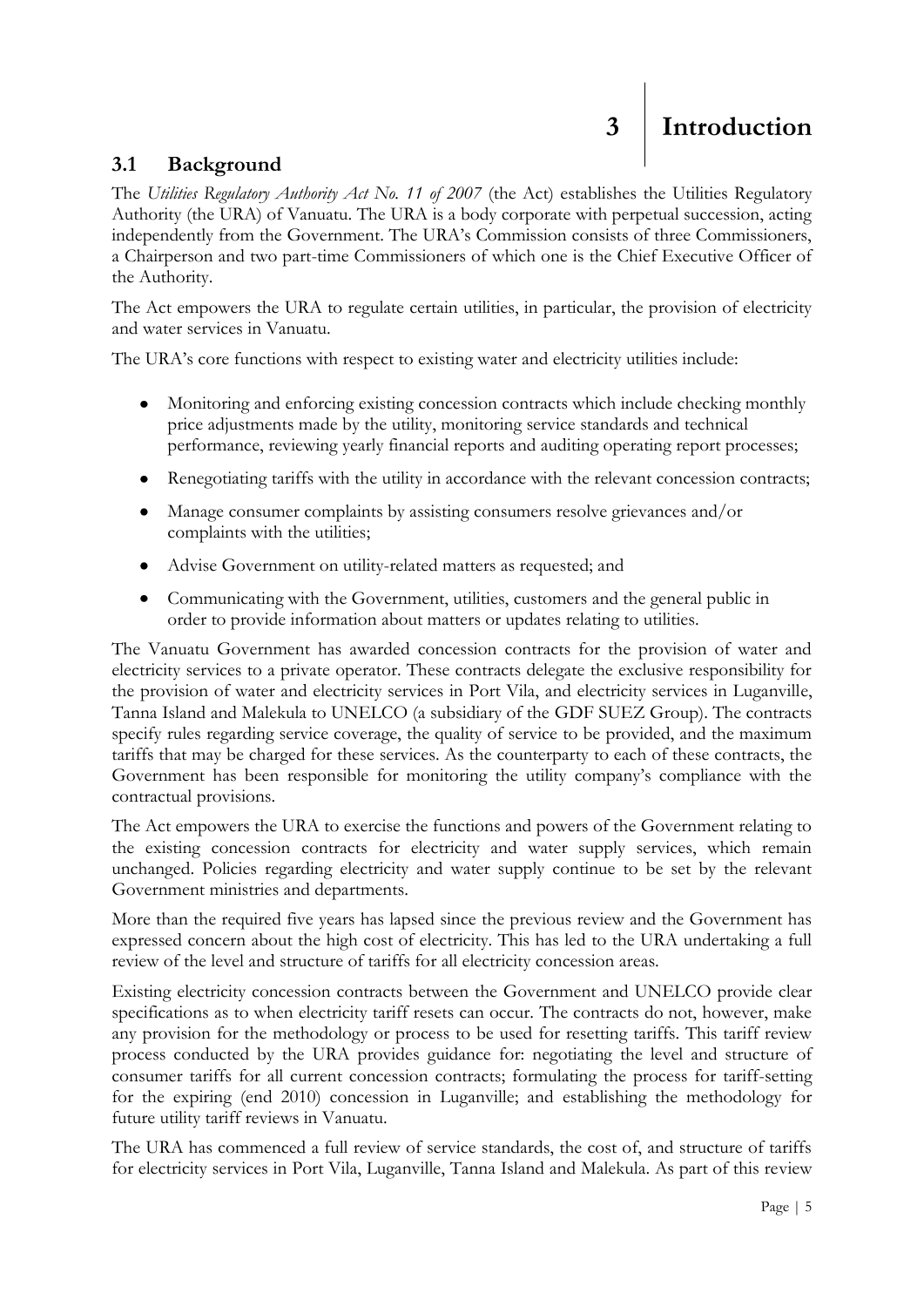the URA will also provide the Government of Vanuatu with recommendations relevant to the tendering of the Luganville Concession Contract (Luganville Concession) and the improved administration of the Sarakata Special Reserve Fund.

Therefore, the URA will:

- Develop, in consultation with UNELCO, an approach and methodology for conducting tariff renegotiations now and in the future – to specify the principles, guidelines, process, and financial models needed for reviewing tariffs;
- Develop, in consultation with UNELCO, the information needed for an electricity tariff renegotiation, including accounting and technical definitions;
- Develop a view as to the reasonableness of service standards for electricity currently  $\bullet$ specified in the concession contracts, and the possible cost implications of any changes to the service standards, to inform its decision on whether to request changes in service standards in conjunction with any tariff renegotiation;
- Review the current costs to develop an estimate of the efficient cost of electricity service  $\bullet$ in Vanuatu and the associated revenue requirement for the utility;
- Assess the impact of alternative generation technologies such as wind, hydro and copra oil costs, revenue requirements and periodic tariff adjustments (due to corresponding variability of diesel volumes and prices);
- $\bullet$ Review the structure of tariffs for all concessions and determine the impact on consumers from alternative tariff schedules, including differentiated pricing between concession areas; and,
- Review the tariff adjustment formulae for all concessions and recommend a method of indexation that ensures the viability of the operator, a fair price for consumers, and considers the impact of the re-tender of the Luganville concession.

#### <span id="page-5-0"></span>**3.2 Electricity tariff review regulatory framework**

Section 20 of the *Utilities Regulatory Authority Act No 11 of 2007* sets out that the rights exercisable by the Government in the concession contracts described in Part B of Schedule 1 are assigned to the URA, but may only be exercised by the Authority upon receiving written approval of the relevant Minister.

On 25 March 2009 the URA wrote to the Minister for Lands Geology Mines and Water Resources and the Minister for Infrastructure and Public Utilities seeking approval to commence a review of electricity and water tariffs in Vanuatu.

On 17 June 2009, the Minister for Lands Geology Mines and Water Resources requested the URA to undertake a review of electricity tariffs in Vanuatu.

In accordance with sections 5 and 18 of the specification relating to the concession for the generation and supply of electric power in Luganville; sections 5 and 17 of the specification to the concession for the generation and supply of electric power in Port Vila; and article 31 and 32 of the Tanna and Malekula Island concession contract for the generation and public supply of electric power, the URA commenced as part of the tariff review a revision of the base price and of the adjustment formula concerning all concessions and has requested UNELCO"s assistance in providing the URA with all relevant accounts and statistical statements.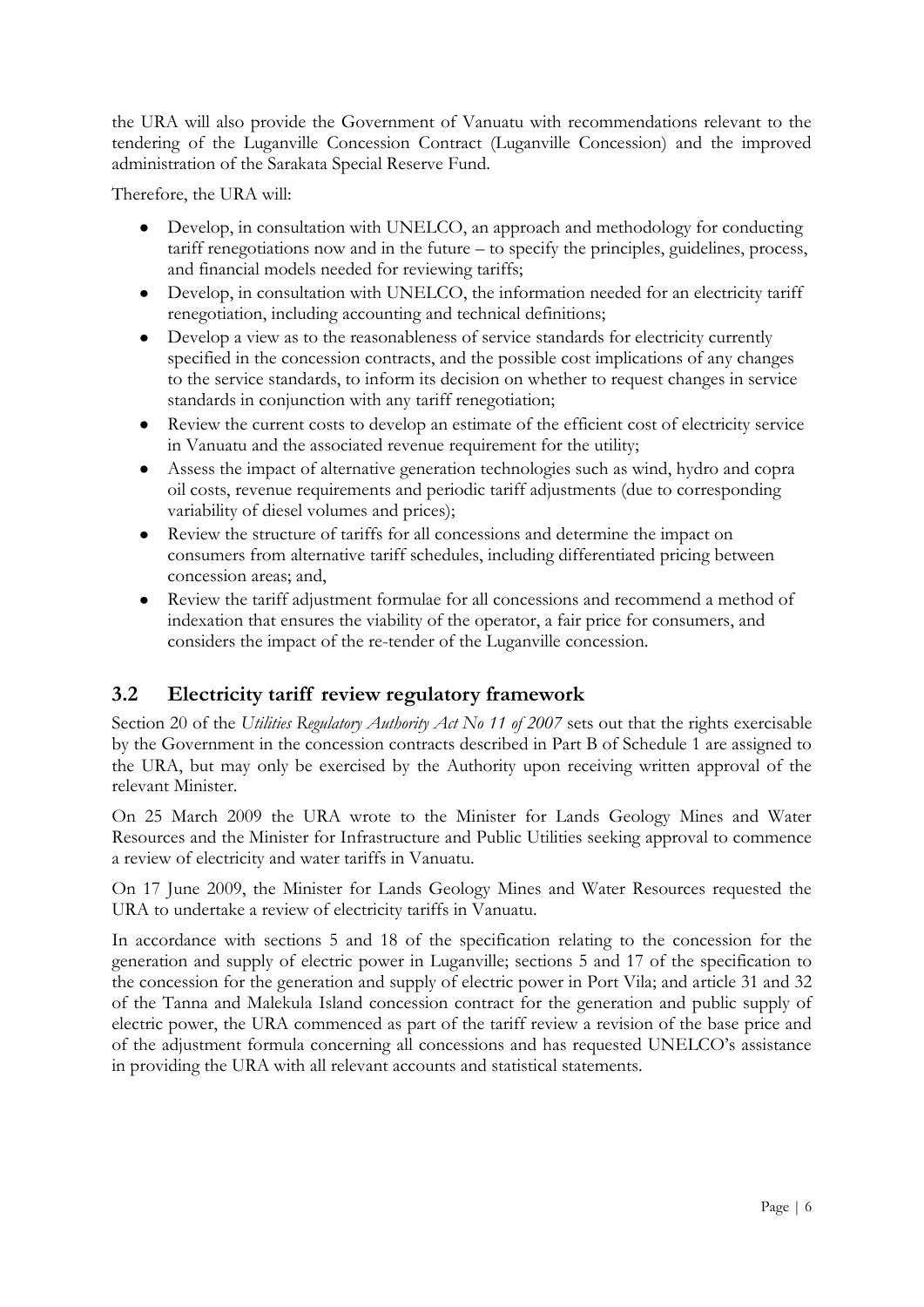#### <span id="page-6-0"></span>**3.3 Electricity tariff review process**

In April 2009, the URA published its Electricity Tariff Review Framework Paper inviting interested stakeholders to comment on issues set out in the paper in relation to the process and methodology of the tariff review.

The URA conducted two public consultation workshops to seek further comment on its proposed tariff review approach and methodology. The public consultation workshops were held in Port Vila and Luganville.

In developing its approach and methodology, the URA set out the following process for undertaking the tariff review:

- $\bullet$ **Establishing the methodology** for the tariff calculation. The URA establishes the method to be used to calculate the level of the tariff and informs UNELCO;
- $\bullet$ **Tariff application** submitted by UNELCO. UNELCO has submitted an application for a level of tariff using the methodology. The application takes the form of a completed financial model and a list of all the assumptions used in the model. The URA has provided a summary of the tariff application in the Electricity Tariff Application Report March 2010.
- **URA's Electricity Tariff Review Position Paper**. The URA responds to the tariff  $\bullet$ application with its Electricity Tariff Review Position Paper March 2010 (this document), indicating the assumptions that the URA believes are appropriate for the setting of the tariff. Should these assumptions differ from the tariff application, the areas of difference are highlighted and further comments provided by the URA. The Electricity Tariff Review Position Paper March 2010 also sets out the URA"s recommended tariff formula.
- **Consultation**. The Electricity Tariff Application Report March 2010 and Electricity  $\bullet$ Tariff Review Position Paper March 2010 will be made available to the public and all interested stakeholders. The URA invites submissions on the Electricity Tariff Review Position Paper March 2010 from the public, Government, UNELCO and other interested stakeholders.
- $\bullet$ **URA's Final Decision & Tariff Recommendation**. Following consultation on the URA"s Electricity Tariff Review Position Paper March 2010, the URA will publish its final recommended tariff. In the event that the final tariff is not agreed between the Government and UNELCO, the matter will be referred to arbitration, as specified within the concession agreements. Following agreement on the new tariff level, structure, and formula, the new tariff will take effect upon signing of an addendum to the concession contracts by the Government and UNELCO.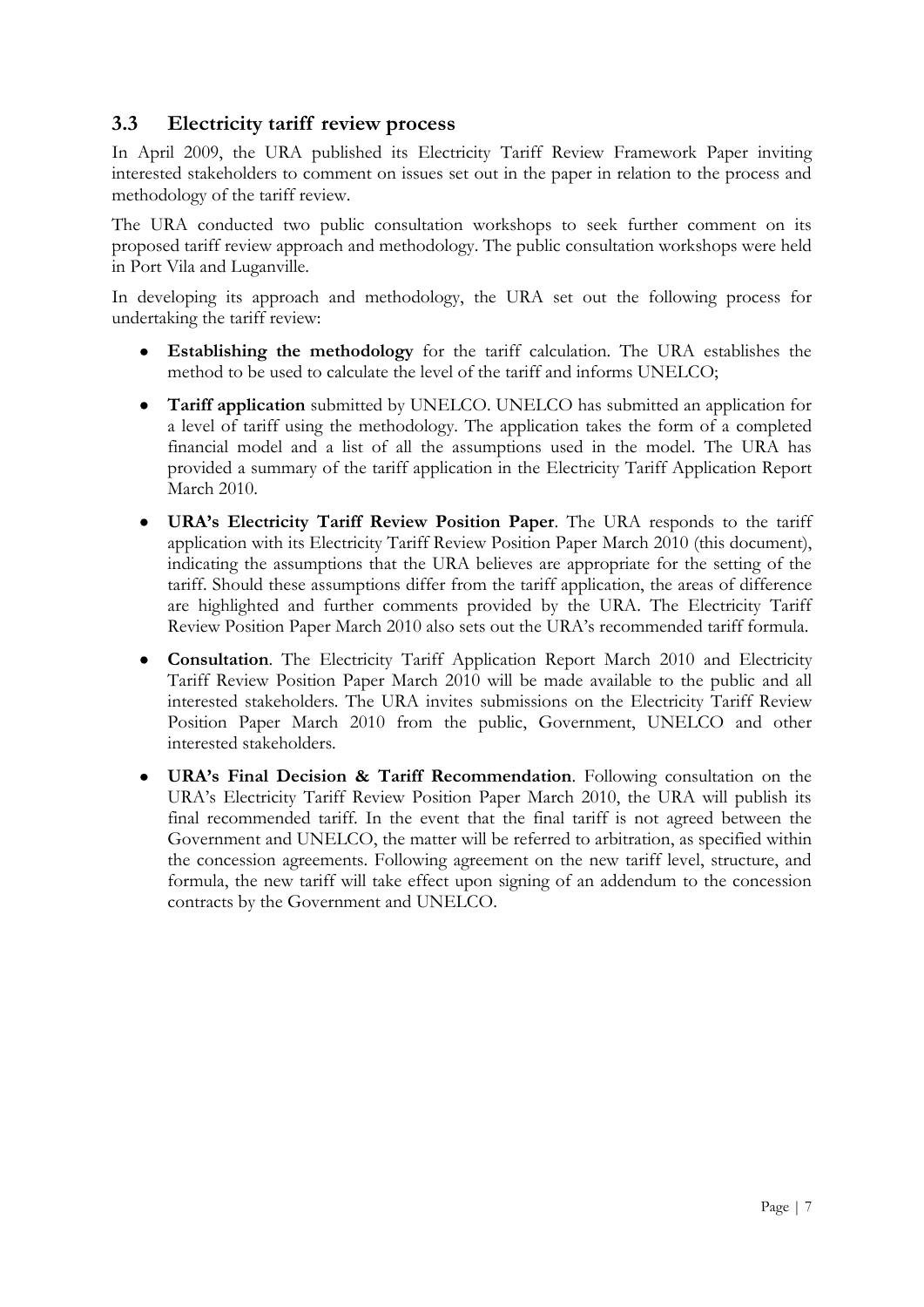#### <span id="page-7-0"></span>**3.4 Purpose of this paper**

The purpose of this paper is to seek stakeholder comment on the URA"s position on the appropriate tariff level and structure for electricity services across Port Vila, Luganville, Malekula and Tanna Island.

The Paper seeks comment on the following key issues in particular:

- Forecasted electricity demand growth across Vanuatu
- Estimated efficiency improvements and cost reductions that UNELCO can achieve
- Assumed cost of capital for providing electricity services in Vanuatu
- Proposed changes to the tariff structure  $\bullet$

Stakeholders are directed to the Electricity Tariff Application Report March 2010 for a detailed explanation of the tariff-setting methodology, and a description of the assumptions used by UNELCO in their tariff application.

Where the assumptions set out by the URA differ from those provided by UNELCO these have been highlighted and supporting evidence provided. The URA has set out its assumptions and the specific issues on which stakeholders are invited to comment. However, stakeholders should make any other comments that they wish that may not be covered by the issues raised in this consultation paper.

#### <span id="page-7-1"></span>**3.5 Structure of this paper**

- Section 4 gives an analysis of quality of service, and a recommendation regarding service  $\bullet$ standards.
- Section 5 describes the URA's position on assumptions to be used to set the level of the future electricity tariffs.
- $\bullet$ Section 6 describes the URA"s position on a new tariff indexation formula.
- Section 7 describes suggested changes to the structure of tariffs across different customer  $\bullet$ groups.
- Section 8 gives general summary comments from the URA on the tariff application and describes the next steps of the process.
- Appendix A includes a summary description of all the assumptions used by the URA.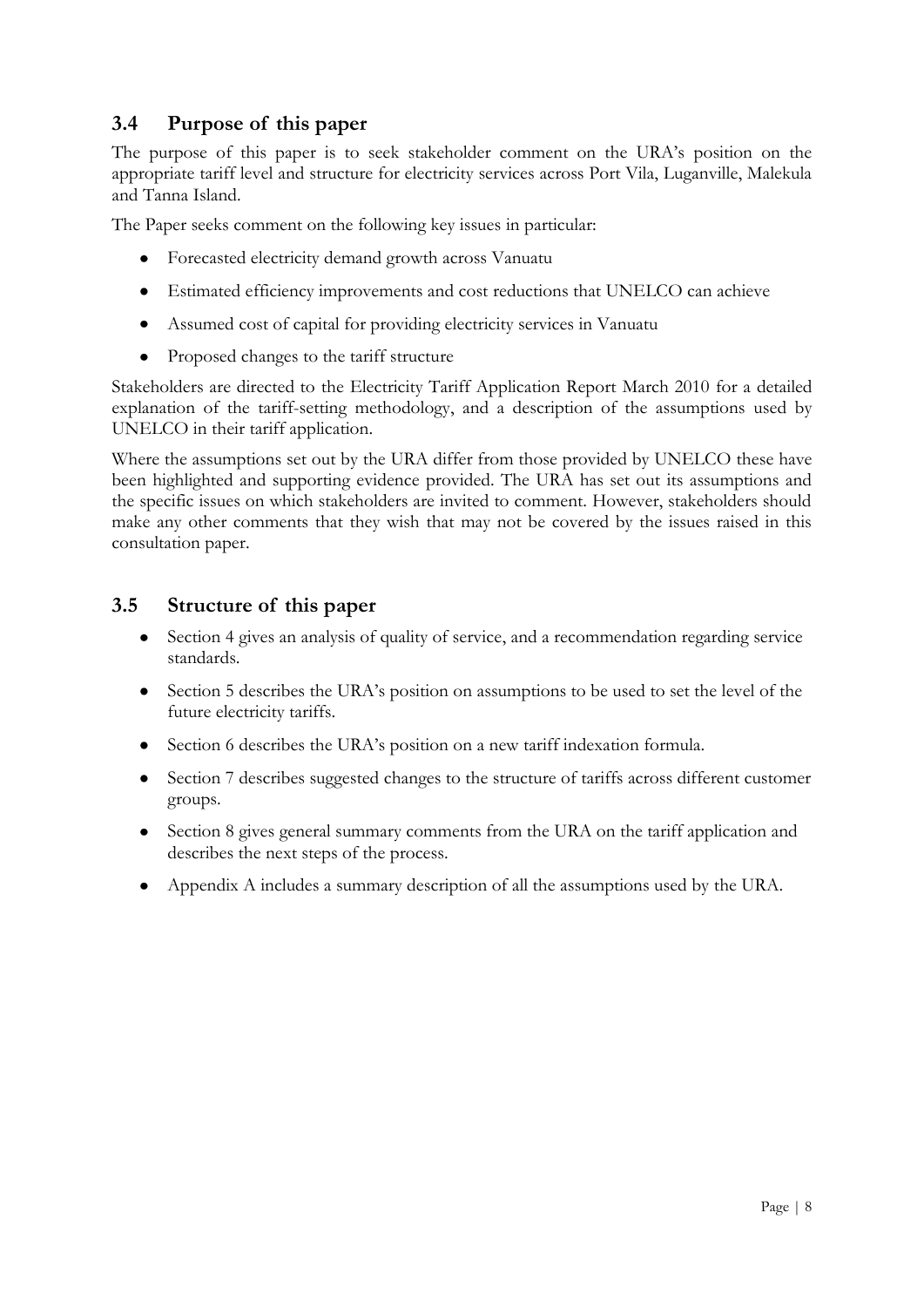<span id="page-8-0"></span>In this section we assess the reliability of the service provided by UNELCO. Reliability of supply is a key measure of performance of an electricity operator. In its simplest terms, reliability of supply concerns whether electricity is available when sought by a customer. Reliability measures typically focus on the extent of availability, or non-availability, of electricity to customers.

The purpose of this analysis is to understand if a change in reliability should be factored in to the new tariff level, as a change in reliability could require a change in the cost of providing the service. This section also examines whether any changes to service standards is required as part of this tariff review.

The URA has benchmarked UNELCO's reliability performance against three indicators:

- 1. System average interruption duration index (SAIDI) benchmarked in Figure 4.1.1
- 2. Peak load per kVA of transformer benchmarked in Figure 4.2.1 below, and
- 3. Number of customer complaints per thousand customers benchmarked in Figure 4.3.1.

An assessment of UNELCO"s performance across the three benchmarks demonstrates that UNELCO is delivering a reasonably good level of service to its consumers.

#### <span id="page-8-1"></span>**4.1 System average interruption duration index (SAIDI)**

The system average interruption duration index (SAIDI) is the total minutes, on average, that a customer could expect to be without electricity in a year due to supply interruptions. UNELCO"s performance on this benchmark when compared to international data is very good. As shown in Figure 4.1.1, UNELCO manages to provide a service with very little interruptions in Port Vila and Luganville.<sup>1</sup>





<u>.</u>

<sup>&</sup>lt;sup>1</sup> UNELCO has not provided data for Tanna and Malekula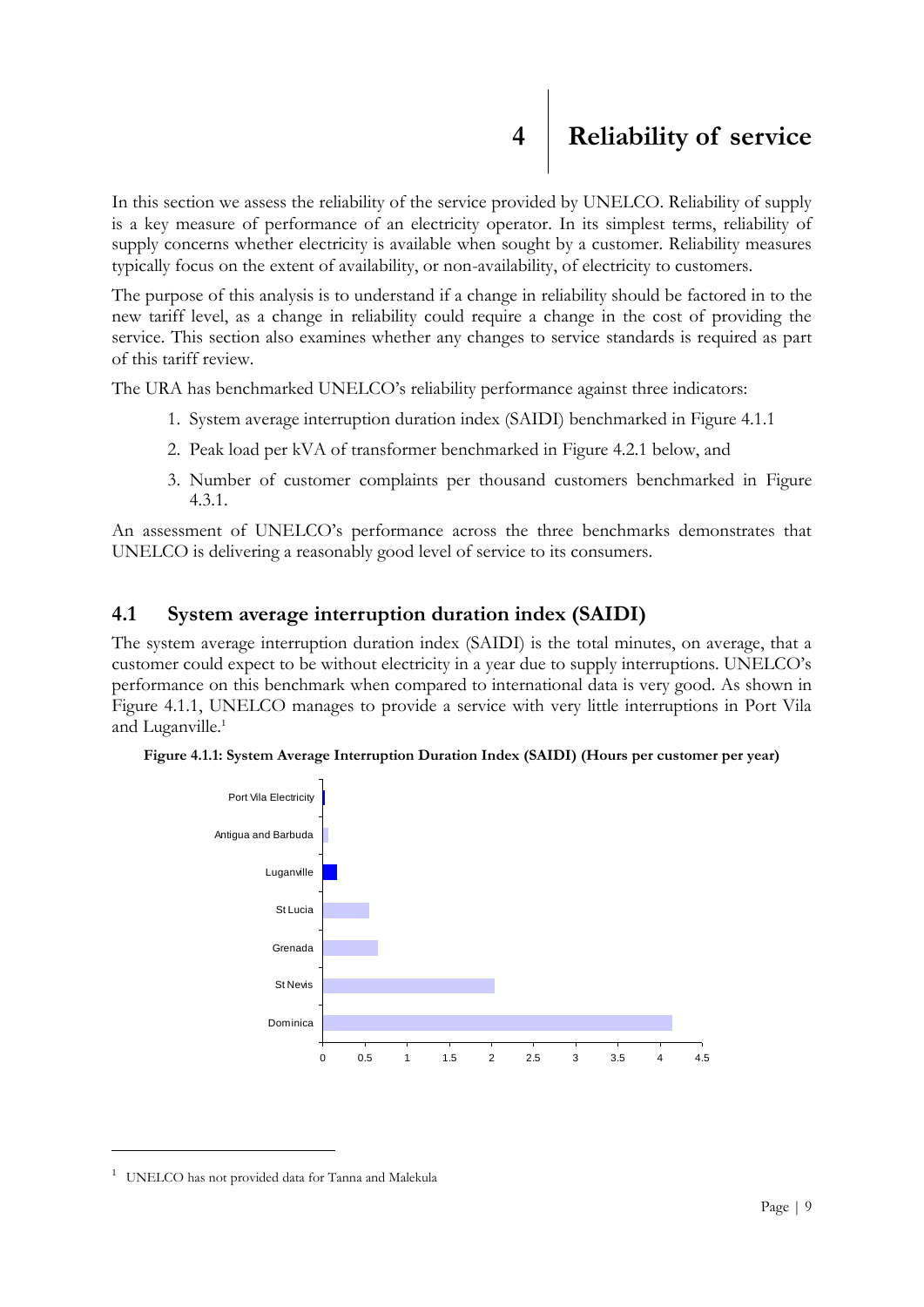#### <span id="page-9-0"></span>**4.2 Peak load per kVA of transformer**

The capacity of transformers on a utility's network relative to the load on its network affects the performance of the network and provides an indication of the amount of investment in the network that has been undertaken. An indicator that describes this, peak load per kilovoltampere (kVA) of transformer capacity is shown in Figure 4.2.1. A high ratio indicates that there is less capacity relative to load, which will result in poorer network performance. A low ratio can indicate over investment in the network. UNELCO"s average performance across the four concession areas sits in the middle of the range when compared to other similar utilities which suggests that it has avoided over or under investment in the network.



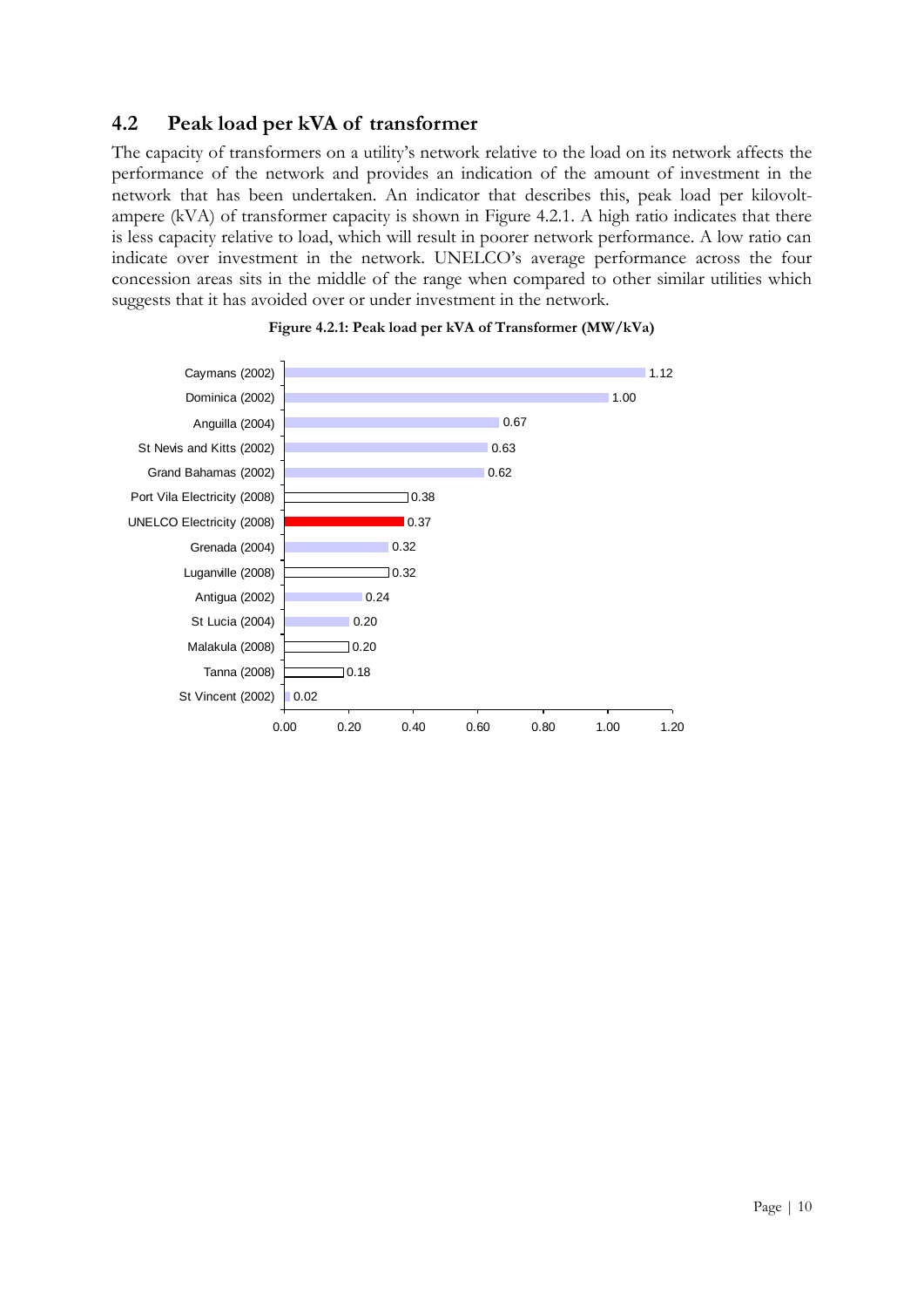#### <span id="page-10-0"></span>**4.3 Number of complaints per thousand customers**

Based on the data that was made available, UNELCO has demonstrated very low levels of complaints per thousand customers when compared to other utilities in island countries. It is not clear if the very low level of reported complaints is due to an exceptionally low number of complaints or difficulties with UNELCO"s complaints recording and reporting system.



**Figure 4.3.1: Number of Complaints per Thousand Customers**

#### <span id="page-10-1"></span>**4.4 Service Standards**

It would appear that UNELCO are providing a reasonably good level of service when compared to comparable industry benchmarks. For the purposes of reviewing the tariff, it is assumed that UNELCO will be able to provide at least the same level of service as is currently being achieved.

The service standards should be kept under review and should the quality of service begin to fall, the URA will act to adjust or introduce standards as necessary.

**Stakeholders are invited to comment on the extent to which performance standards are adequate. If not, then what sort of standards should be adopted, and how should they be enforced?**

*Source: UNELCO and audited financial reports (2004) of other utilities*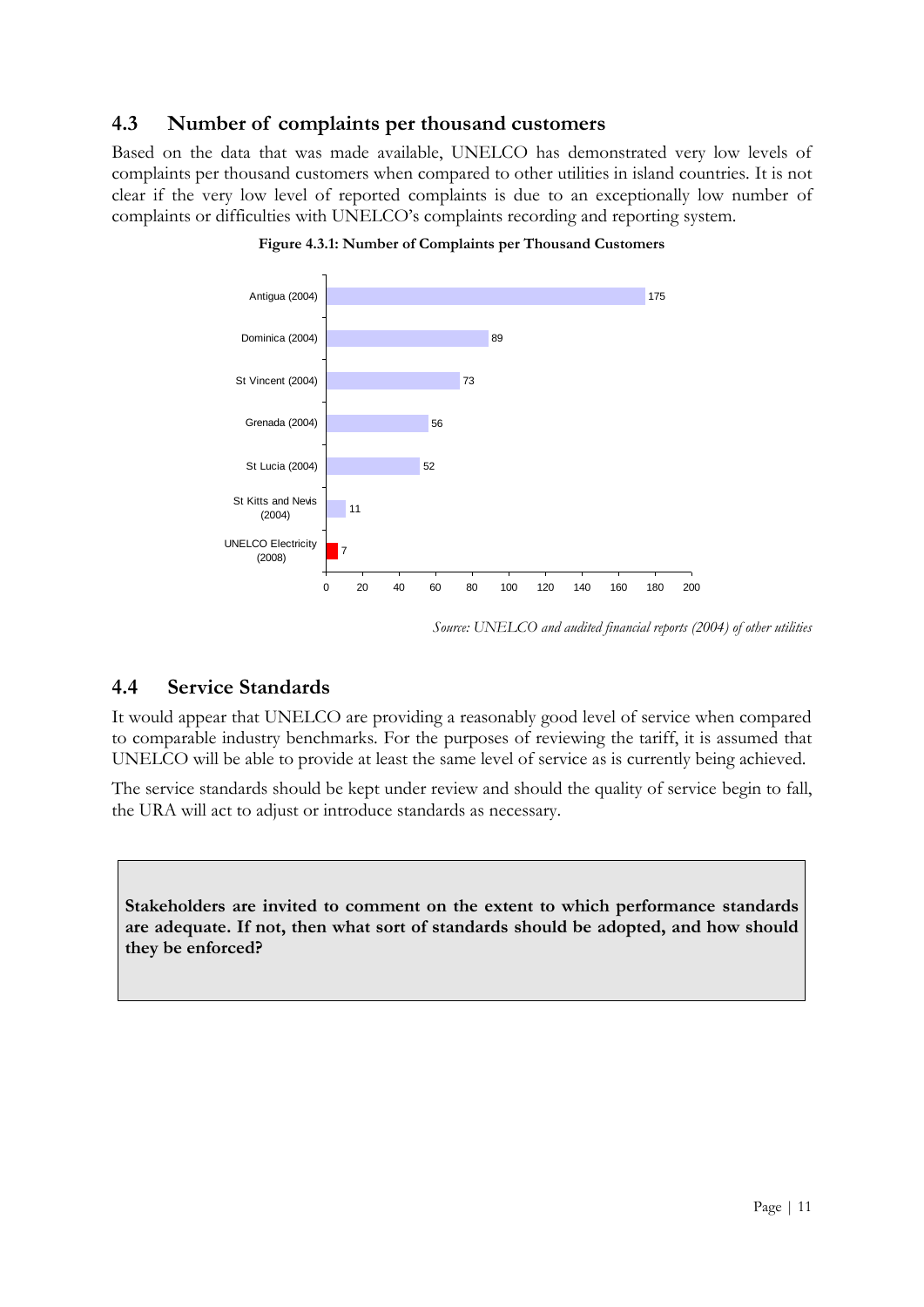### **5 URA Position on the Tariff level**

#### <span id="page-11-1"></span><span id="page-11-0"></span>**5.1 Overview**

A description of the methodology used to calculate the appropriate tariff level is given in section 3 of the Electricity Tariff Application Report March 2010.

On 24 February 2010 UNELCO submitted its tariff application to the URA. The application included a base scenario and efficiency assumptions. The base scenario sets out UNELCO"s proposed forecasts of demand, generation, costs, and asset levels from 2010 to 2014. The efficiency assumptions consist of a net saving from operating and technical efficiency improvements for the five-year period. The base scenario and efficiency assumptions combined provide a forecast of the base price  $(P_0)$ .

UNELCO"s tariff application is described in detail in the Electricity Tariff Application Report, March 2010.

The following sections describe the URA"s position on each of the areas that affect the tariff level. Where the URA"s position differs from UNELCO"s application, extra supporting evidence is provided.





#### <span id="page-11-2"></span>**5.2 Demand Forecast**

Forecasts of growth in customer numbers, energy consumption and peak demand are central to setting the tariff level as they determine the amount of energy required, and translate the utility"s revenue requirements into the average price changes implied. They are also used in establishing estimates of load-related capital expenditure. UNELCO's assumptions used in their demand forecast are described in section 4.2 of the Electricity Tariff Application Report. In this section, the URA sets out its position with regards to demand forecast.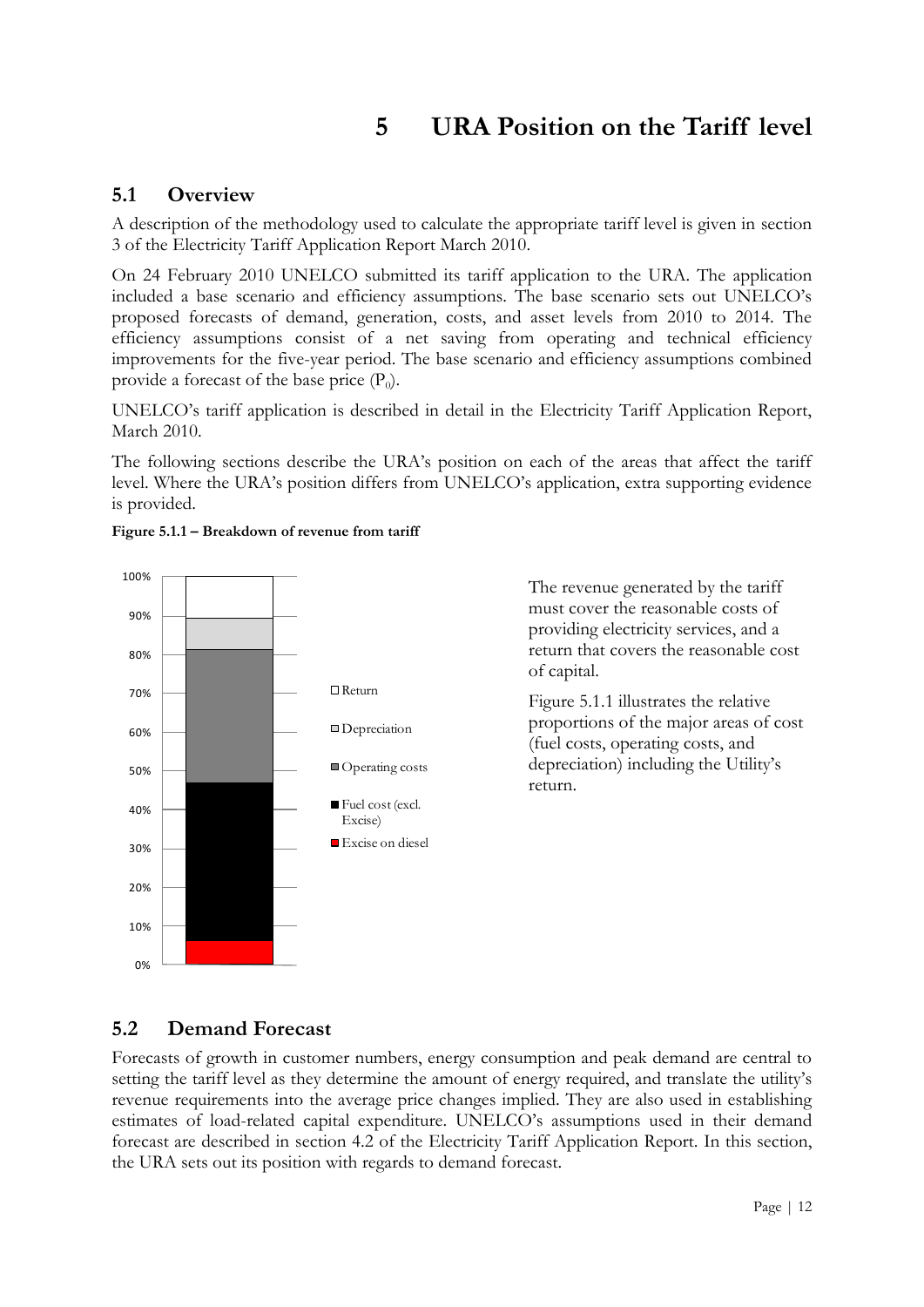#### **5.2.1 Overall electricity demand**

The URA has taken a top-down approach to estimating future electricity demand. This means that demand is estimated at an overall level, rather than for individual groups of customers. Electricity demand in Vanuatu is affected by several factors, such as:

- Overall GDP growth  $\bullet$
- Industry and service sector performance  $\bullet$
- Tourism arrivals  $\bullet$
- Urban population growth  $\bullet$

Each of these factors is investigated below:

**GDP Growth** - Historic growth in real GDP shows a high correlation with growth in electricity demand as shown in Figure 5.2.1.1 below. The correlation between real GDP and kWh sold from 1995 to 2009 is 0.98. From 1995 to 2009, real GDP grew 66.9% while kWh sold grew 65.8%.



**Figure 5.2.1.1 – GDP growth and electricity demand growth**

*Source: National Statistics Office and UNELCO*

The 2010 Budget Papers forecast GDP growth of 4.6% for 2010 and 4.0% for 2011 shown below. The ANZ forecasts 4.5% and 4.5% respectively. The Asian Development Bank in the February 2010 'Pacific Economic Monitor' expects "Vanuatu to remain the best-performing Pacific Island economy"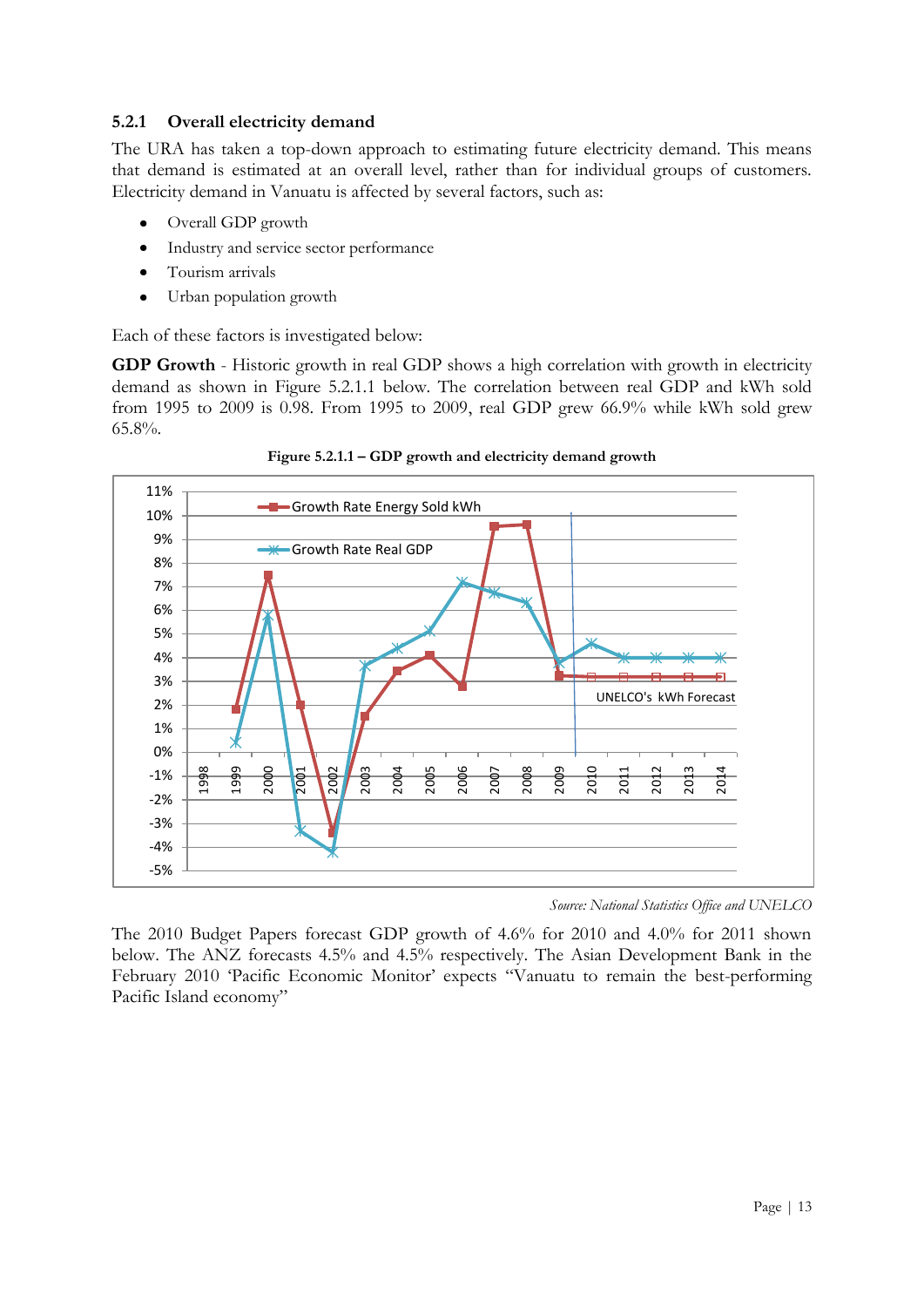

**Figure 5.2.1.2 – GDP growth, historic and forecast**

**Industry and service sector performance**. Although overall GDP growth is slowing, this is not uniform across all sectors. Agriculture is slowing dramatically while the more electricityintensive sectors of Industry and Services are expected to remain robust, according to official forecasts, as shown in Table 5.2.1.3 below.

|                                 | Actual | Estimate | <b>Projections</b> |        |        |
|---------------------------------|--------|----------|--------------------|--------|--------|
|                                 | 2007   | 2008     | 2009               | 2010   | 2011   |
| Agriculture, fishing & forestry | 2.0    | 5.0      | 1.7                | 2.2    | 2.1    |
| hdustry                         | 7.7    | 13.1     | 6.9                | 9.2    | 4.9    |
| <b>Services</b>                 | 5.2    | 4.3      | 3.8                | 4.4    | 4.2    |
| <b>Real GDP</b>                 | 6.8    | 6.3      | 3.8                | 4.6    | 4.0    |
| Nominal GDP                     | 12.1   | 12.3     | 9.1                | 7.9    | 6.9    |
| Consumer price index (b)        | 4.1    | 5.8      | 4.5                | 3.0    | 3.0    |
| Current account balance (c)     | -4.4   | $-6.9$   | $-3.7$             | $-4.1$ | $-4.3$ |

(a) Annual percentage change.

(b) Year-ended percentage change, 2008 figure is an actual outcome.

(c) Expressed as a per cent of nominal GDP.

#### *Source: Budget Papers 2010*

**Tourism Arrivals** - An import driver of electricity demand is Tourism Arrivals with an annual correlation with kWh demand being 0.97. The RBV Quarterly report stated that the quarter September to December 2009 saw "a rise of 39 percent increase arrivals on the quarter and 12 percent over the year to 31,030 visitors. Historically, this is a record-high quarter for air visitor arrivals". Holiday visitors, which accounted for 87 percent of air visitors, rose 54 percent on the quarter and 23 percent over the year 2009.

*Source: National Statistics Office and Ministry of Finance. 2010*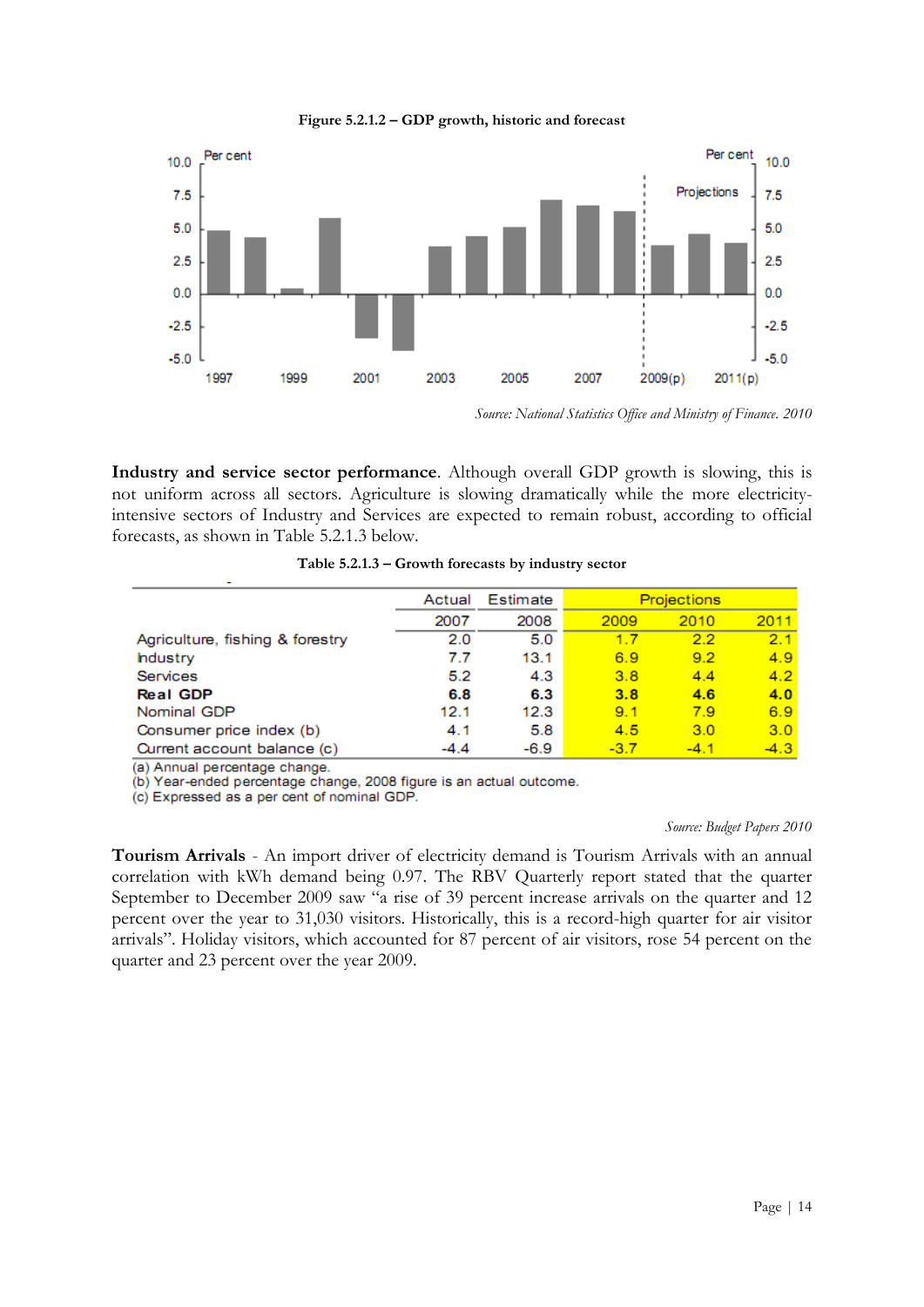



*Source: ANZ –Pacific Quarterly Feb 2010*

**Urban population growth** - Preliminary population counts from the Census of 16 Nov 2009 give the populations numbers shown below:

| Location   | Population 2009 | Households 2009 | Av Annual Pop<br>Growth, 1999-2009 |
|------------|-----------------|-----------------|------------------------------------|
| Port Vila  | 45,694          | 8637            | $4.70\%$                           |
| Luganville | 13,484          | 2505            | $2.40\%$                           |

**Table 5.2.1.5 – Urban population growth**

*Source: National Statistics Office, 2010*

Port Vila's population has been growing at 4.7% annually since the last census of 1999. The Household Income and Expenditure Survey of 2006 estimated Port Vila population at 33,150 – that is a 12.6% annual population growth rate between 2006 and 2009.

**Demand Forecast - Conclusion**. Based on the evidence stated above, the URA estimates overall electricity demand growth to be in line with overall real GDP growth forecasts for Vanuatu, as shown in Table 5.2.1.6 below.

**Table 5.2.1.6 – URA forecast of electricity demand annual growth**

| 2010    | 201 <sup>1</sup> | 2012  | 2013  | 2014  |
|---------|------------------|-------|-------|-------|
| $4.6\%$ | $0\%$            | $0\%$ | $0\%$ | $9\%$ |

These forecasts are consistent with long- and medium-term trends in electricity demand growth, and illustrated in Figure 5.2.1.7 below. The long term growth rate in kWh demand for the 18 years to June 2009 has been 3.9% per annum. The medium term growth from June 2003 to June 2009 has been 6.0% per annum. A significant increase was recorded over the period 2007/2008, where demand grew by 12% in one year. This was despite base tariffs increasing by 18.8% over the same period. This suggests that growth in electricity is not dampened by price increases.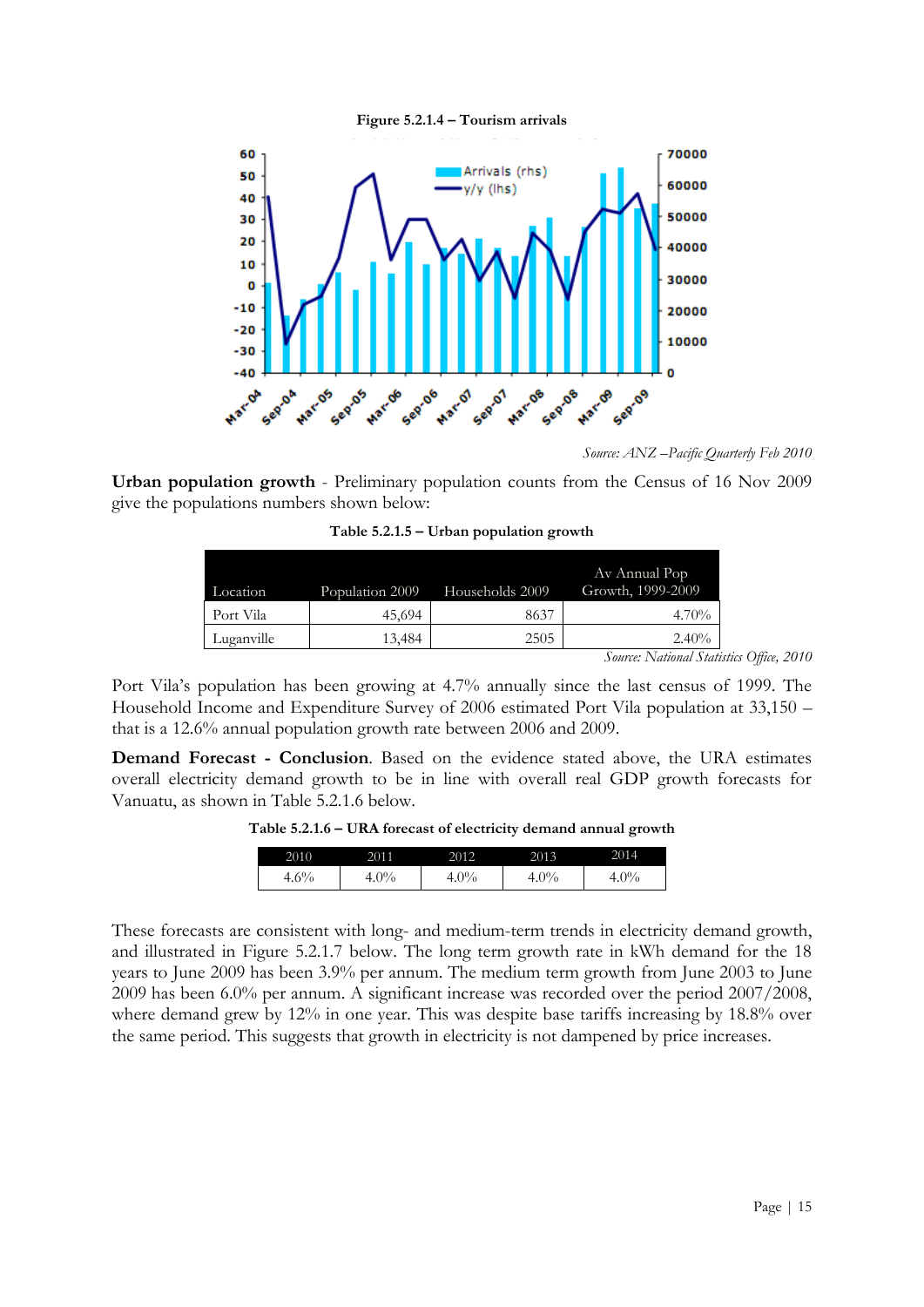

**Figure 5.2.1.7 – Historic trends in electricity demand**

*Source: UNELCO Electricity Generation Master Plan, 2009*

#### **5.2.2 Kilowatt-hour (kWh) Demand**

The URA forecast electricity demand across Vanuatu to be in line with forecast overall demand for electricity as described above.

The URA use the same growth rate across all concessions and customer groups.

#### **5.2.3 Kilovolt-amp (kVA) Demand**

Every electricity connection has a rating in kVA. For customers in the Industrial, Commercial, and Low Voltage (Other) categories, the monthly fixed charge is proportional to the rating of their connection in kVA. Demand growth in kVA is forecast the same way as for kWh.

The URA assumes that kVA demand will be in line with forecast overall demand for electricity as described above.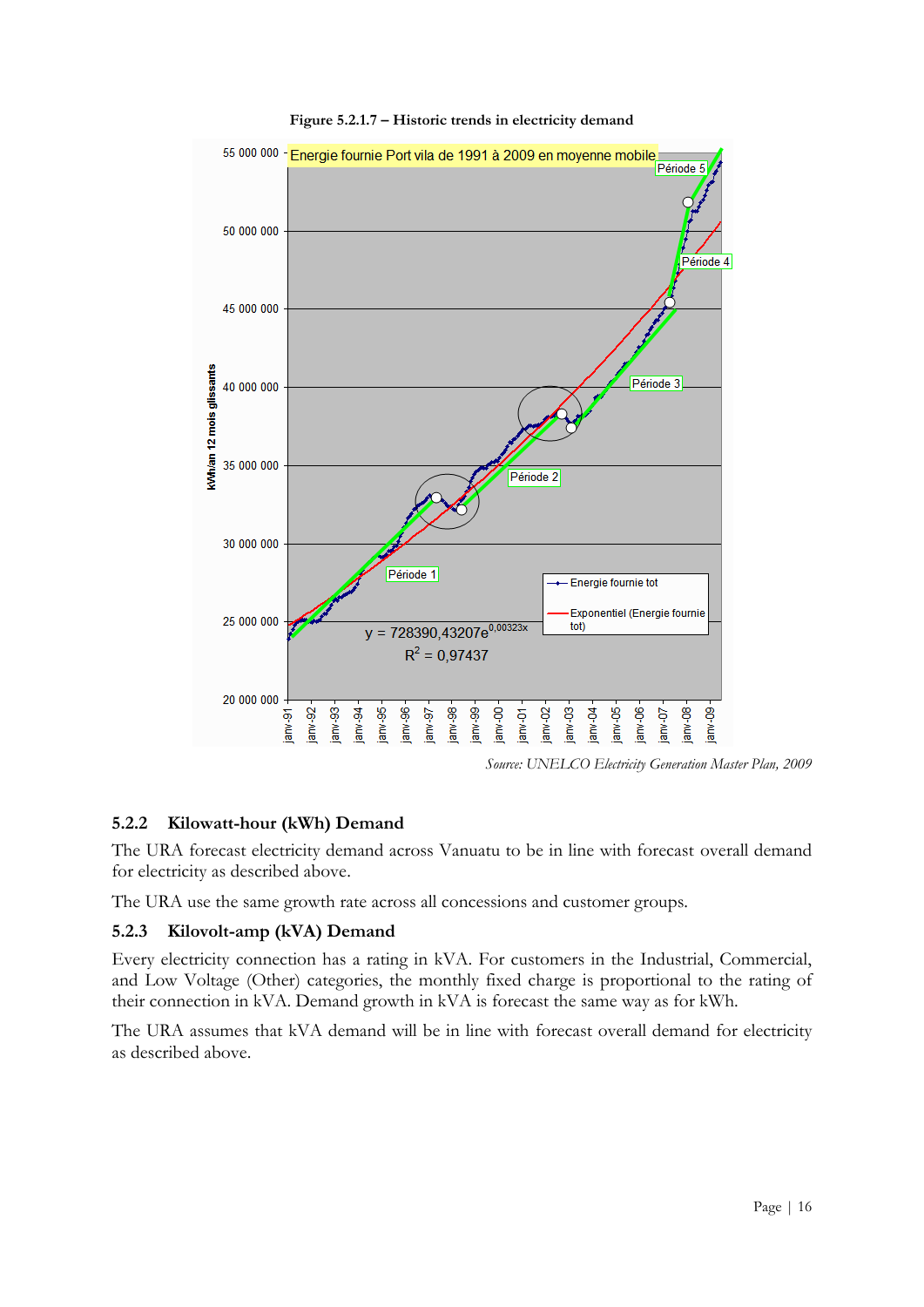#### **5.2.4 Power Factor (Cos Phi) Charges**

Cos Phi charges are penalties for industrial customers who achieve a power factor of less than 80%.

The incentive for UNELCO to work with customers to improve their power factors should remain. UNELCO have assumed that the revenue from these fines will remain constant for the next five years. The URA accepts this assumption from UNELCO as reasonable.

#### **5.2.5 Prime de transfo**

Prime de transfo is revenue paid by high voltage customers to rent a transformer from UNELCO, rather than have their own transformer.

UNELCO assume the growth in Prime de transfo to be in line with the 10 year average growth, which is 0.36% for Port Vila, and 2.07% in Luganville. There is no Prime de transfo revenue in Malekula or Tanna. The URA accepts this assumption from UNELCO as reasonable.

**Stakeholders are invited to comment on these demand assumptions used by the URA, and the extent to which the URA's position on future electricity demand appears to be reasonable for the next five years. If not, then what sort of assumptions should be used?**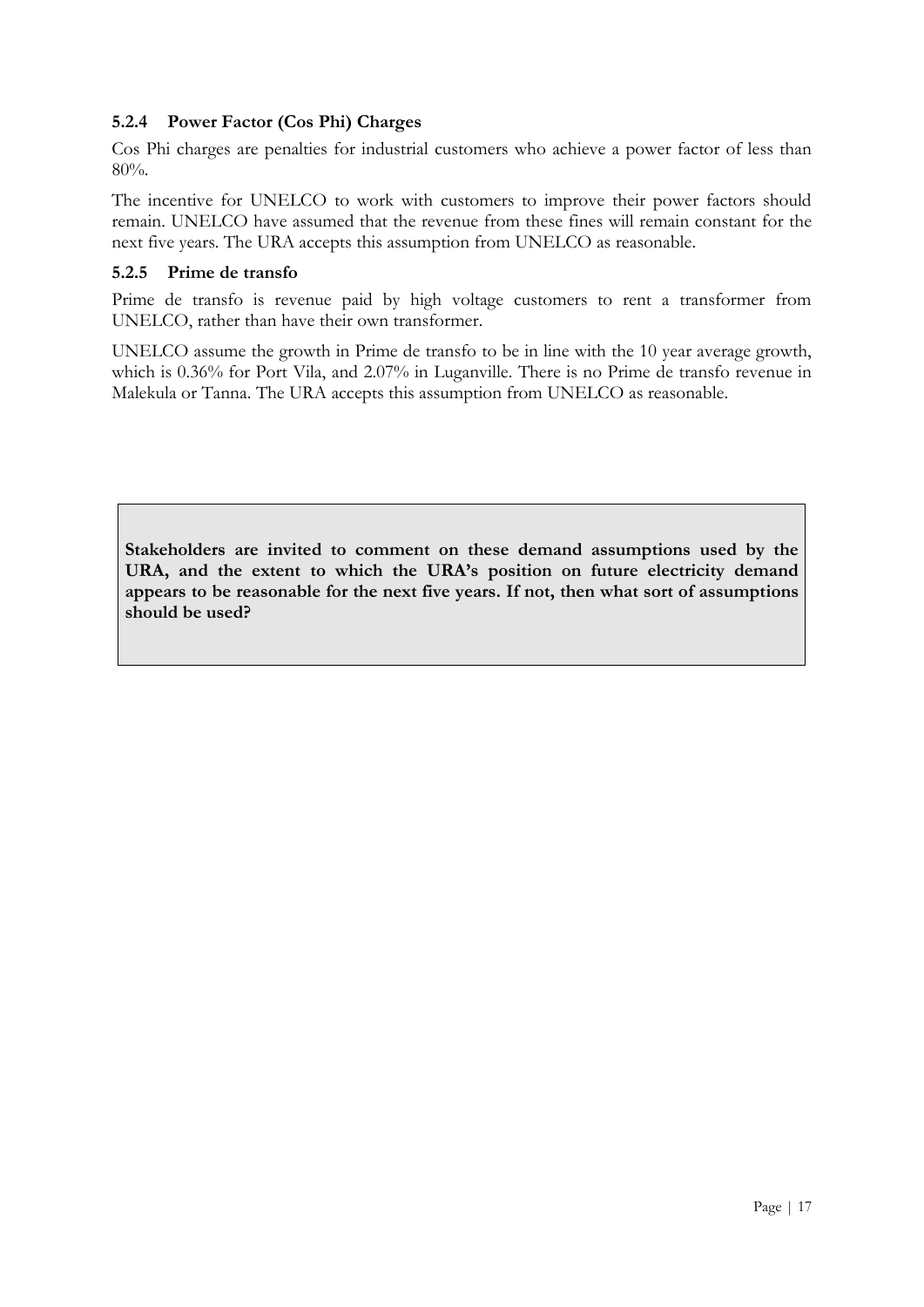#### <span id="page-17-0"></span>**5.3 Generation Forecast**

The Generation Forecast predicts how power will be generated to meet the estimated demand. Please refer to section 4.3 of the Electricity Tariff Application Report March 2010 for the assumptions UNELCO have used in their generation forecast.

#### **5.3.1 Port Vila**

Generation capacity in Port Vila comprises diesel/copra plant at Tagabe, diesel plant in Port Vila, and the wind farm at Devil"s Point. UNELCO have estimated the amount of power generated by the wind farm, and have estimated the amount of copra oil that will be used in the Tagabe generator. UNELCO have assumed that power generated by diesel will make up the difference between total gross power required (total demand plus forecast losses) and power generated by wind and copra oil.

The amount of power generated by the wind farm is assumed to be 4,600,000 kWh per annum from 2010 to 2012, and 6,600,000 kWh from 2012 to 2014. The URA accepts UNELCO"s assumptions as described in Appendix B of the Electricity Tariff Application Report March 2010.

For the purposes of the forecast, the cost of diesel is assumed to be constant at 85 vatu per litre from 2010 to 2014. The impact on costs of variations of fuel prices will be dealt with in more detail in the design of the Indexation Formula in section 7.

Copra oil is used in the Tagabe generator. The forecast use of copra oil in Port Vila is shown in Table 5.3.1.1 below:

| Year         | Copra consumption,<br>litres |
|--------------|------------------------------|
| 2010         | 750,000                      |
| 2011         | 1,400,000                    |
| 2012 to 2014 | 2,500,000                    |

**Table 5.3.1.1 Forecast copra oil consumption in Port Vila**

The efficiency of copra in the Tagabe generator is assumed to be 0.294 litres per kWh.

For the purposes of the forecast, the cost of copra oil is assumed to be constant at 100 vatu per litre from 2010 to 2014. The impact on costs of variations of fuel prices will be dealt with in more detail in the design of the Indexation Formula, which will be included in the Electricity Tariff Review Position Paper March 2010.

Losses are calculated as the difference between the electricity generated (gross energy) and the amount of electricity invoiced to customers. UNELCO have included un-invoiced energy in their losses amount. Losses are forecast to be at the same level as 2009.

The URA agrees with all of these assumptions from UNELCO.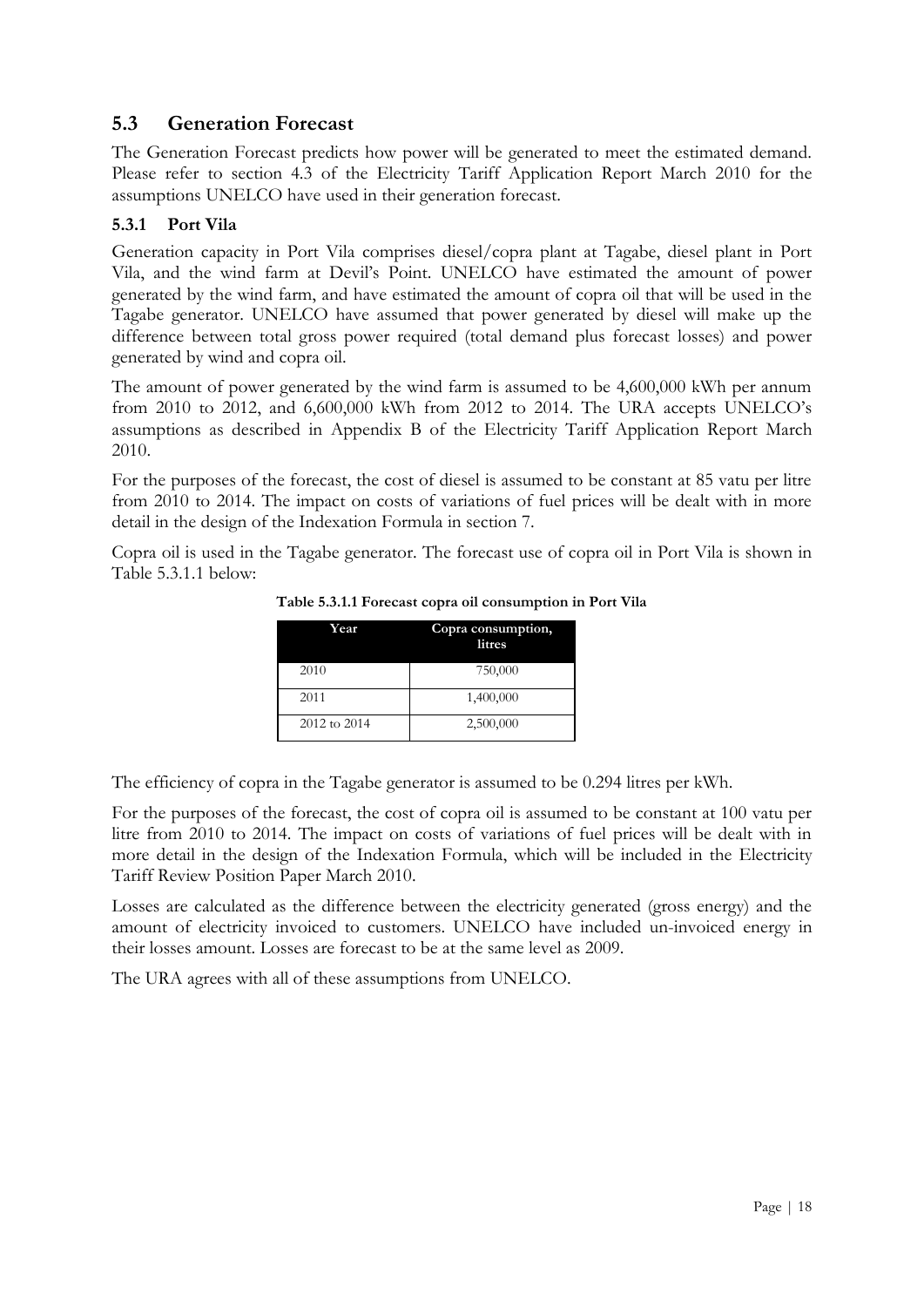#### **5.3.2 Luganville**

Generation capacity in Luganville comprises the diesel generator at Luganville, and the Sarakata hydroelectric plant. UNELCO have estimated the power generated by the Sarakata hydro plant. UNELCO have assumed that power generated by fuel will make up the difference between total gross power required (total demand plus forecast losses) and power generated by the Sarakata hydro plant.

The amount of power generated by the Sarakata hydro plant is assumed to be 5,614,000 kWh per annum from 2010 to 2014. For a full explanation of this assumption, see Appendix C: Estimated Annual Energy Yield – Hydro.

As set out in the Addendum to the Contract of Concession for the Generation of Public Supply of Electric Power in Luganville relating the handing over of the Sarakata Hydroelectric Power Station, UNELCO must set aside the fuel savings from running the hydro plant. The method of calculating these savings is set out in the Addendum to the Luganville Concession Agreement. For the purposes of calculating the Sarakata savings, the price of diesel is assumed to be 85 vatu per litre, and the price of lubricant oil is assumed to be 256.40 vatu per litre.

For the purposes of the forecast, the cost of diesel is assumed to be constant at 85 vatu per litre from 2010 to 2014. The impact on costs of variations of fuel prices will be dealt with in more detail in the design of the Indexation Formula in Section 7.

Losses are calculated as the difference between the electricity generated (gross energy) and the amount of electricity invoiced to customers. UNELCO have included un-invoiced energy in their losses amount. Losses are forecast to be at the same level as 2009.

The URA agrees with all of these assumptions from UNELCO.

#### **5.3.3 Malekula**

Generation capacity in Malekula comprises the diesel/copra generator. UNELCO have converted the generator to be able to run on 100% copra oil. The forecast of power generated is calculated as total demand plus losses.

For the purposes of the forecast, the cost of copra oil is assumed to be constant at 100 vatu per litre from 2010 to 2014. The impact on costs of variations of fuel prices will be dealt with in more detail in the design of the Indexation Formula in Section 7.

Losses are calculated as the difference between the electricity generated (gross energy) and the amount of electricity invoiced to customers. UNELCO have included un-invoiced energy in their losses amount. Losses are forecast to be at the same level as 2009.

The URA agrees with all of these assumptions from UNELCO.

#### **5.3.4 Tanna**

Generation capacity in Tanna comprises the diesel generator. The forecast of power generated is calculated as total demand plus losses.

For the purposes of the forecast, the cost of diesel is assumed to the constant at 85 vatu per litre plus a freight charge of 20.5 vatu per litre from 2010 to 2014. The impact on costs of variations of fuel prices will be dealt with in more detail in the design of the Indexation Formula in Section 7.

Losses are calculated as the difference between the electricity generated (gross energy) and the amount of electricity invoiced to customers. UNELCO have included un-invoiced energy in their losses amount. Losses are forecast to be at the same level as 2009.

The URA agrees with all of these assumptions from UNELCO.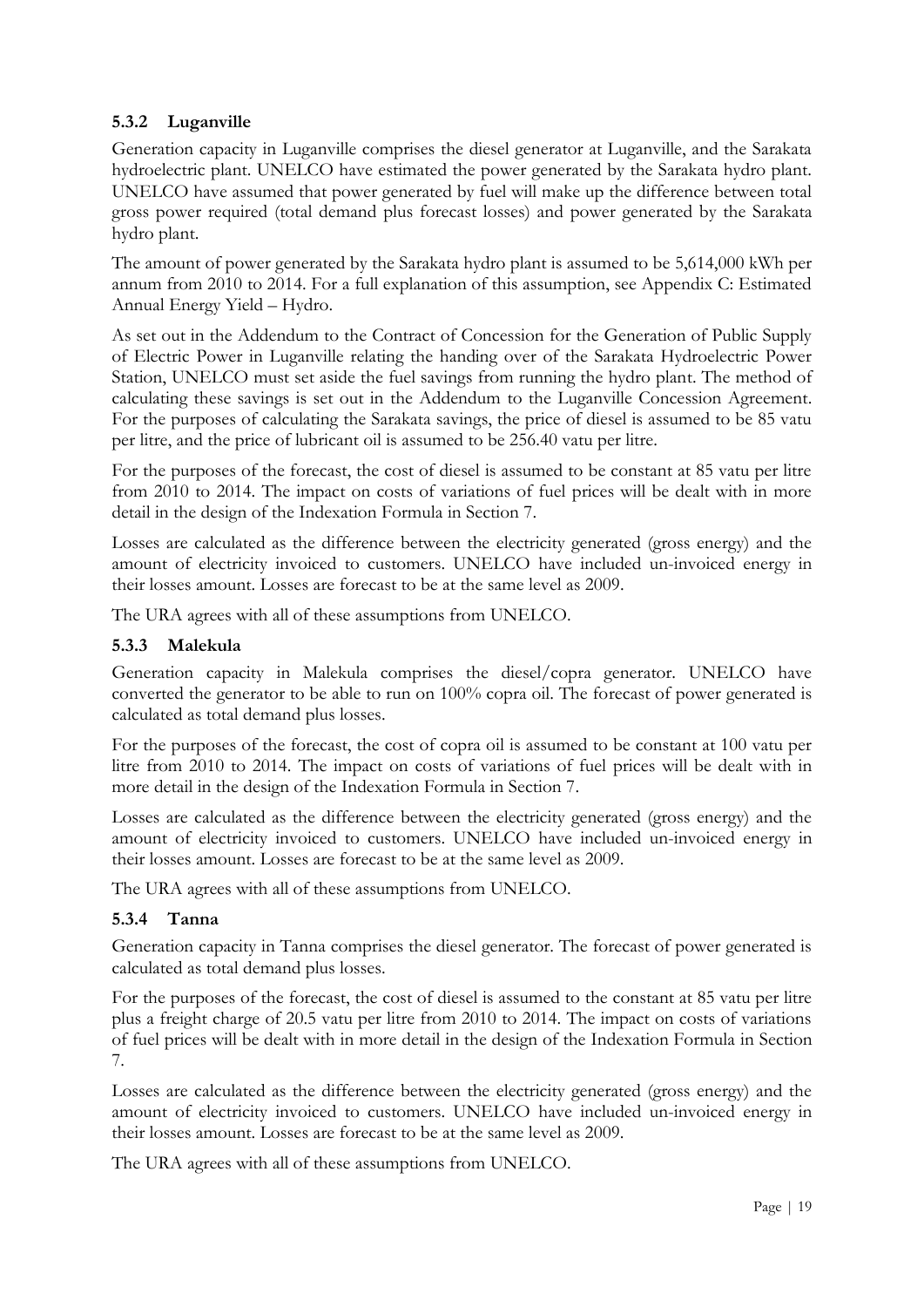#### **5.3.5 Generation Efficiency**

The URA estimates diesel generator fuel efficiency (litres per kWh) based on adjusting the average fuel efficiency from 2006 to 2009. Performance varied widely over the period, so the two highest and the two lowest numbers have been removed to give a more representative average, as shown below.

| 2006-2009  | Highest<br>Value | Second<br>Highest | Lowest<br>Value | Second<br>Lowest | Unadi<br>Average | Adi<br>Average | <b>UNELCO</b><br>Forecast |
|------------|------------------|-------------------|-----------------|------------------|------------------|----------------|---------------------------|
| Port Vila  | 0.2831           | 0.2714            | 0.2419          | 0.2432           | 0.2541           | 0.2536         | 0.2590                    |
| Luganville | 0.3132           | 0.3129            | 0.2426          | 0.2557           | 0.2857           | 0.2861         | 0.2860                    |
| Malekula   | 0.5392           | 0.5332            | 0.1732          | 0.2079           | 0.3574           | 0.3568         | 0.3570                    |
| Tanna      | 0.4902           | 0.4902            | 0.1524          | 0.2513           | 0.3642           | 0.3659         | 0.3640                    |

**Table 5.3.5.1 – Estimated diesel fuel efficiency by Concession**

UNELCO"s estimate is only significantly different for Port Vila. UNELCO"s estimate of 0.259 litres/kWh is considered high as there were only 8 months from 2006 to 2009 that this value equalled or exceeded 0.259. Additionally, given that investment is planned over the next five years to upgrade generation plant, the URA is of the view that fuel efficiency will improve.

The URA accepts UNELCO"s proposed forecasts for copra oil efficiency, as the use of copra oil in the generators is a relatively new practice, and there is a lack of external evidence to support an alternative. As such, the efficiency of copra in the Tagabe generator is assumed to be 0.294 litres per kWh, and the copra oil fuel efficiency for the Malekula generator is assumed to be 0.414 litres per kWh.

**Stakeholders are invited to comment on these fuel efficiency assumptions used by the URA, and the extent to which they appear reasonable. If not, then what sort of assumptions should be used?** 

#### <span id="page-19-0"></span>**5.4 Cost Forecast**

The Cost Forecast consists of several categories of costs: Fuel Costs, Staff Costs, Other Costs, and Depreciation. UNELCO have provided forecasts for each of these. The URA"s position on each area of costs is stated below.

#### **5.4.1 Fuel Costs**

The cost of fuel in the model is determined by the Generation Forecast and a forecast of the prices of diesel and copra oil. The fuel cost is calculated from the Generation Forecast described in Section 5.3 above and assumptions of fuel prices. As the price of diesel is unpredictable and potentially volatile, the tariff indexation formula is designed to pass the impact on costs through to electricity customers. The URA accepts UNELCO"s forecasts of fuel prices, as shown in Table 5.4.1.1.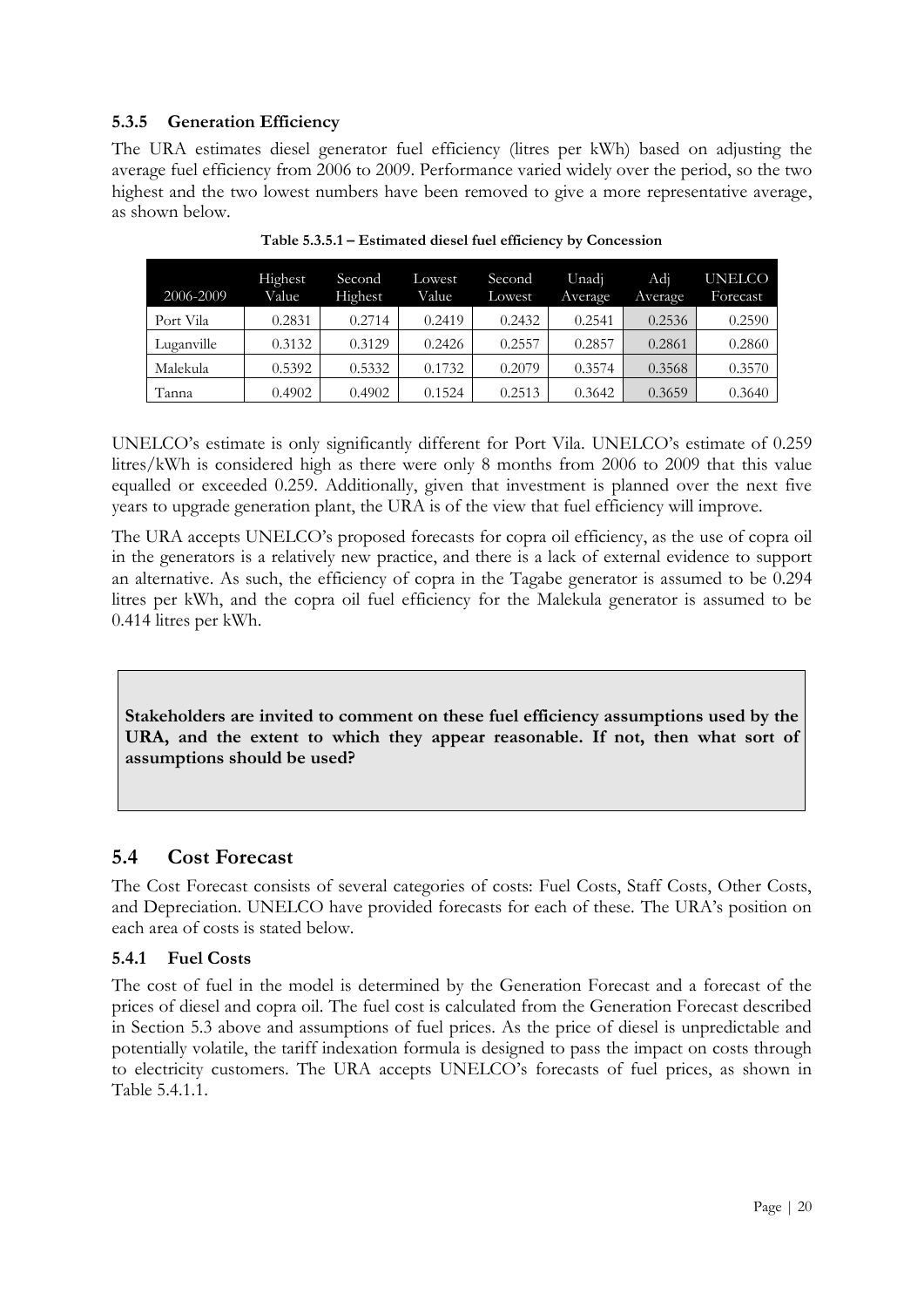| Fuel type / Concession          | Assumed fuel price per litre, vatu |
|---------------------------------|------------------------------------|
| Diesel / Port Vila & Luganville | 85                                 |
| Diesel / Malekula               | 85 plus 14.5 transport and fees    |
| Diesel / Tanna                  | 85 plus 20.5 transport and fees    |
| Copra / All                     | 100                                |

**Table 5.4.1.1 – Fuel price assumptions used in the Base Scenario**

Statements submitted by UNELCO reflect the fact that the business has entered into contracts with Socometra (a related entity) to provide a significant proportion of their copra oil supply.

As the weighted average price for diesel and copra fuel is passed through to electricity customers through the indexation formula, the supply of fuel by a related entity has the potential to create a situation where unfair gains are being retained within the total corporate group.

In establishing whether to take into account the price charged or the underlying costs, the URA must consider three fundamental questions:

- Is there a competitive market for the service?
- Is there an incentive for UNELCO to enter into the arrangements "at arm"s length"?  $\bullet$
- Was a competitive tender process conducted to establish the price for the services?  $\bullet$

It is not the URA"s intention to prevent or prohibit arrangements between UNELCO and third parties for the supply of services but rather to ensure that they do not result in customers paying more because of them.

Indeed, the URA recognizes that, in the normal course of providing regulated services, UNELCO may find it beneficial to enter into arrangements with third parties for the supply of certain services. However, the URA expects that such arrangements would only be entered into where the services could be provided more efficiently than if UNELCO provided those services itself. It also expects that, in entering into any such arrangements, UNELCO would seek to secure the best possible price from the market.

**Stakeholders are invited to comment on the URA's position regarding third party contracts with related entities, especially where such a contract may have an impact on prices paid by customers.**

#### **5.4.2 Staff Costs**

Staff costs are the wage and salary costs of staff, and the labour related on-costs directly incurred in the provision of electricity. UNELCO have provided forecasts of staff costs from 2010 to 2014 for each electricity concession. The average annual change from 2009 levels to 2014 in forecast staff costs is shown in Table 5.4.2.1.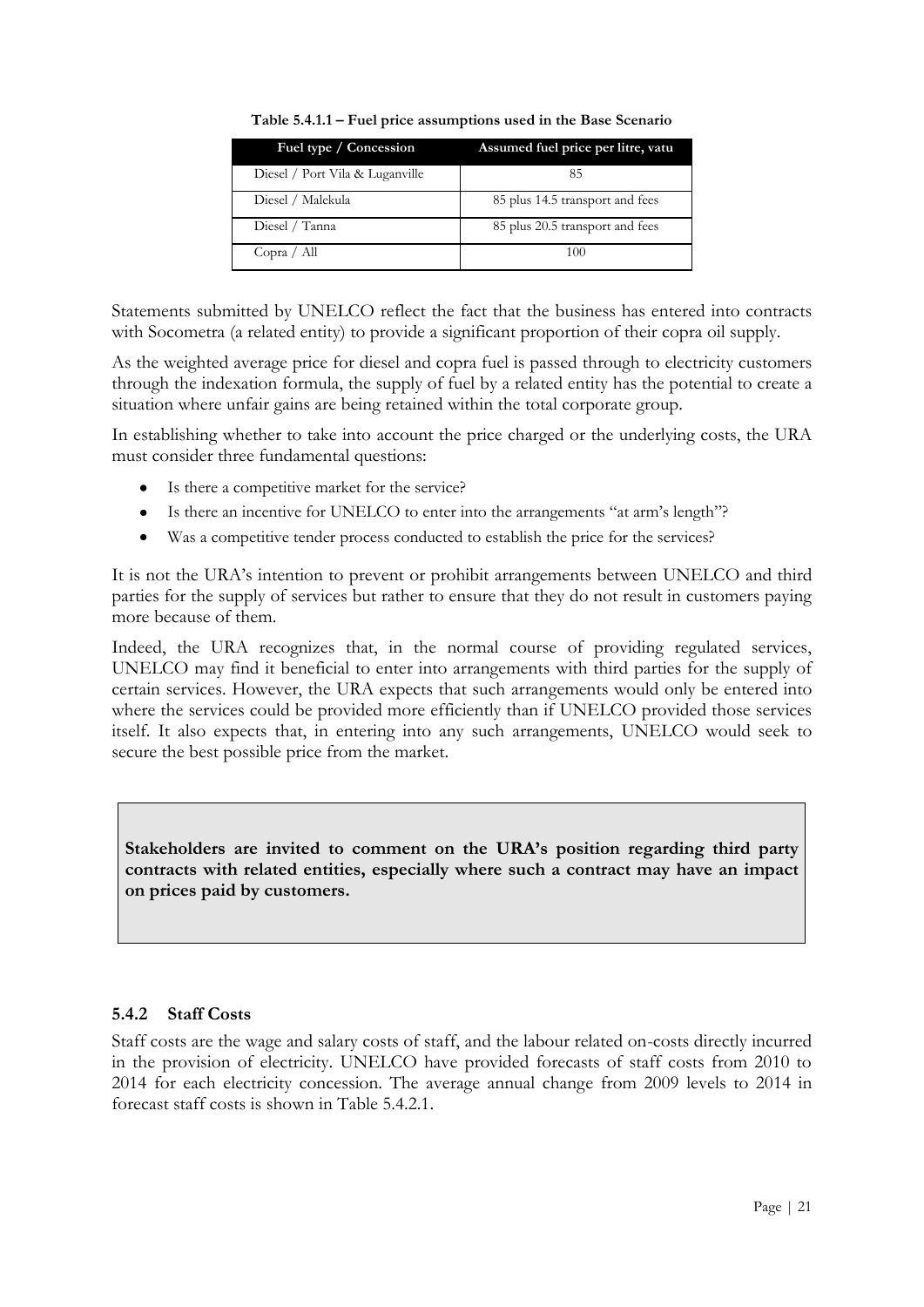| Concession | Average annual staff cost change<br>2009-2014, % |
|------------|--------------------------------------------------|
| Port Vila  | $+2.4%$                                          |
| Luganville | $+3.6%$                                          |
| Malekula   | $-1.7\%$                                         |
| Tanna      | $+3.1\%$                                         |
| Total      | $+2.6%$                                          |

**Table 5.4.2.1 – Average forecast annual change in staff costs 2009-2014**

The URA accepts these forecasts for the base scenario, but use benchmarks of staff costs to estimate reasonable efficiencies, as described in Section 5.7.1 below.

#### **5.4.3 Goods and other Costs**

Other costs included in UNELCO"s Tariff Application are:

- Goods & materials purchased  $\bullet$
- Purchases non-stocked (e.g. sub-contracting)  $\bullet$
- $\bullet$ Taxes

A detailed description of these costs is given in Section 3.4 of the Electricity Tariff Application Report March 2010.

The forecast level of these costs is shown in Figure 5.4.3.1 below.



**Figure 5.4.3.1 – Forecast trend in other costs**

*Source: UNELCO*

The URA accepts these forecasts for the base scenario, but use benchmarks of staff costs to estimate reasonable efficiencies, as described in Section 5.7.2 below.

#### **5.4.4 Depreciation**

The method for calculating depreciation for concession assets is set out in the concession contracts. UNELCO have applied this method, and as such the URA accepts UNELCO"s assumptions of depreciation.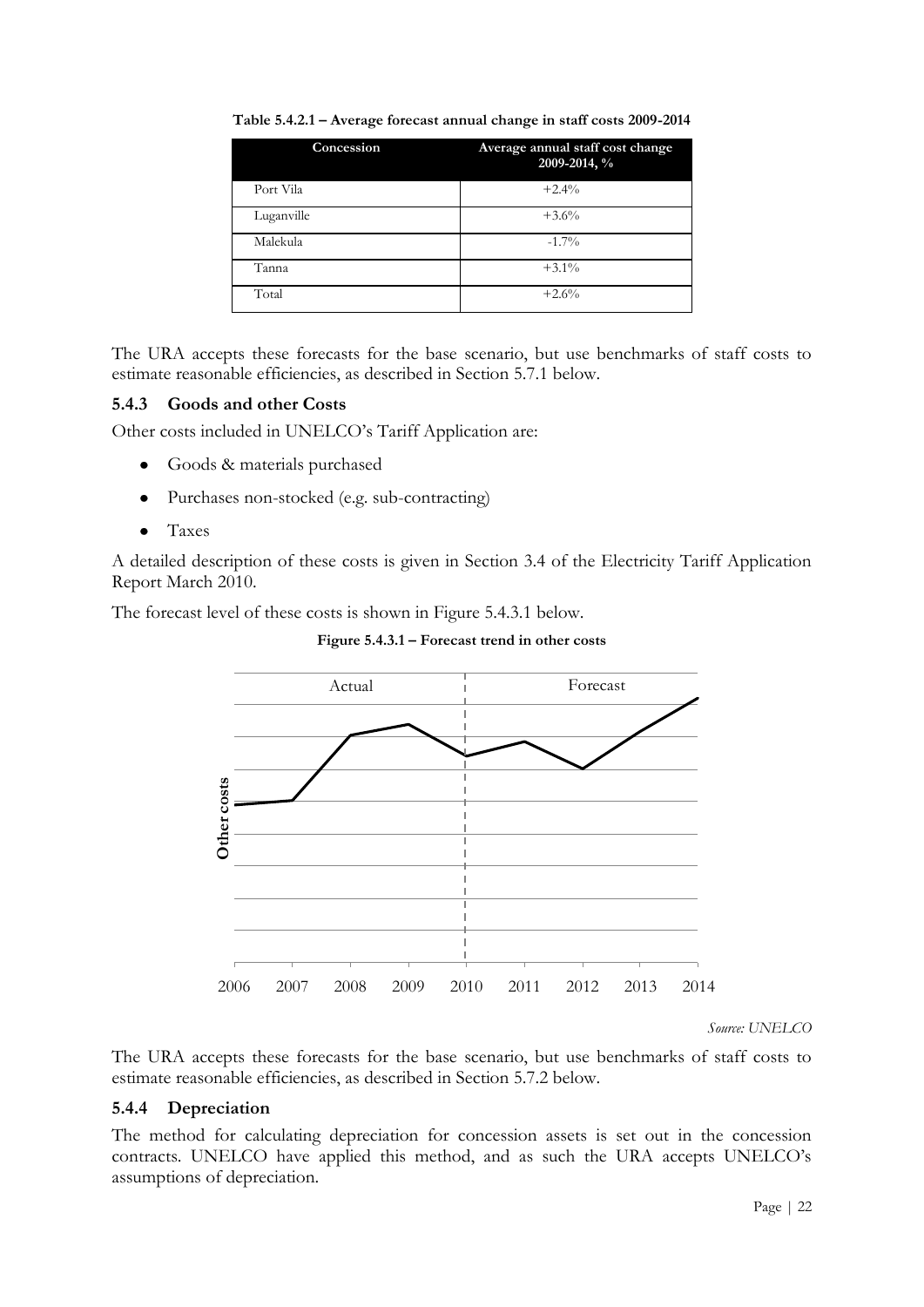#### <span id="page-22-0"></span>**5.5 Regulated Asset Base**

The Regulated Asset Base (RAB) is an estimate of the reasonable level of assets required to provide a reasonable level of service to electricity customers. UNELCO have provided forecasts of the value of the Regulated Asset Base, consisting of the current Regulated Asset Base values and a plan for investment from 2010 to 2014

On the basis of the information provided to the URA by UNELCO, the URA accepts the current valuation of the Regulated Asset Base. The URA is concerned as to the lack of detail provide by UNELCO in describing their Regulated Asset Base and the URA anticipates that any future tariff review will more closely evaluate the reasonableness of existing assets and the method of their valuation.

#### **5.5.1 Capital expenditure**

A reasonable level of capital expenditure is required for the purposes of:

- augmenting the capacity of the network to meet demand growth;
- replacing aged or obsolete assets;
- improving the quality and reliability of supply;
- $\bullet$ meeting other legislative requirements; and
- purchasing non-network assets (for example, buildings and vehicles) for normal business  $\bullet$ purposes.

The URA notes that the current network capacity is much higher than peak demand, and the plan includes further investment to increase capacity. There are also separate plans under discussion around the addition of solar and geothermal capacity into the network. There is therefore a risk of an inefficient level of assets in Port Vila.

In assessing the reasonable level of capital expenditure, the URA must have regard to its objective under the *Utilities Regulatory Authority Act No. 11 of 2007*, particularly its primary objective to ensure the provision of safe, reliable and affordable regulated services and maximise access to regulated services throughout Vanuatu. It must also have regard to facilitating efficiency in the electricity utility and the incentive for efficient long term investment, and to facilitate the financial viability of the utility. On the basis of the information provided to the URA by UNELCO, the URA accepts the suggested investment plan included in the tariff application, and the resulting forecast level of the RAB.

The URA anticipates that any future tariff review will evaluate the actual investment level completed in comparison to the plan, and adjust the future tariff to account for any excess benefits from investment planned but not completed. In order to facilitate this, the URA will seek to perform a detailed analysis on the level and value of UNELCO"s assets to ensure the infrastructure is used and useful, and also to put in place a detailed reporting system for investment, the regulated asset register and asset values.

**Stakeholders are invited to comment on the URA's position regarding the Regulated Asset Base, in particular the plans for further future analysis and reporting requirements.**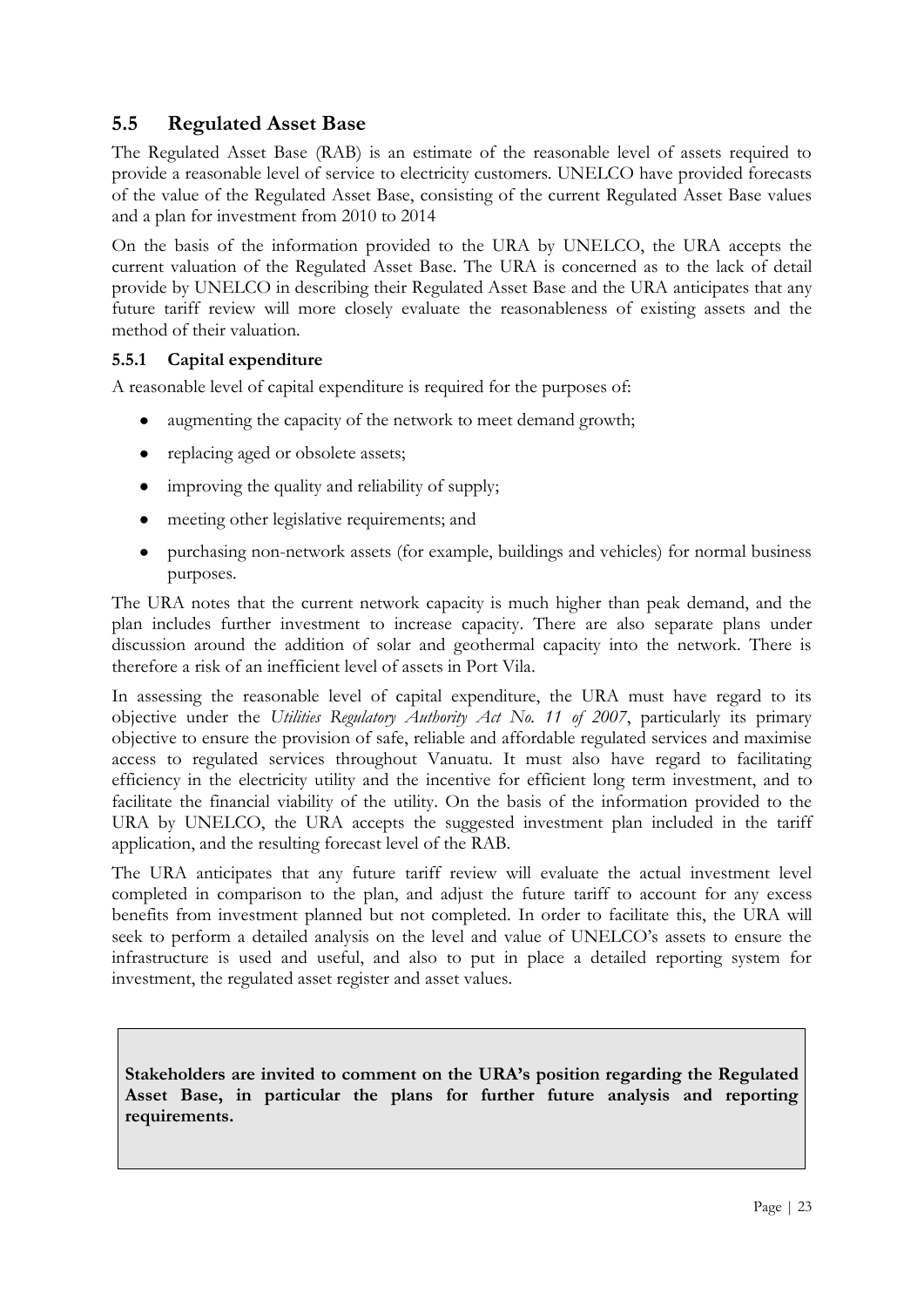#### <span id="page-23-0"></span>**5.6 Reasonable Return**

In Section 4.6 of the Electricity Tariff Application Report March 2010, UNELCO described the assumptions they have applied to calculate a proposed Weighted Average Cost of Capital (WACC). This figure is then used to calculate the reasonable return for UNELCO.

To provide an incentive for investors to invest, the rate of return should reflect the opportunity cost of their capital – that is, the return should be commensurate with the returns that an investor could expect to earn from other investment opportunities in the market, after adjusting for the different levels of risk. The appropriate cost of capital cannot be directly observed so must be estimated from available data.

The generally accepted method of estimating the WACC is the Capital Asset Pricing Model (CAPM). A description of the different elements of the CAPM is given in Section 3.6 of the Electricity Tariff Application Report March 2010.

Identifying the reasonable value for each of the inputs into the CAPM model poses a challenge in the Vanuatu context; as there is limited data on business risks and thinly or non-traded financial markets. Consequently, the URA has emphasized the need to have primary regard to objective market evidence when estimating the cost of capital, as well as the consistent application of models drawn from finance theory and established regulatory practice.

The **Nominal Risk Free Rate** (RFR) is the average real yield over February 2010 of 5 year United States Treasuries<sup>2</sup> of  $0.42\%$ . This is grossed up using the Vanuatu inflation estimate described below to give a Vanuatu Nominal Risk Free rate of 5.14%. This is above UNELCO"s rate of 4.0%

The **Market Risk Premium** (MRP) is estimated at 5.00% which is consistent with the long term MRP and the same as UNELCO's estimate.

The **Country Risk Premium** (CRP) is calculated as the difference between the real yield of 5 year United States Treasuries (1.02% at April 2009) and Vanuatu Government bonds (2.07%)<sup>3</sup> at the time of the last Vanuatu Government bond tender (April 2009). The CRP is thus calculated at 1.05%. This is low compared to similar countries risk premium so an upward adjustment is made to a more conservative 2.0% in line with similar countries. This is below UNELCO"s rate of 6.0%.

The **Gearing ratio** of 60 percent comes from the latest decision of the Australian Energy Regulator on WACC parameters as being the efficient capital structure for a regulated Australian electricity or gas distribution or transmission businesses. UNELCO"s suggested gearing of 40% is too low to be efficient given the low risk of a government-guaranteed electricity monopoly with the ability to pass through most external cost changes. Table 5.6.1 below shows reported gearing levels for Australian utilities.

<u>.</u>

<sup>2</sup> Real US Treasury Rates source

<sup>3</sup> Tender rate was 6.75% less average inflation for last 8 quarters of 4.68%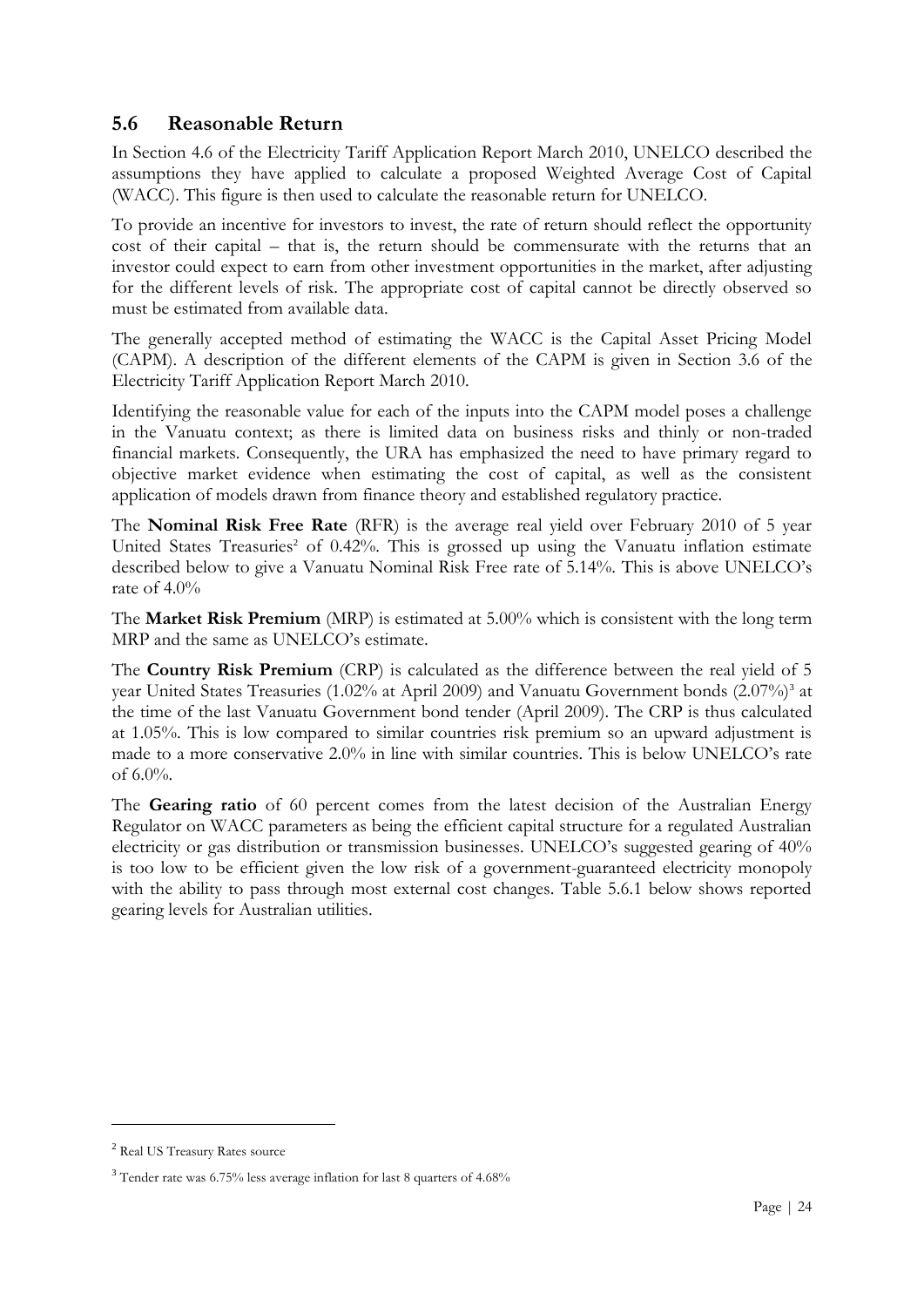| Table 5.6.1 - Reported average gearing levels |  |  |  |  |  |  |
|-----------------------------------------------|--|--|--|--|--|--|
|-----------------------------------------------|--|--|--|--|--|--|

| Year           | <b>Bloomberg (market)</b> | <b>Bloomberg</b><br>(adjusted) | <b>Standard &amp; Poor's</b> | <b>Average</b> |
|----------------|---------------------------|--------------------------------|------------------------------|----------------|
| 2002           | 66.3                      | 67.4                           | 61.6                         | 65.1           |
| 2003           | 63.9                      | 63.7                           | 66.7                         | 64.8           |
| 2004           | 62.2                      | 58.2                           | 64.7                         | 61.7           |
| 2005           | 62.8                      | 63.3                           | 67.8                         | 64.6           |
| 2006           | 60.3                      | 62.1                           | 66.4                         | 63.0           |
| 2007           | 58.7                      | 57.8                           | 65.1                         | 60.5           |
| <b>Average</b> | 62.4                      | 62.1                           | 65.4                         | 63.3           |

*Source: Australian Energy Regulator (2009), Electricity Transmission and Distribution Network Service Providers – Statement of the Revised WACC Parameters (Transmission), Statement of Regulatory Intent on the Revised WACC Parameters (Distribution), May, p.113.*

The **Inflation Rate** is the forecast annual increase in the Consumer Price Index. The Vanuatu National Statistics Office CPI release showed annual inflation to the December quarter 2009 as 2.3 % compared to 5.8% in December 2008. Inflation has been volatile in Vanuatu with large variations quarter-on-quarter. In calculating the rate of inflation the URA has annualised the last 8 quarters of reported data, up to December 2009. This provides a forecast rate of inflation equal to that provided by UNELCO, which is 4.7%

The **Corporate Tax Rate** is zero in Vanuatu as there is no corporate tax, and other taxes such as business license fees are accounted for in operating expenses. This is consistent with the assumption provided by UNELCO.

The **Equity Beta** is estimated to be 1. Regulated electricity companies are generally considered to be less risky than the market as a whole. UNELCO"s long history as a profitable governmentprotected monopoly with the ability to pass through a large proportion of input cost changes suggest it is less risky than the Vanuatu market, suggesting that an equity beta of less than 1 would be appropriate. However the URA has determined that, on the balance of evidence and considering the market as a whole, an equity beta of one is reasonable. This is consistent with the assumption provided by UNELCO.

The **Debt Risk Premium** is the margin the regulated business must pay to borrow over the nominal risk free rate. Given UNELCO"s long history as a profitable government-protected monopoly with the ability to pass through a large proportion of input cost changes and strong balance sheet it is estimated to have an A- credit rating. The rating also falls well with the distribution of credit ratings for utilities across Asia Pacific shown in Table 5.6.2. Given UNELCO"s current balance sheet, an A rating is supported by Moody"s ratio analysis shown in Table 5.6.3.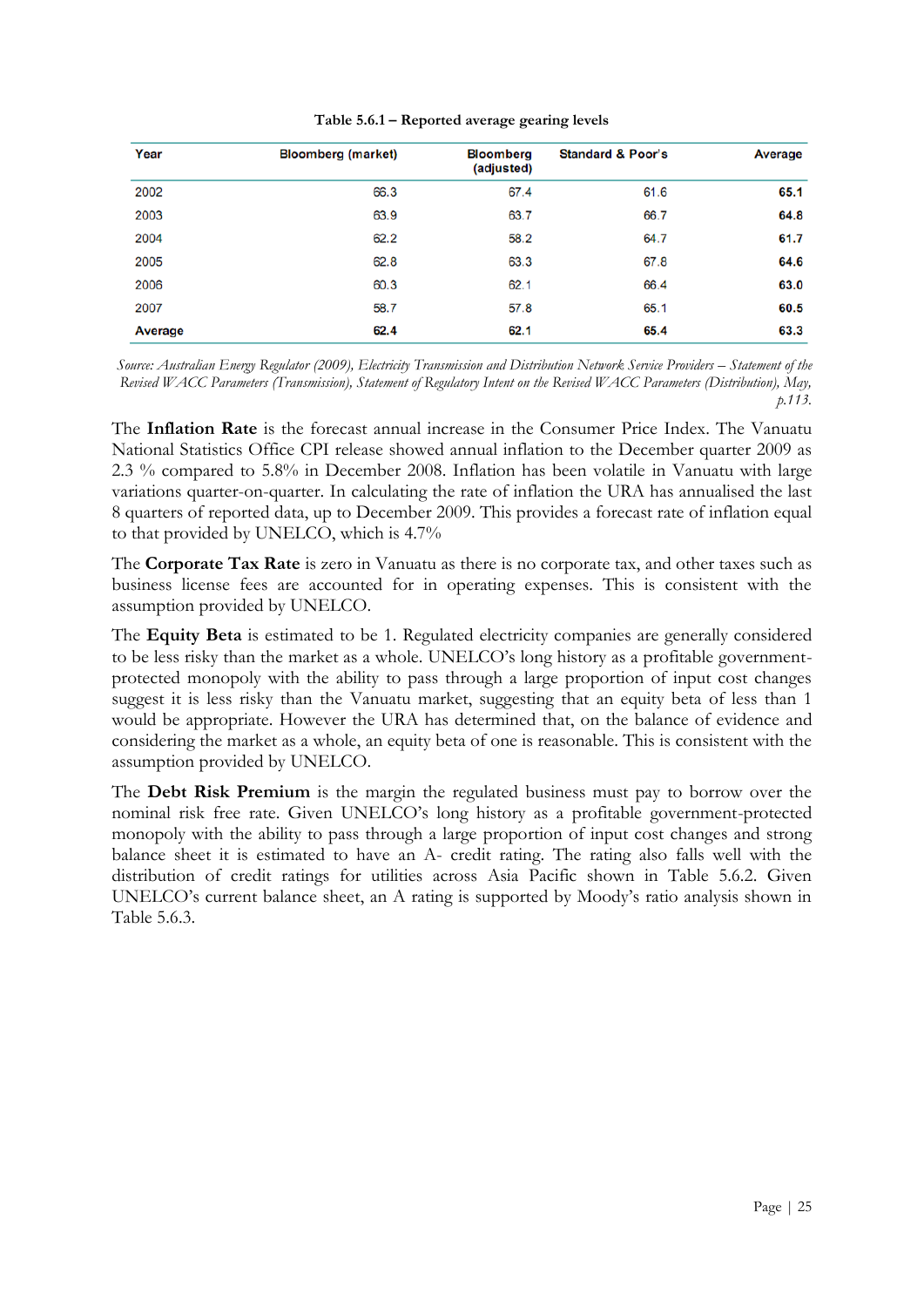

**Table 5.6.2 – Distribution of credit ratings for Utilities – Asia Pacific region**

*Source: Standard &Poor's* 

**Table 5.6.3 – Expected financial ratio for a utility company**

| Moody's rating            |     | Aa2 Aa1 | A2                       | Α1        |
|---------------------------|-----|---------|--------------------------|-----------|
| <b>Business risk</b>      |     |         | <b>Medium Low Medium</b> | Low       |
| <b>S&amp;P</b> equivalent |     | AA AA+  | А                        | A+        |
| FFO interest cover (x)    | >6  | - 55    | $3.5 - 6.0$ $3.0 - 5.7$  |           |
| FFO/Debt (%)              | >30 | 522     | 22-30                    | $12 - 22$ |
| RCF/Debt (%)              | >25 | >20     | $13 - 25$                | $9 - 20$  |
| Debt/Capital              | <40 | 50<     | 40-60                    | 50-75     |

*Source: www.moodys.com* 

From Australian Reserve Bank Data<sup>4</sup> A-rated corporate debt as at February 2010 is trading at a margin of 2.34% over Australian Government bonds. A-rated debt spreads in the US and for utilities are trading at less than this margin over US Treasuries. After including the country risk premium of 2.0% the URA thus estimates the total debt risk premium at 4.0%. This is supported by the average debt margins for utilities shown in Table 5.6.4. This is below UNELCO"s estimate of 6.0%.

<u>.</u>

<sup>4</sup> http://www.rba.gov.au/publications/smp/2010/feb/pdf/0210.pdf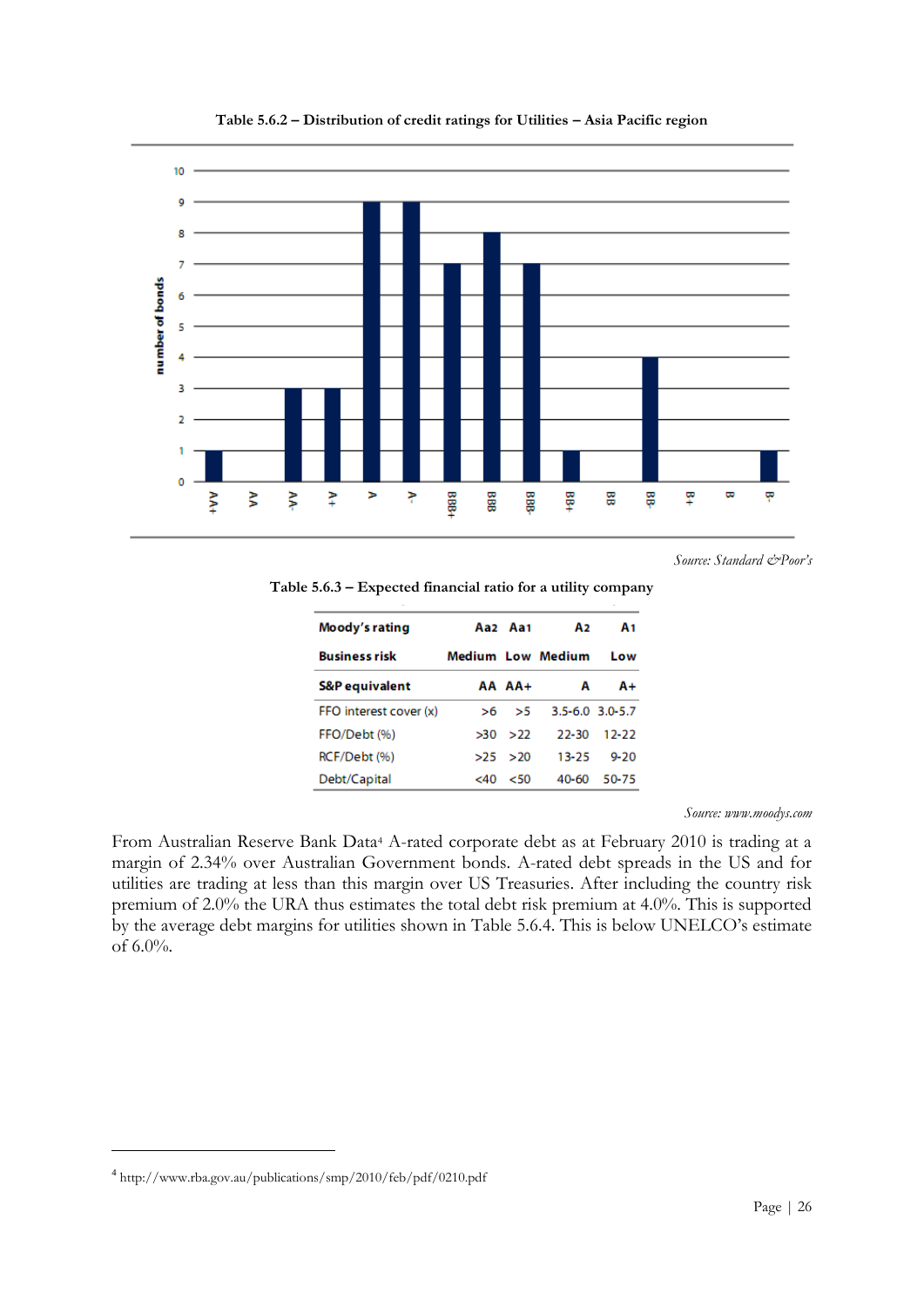

**Table 5.6.4 – Debt margins by industry group March 2009**

*Source: Bloomberg and 'Estimating the debt margin for the weighted average cost of capital', Independent Pricing and Regulatory Tribunal, NSW, May 2009*

Table 5.6.5 below summarises the URA"s WACC calculation and compares it to UNELCO"s position.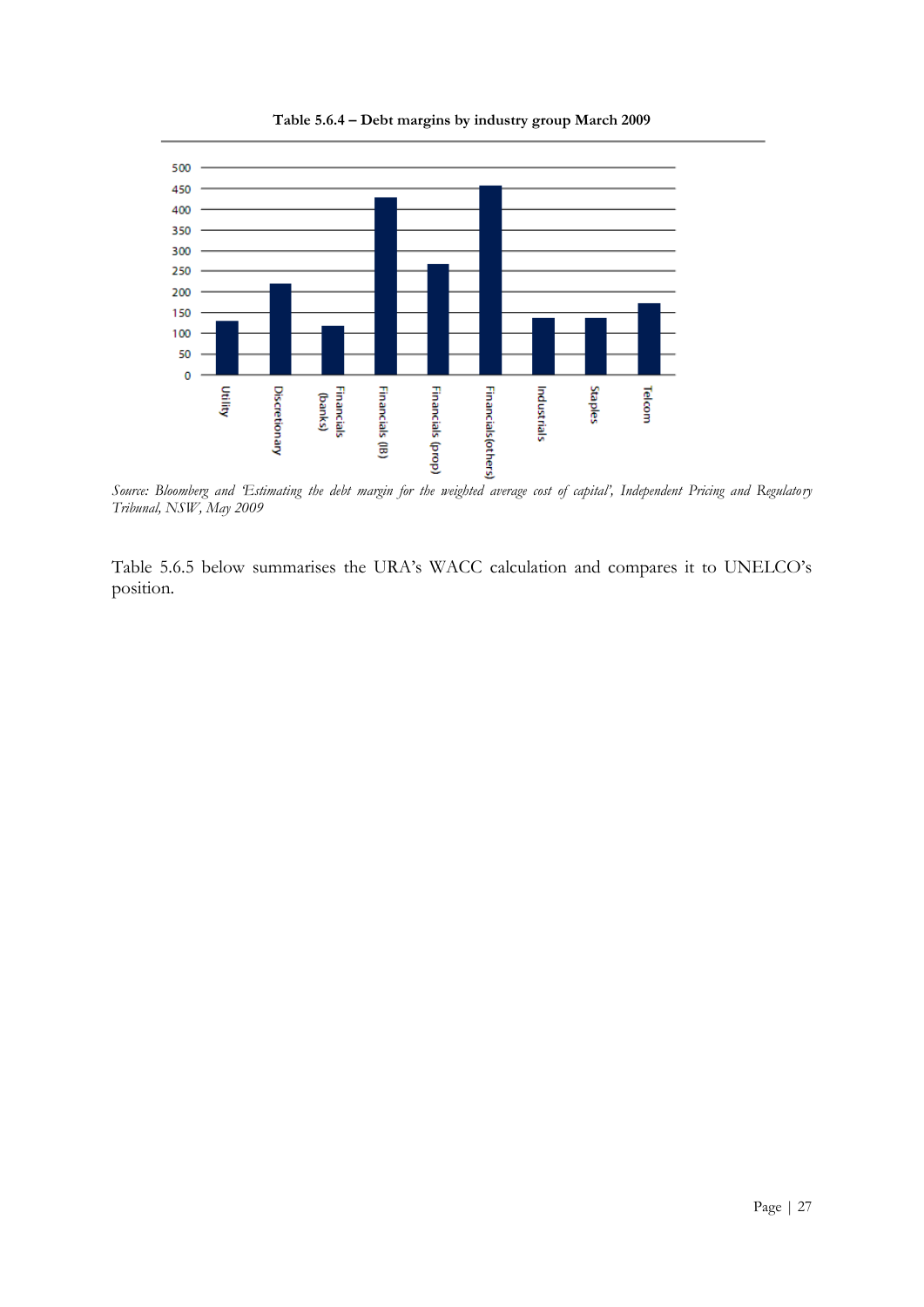| <b>WACC Components</b>                | <b>UNELCO</b> | <b>URA</b> |
|---------------------------------------|---------------|------------|
| Nominal risk free rate                | 4.00%         | 5.14%      |
| Market risk premium                   | $5.00\%$      | $5.00\%$   |
| Country risk premium                  | $6.00\%$      | 2.00%      |
| Market rate of return                 | 15.00%        | 12.14%     |
| Corporate tax rate                    | $0.00\%$      | $0.00\%$   |
| Gearing                               | 40%           | 60.00%     |
| Equity proportion                     | 60%           | 40.00%     |
| Rate of imputation credit utilisation | 50.00%        | n/a        |
| Inflation rate                        | 4.70%         | 4.70%      |
| Return on equity calculations         |               |            |
| Nominal risk free rate                | 4.00%         | 5.14%      |
| Market risk premium                   | $5.00\%$      | 5.00%      |
| Country risk premium                  | 6.00%         | 2.00%      |
| Market rate of return                 | 15.00%        | 12.14%     |
| Equity beta                           | $\mathbf{1}$  | 1          |
| Return on equity                      | 15.00%        | 12.14%     |
| Return on debt calculations           |               |            |
| Risk premium (indds country risk)     | 6.00%         | 4.00%      |
| Return on debt                        | 10.00%        | 9.14%      |
| Real WACC                             | 7.93%         | 5.39%      |

**Table 5.6.5 – URA's position on WACC estimate**

The URA's calculation for the real WACC is 5.39%. UNELCO's electricity assets are re-valued for inflation each year, meaning that a real WACC should be used in the Required Return calculation.

Although the Vanuatu financial system has a low level of integration with global financial markets, it is noted that UNELCO have access to international capital markets through their global A-rated parent company, and also to subsidised loans through international development agencies. Both of these factors reduce the realised cost of capital for UNELCO.

#### <span id="page-27-0"></span>**5.7 Efficiency assumptions**

As part of their tariff application, UNELCO provide assumptions of efficiencies. Sections 5.7.1 to 5.7.3 set out the URA"s position in relation to assumptions of UNELCO"s efficiency. The areas analysed by the URA for potential cost efficiencies are staff costs and other operating costs.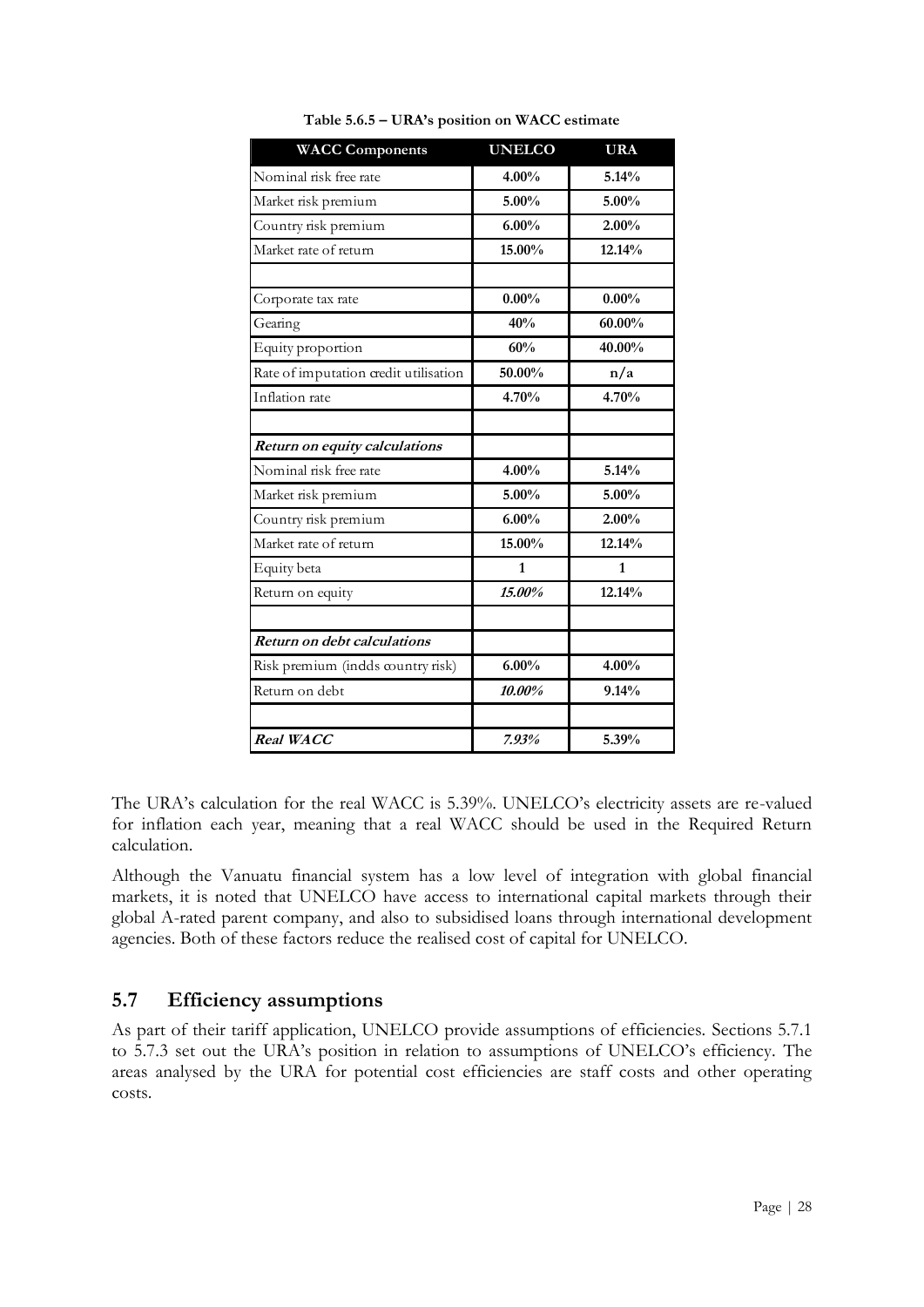#### **5.7.1 Staff cost benchmarking**

UNELCO"s labour productivity has been benchmarked using the industry-standard indicator of connections per staff member. Figure 5.7.1.1 shows that UNELCO"s performance is below average compared to a set of comparable Caribbean and Pacific small island countries.





*Source: Data from UNELCO and audited financial reports for other utilities*

To test whether the low labour productivity is an inevitable result of the small size of the system the number of connection per staff was compared to the size of the system (number of connections). There does not appear to be a strong relation, as shown below in Figure 5.7.1.2.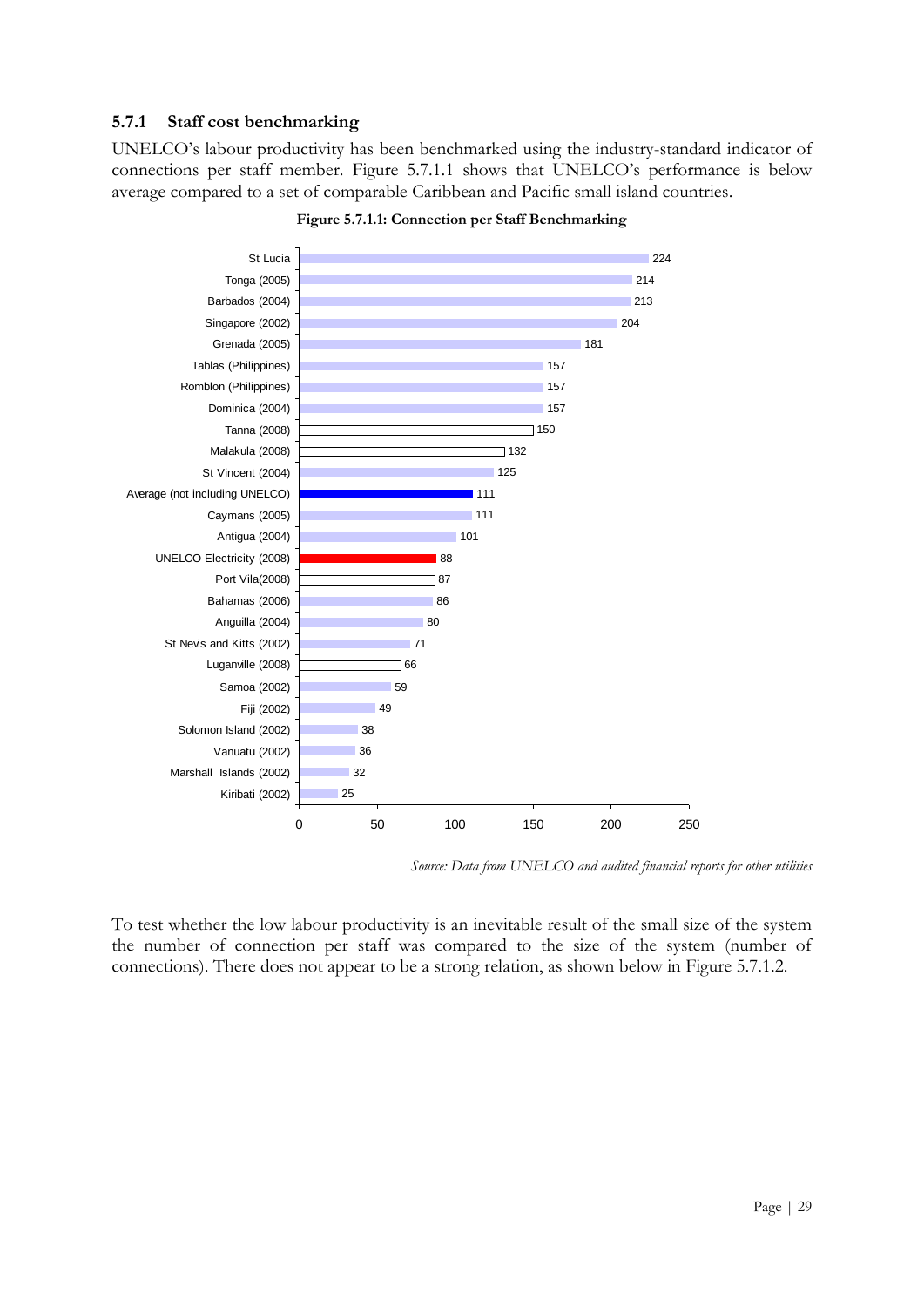

**Figure 5.7.1.2 Connections per staff vs. Number of Connections**

*Source: Data from UNELCO and audited financial reports for other utilities*

Figure 5.7.1.3 presents the benchmarking of average annual staff cost per staff. UNELCO has costs higher than the average. The URA further notes that average wage rates generally in Vanuatu are lower than wages in the Caribbean benchmark countries.





*Source: Data from UNELCO and audited financial reports for other utilities*

The URA"s estimate of reasonable efficiency gains is based on a scenario where connections per staff move to the average position of the comparator group (111 connections per staff) over the next three years, and the average cost per staff moves to the average position of the comparator group (a 16.10% reduction) over the next three years.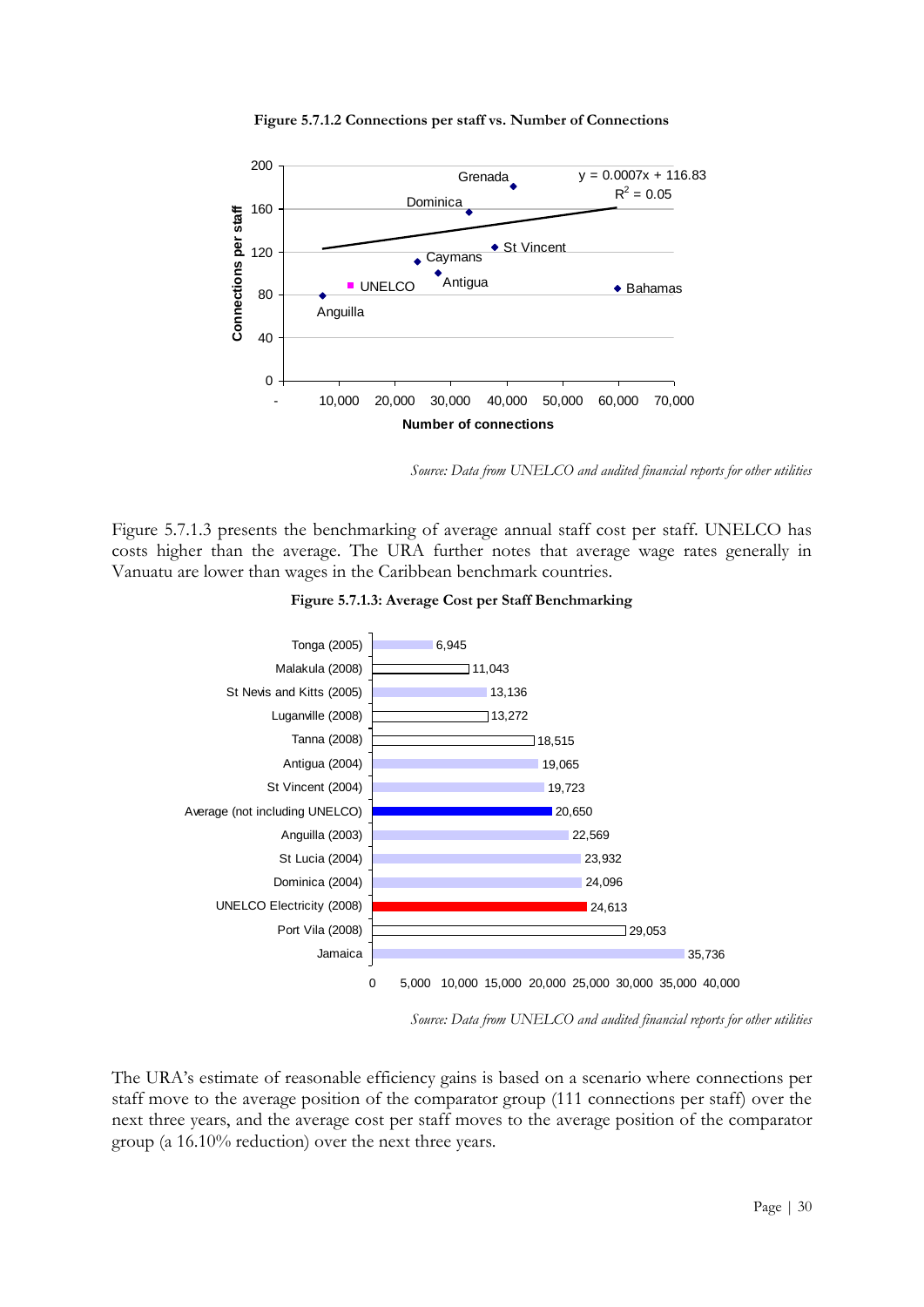#### **5.7.2 Other Operating Cost benchmarking**

Other Operating Costs includes all other current costs other that fuel and staff costs, incurred in the provision of electricity.

These costs have been benchmarked against electricity operators in similar situations. Figure 5.7.2.1 shows that UNELCO has higher costs than the average.



**Figure 5.7.2.1: Other Operating Expenses Benchmarking (US cents/kWh)**

The URA's estimate of reasonable efficiency gains is based on a scenario where Other Operating Costs can move to the average position of the comparator group (a 38.4% reduction on 2009 cost levels) over the next three years.

#### **5.7.3 Total efficiency assumptions**

The scenarios described above indicate that operational efficiencies are possible for UNELCO. The assumption of reasonable efficiency gains are based on the two scenarios described above. The total implied efficiency gains compared to the base scenario are shown in Table 5.7.3.1.

| Table 5.7.3.1: URA and UNELCO estimates of operating efficiencies per annum |  |
|-----------------------------------------------------------------------------|--|
|                                                                             |  |

|        | 2010       | 2011        | 2012        | 2013          | 2014        | Total         |
|--------|------------|-------------|-------------|---------------|-------------|---------------|
| URA    | 51,580,651 | 171,376,476 | 214,572,008 | 289, 547, 270 | 356,274,081 | 1,083,350,486 |
| UNELCO | 98,495,643 | 142,460,919 | 164,349,618 | 185,560,998   | 193,254,746 | 784,121,924   |

*Source: Data from UNELCO and audited financial reports for other utilities*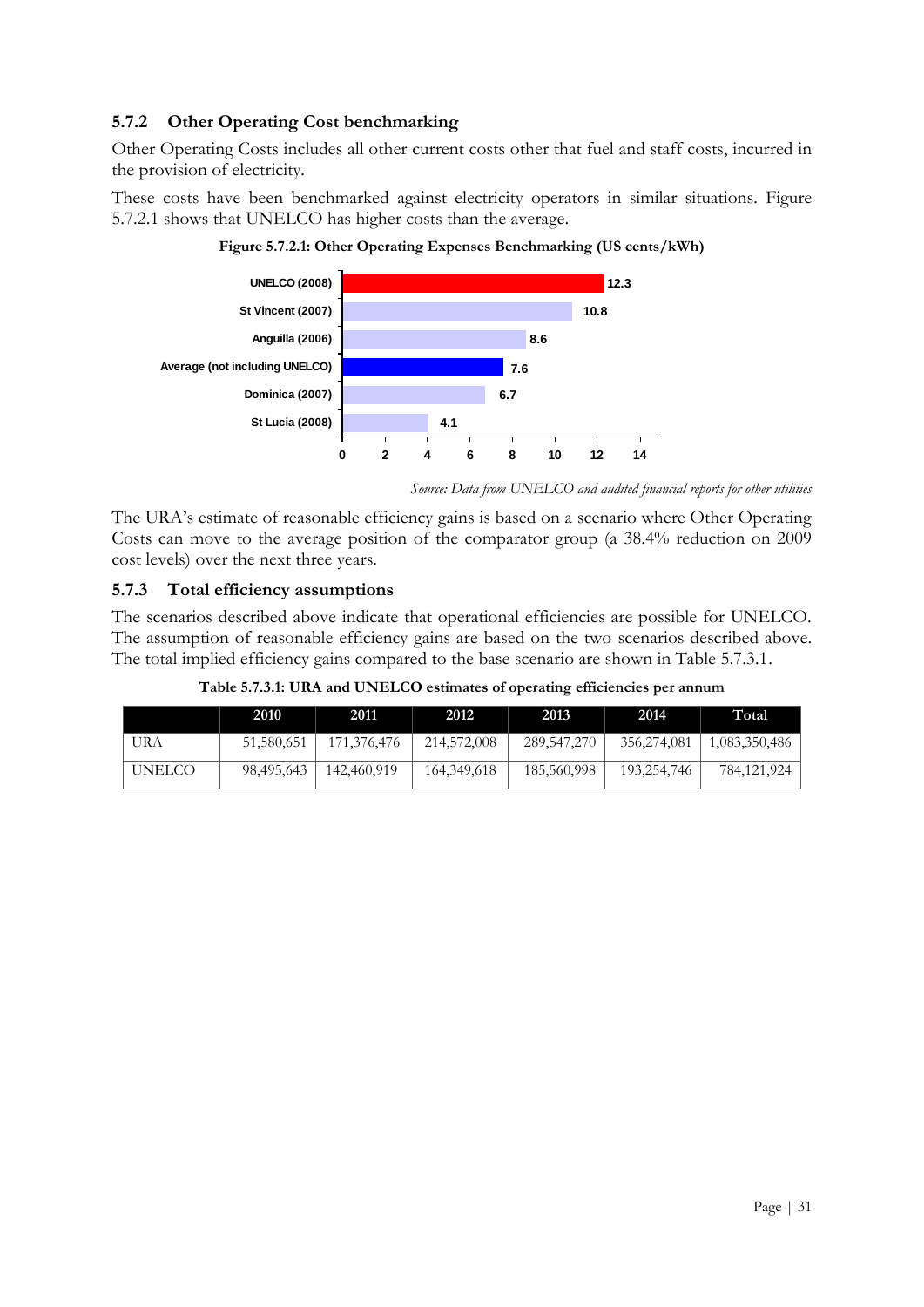#### <span id="page-31-0"></span>**5.8 Impact of Wind Farm savings**

The Addendum to the Port Vila Concession Contract 1998 specifies that one of the acceptable reasons for reviewing the tariff level is:

*If some new event should cause a major variation in the costs to the Concessionaire such that a review of tariffs appears necessary to pass on the variation in cost due to the new conditions of power generation and distribution in an equitable manner on to the price of electricity.*

The construction of the Wind Farm at Devil"s Point constitutes such a variation to the conditions of power generation. Therefore, in this tariff review, the URA has set out what it considers to be an appropriate method of passing on this variation into the tariff.

The variation in costs arises due to the fuel saving on electricity generated using the wind farm, minus the additional costs of operating the wind farm since May 2007. The existing formula was developed before the construction of the wind farm, and so does not include either the fuel savings or the operating costs. The fuel savings can be estimated by multiplying the fuel component of the current indexation formula by the proportion of power that was supplied by wind in that month. The costs are unknown, but a precedent has been set in the form of the allowances UNELCO receive for running the Sarakata Hydro plant. These total 30m vatu per year.

The Cost Forecast for 2010 to 2014 is adjusted by the full amount of the estimated retrospective benefit, spread over the five years of the price control period. The amount of the adjustment is given in Table 5.8.1.

| 2007 fuel saving                                             | 18,609,490    |
|--------------------------------------------------------------|---------------|
| 2008 fuel saving                                             | 50,425,155    |
| 2009 fuel saving                                             | 207, 273, 746 |
| 2010 (to date) fuel saving                                   | 41,917,905    |
| Total fuel saving                                            | 318,226,296   |
| Total estimated operating costs<br>of wind farm              | 90,000,000    |
| Total net benefit                                            | 228,226,296   |
| <b>Annual reduction to Cost</b><br><b>Forecast 2010-2014</b> | 45,645,259    |

**Table 5.8.1 – Adjustment for Wind Farm savings**

**Stakeholders are invited to comment on the extent to which these assumptions appear reasonable, and if not, to suggest appropriate alternatives.**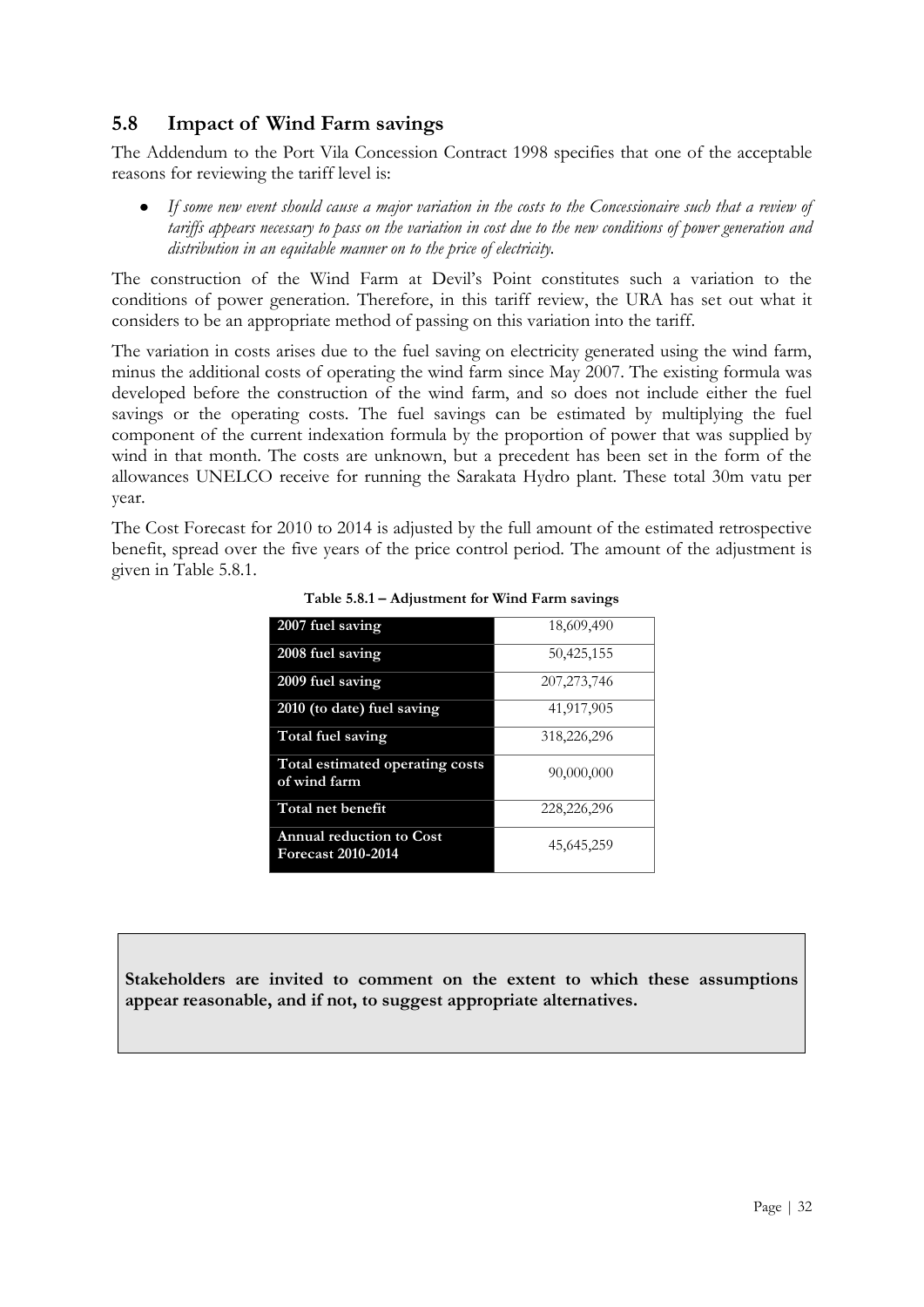The Tariff Structure defines the prices charged to different customer groups, based on the monthly price P. Table 6.1 shows the current tariff structure.

| Customer group                            | Price per kWh                                                     | Monthly fixed charge      | Security deposit           |
|-------------------------------------------|-------------------------------------------------------------------|---------------------------|----------------------------|
| <b>Small Domestic Customers</b>           | Up to 60 kWh = $0.62 \times P$<br>61 to 120 kWh = $0.93 \times P$ | None                      | $70 \times P$              |
|                                           | Over 120 kWh = $1.70 \times P$                                    |                           |                            |
| <b>Other Domestic Customers</b>           | $0.96 \times P$                                                   | 19 x P per subscribed kVA | 150 x P per subscribed kVA |
| Business Licence Holders -<br>Low Voltage | $0.87 \times P$                                                   | 20 x P per subscribed kVA | 150 x P per subscribed kVA |
| Sports Fields                             | $1.00 \times P$                                                   | None                      | None                       |
| Public Lighting                           | $0.54 \times P$                                                   | None                      | None                       |
| High Voltage Users                        | $0.70 \times P$                                                   | 25 x P per subscribed kVA | 150 x P per subscribed kVA |

<span id="page-32-0"></span>**Table 6.1 – Current Tariff Structure**

This tariff structure is set out in Section 5 of the Specifications (1986) and Section 7 of the 1997 Addendum of the Port Vila concession agreement.

As part of its tariff application, UNELCO has put forward an adjustment to the Small Domestic Customer tariff structure shown in Table 6.2 below.

The proposed structure contains a lower tariff for consumption of 0-60 kWh each month, and a higher tariff for consumption of 60-120 kWh each month.

| Consumption   |                 | Old Tariff New Tariff |
|---------------|-----------------|-----------------------|
| $<60$ kWh     | $0.62 \times P$ | $0.34 \times P$       |
| 60 to 120 kWh | $0.93 \times P$ | $1.21 \times P$       |
| $>120$ kWh    | $1.7 \times P$  | $1.7 \times P$        |

**Table 6.2: UNELCO's proposed changes to the Small Domestic Customer tariff**

The URA agrees with UNELCO"s suggestions regarding the changes to the rates paid by Small Domestic Users.

However, the URA is concerned with the sharp difference between the Small Domestic Customer tariff and the Other Domestic user tariff. If a customer increases their electricity usage above 120kWh per month, they automatically switch to the Other Domestic User tariff. This is specified in Section 18 of the concession agreement.

With the current tariff structure, at the point when users switch tariff, their bills approximately double (depending on exact usage and the kVA rating of their connection). The URA is concerned that this creates a barrier to customers expanding their domestic electricity consumption beyond 120kWh per month. The URA suggests adjusting the tariff structure to smooth this transition. This is achieved by reducing the monthly fixed charge for Other Domestic Customers, but increasing the charge per kWh.

Figure 6.3 below shows the evolution of bills as domestic customers increase consumption from the Small Domestic Customer tariff and the Other Domestic Customer tariff.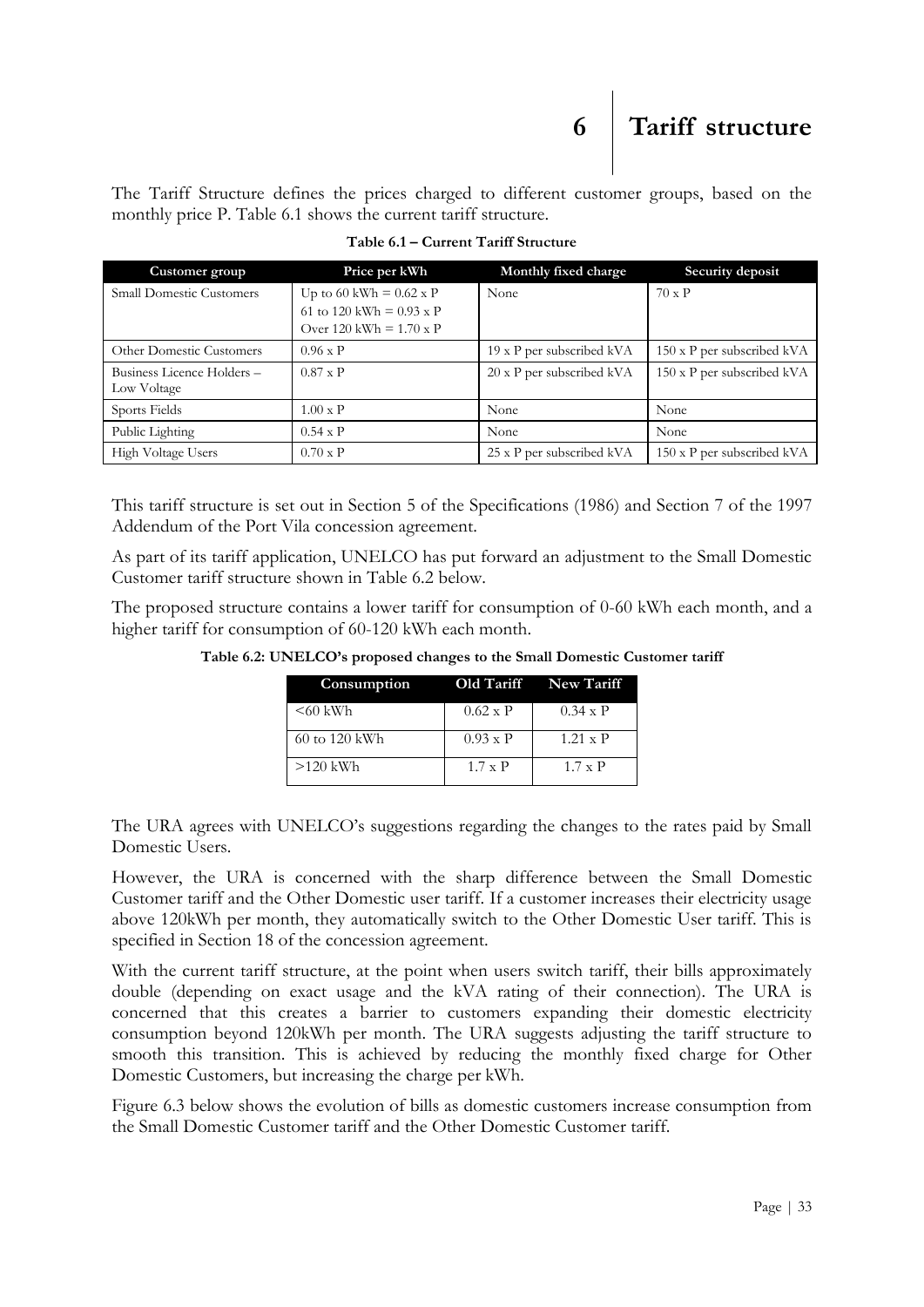

**Figure 6.3: Comparison of bill evolution for existing tariff structure and URA position**

The proposed new tariff structure is summarised in Table 6.4 below.

**Table 6.4 – URA suggested new Tariff Structure**

| Customer group                  | Price per kWh                   | Monthly fixed charge             | Security deposit           |
|---------------------------------|---------------------------------|----------------------------------|----------------------------|
| <b>Small Domestic Customers</b> | Up to 60 kWh = $0.34 \times P$  | None                             | $70 \times P$              |
|                                 | 61 to 120 kWh = $1.21 \times P$ |                                  |                            |
|                                 | Over 120 kWh $= 1.70 \times P$  |                                  |                            |
| Other Low Voltage Customers     | $1.21 \times P$                 | 5 x P per subscribed kVA         | 150 x P per subscribed kVA |
| Business Licence Holders -      | $0.87 \times P$                 | $20 \times P$ per subscribed kVA | 150 x P per subscribed kVA |
| Low Voltage                     |                                 |                                  |                            |
| Sports Fields                   | $1.00 \times P$                 | None                             | None                       |
| Public Lighting                 | $0.54 \times P$                 | None                             | None                       |
| High Voltage Users              | $0.70 \times P$                 | 25 x P per subscribed kVA        | 150 x P per subscribed kVA |

**Stakeholders are invited to comment on the suggested changes to the tariff structure, and make any further suggestions they feel are appropriate.**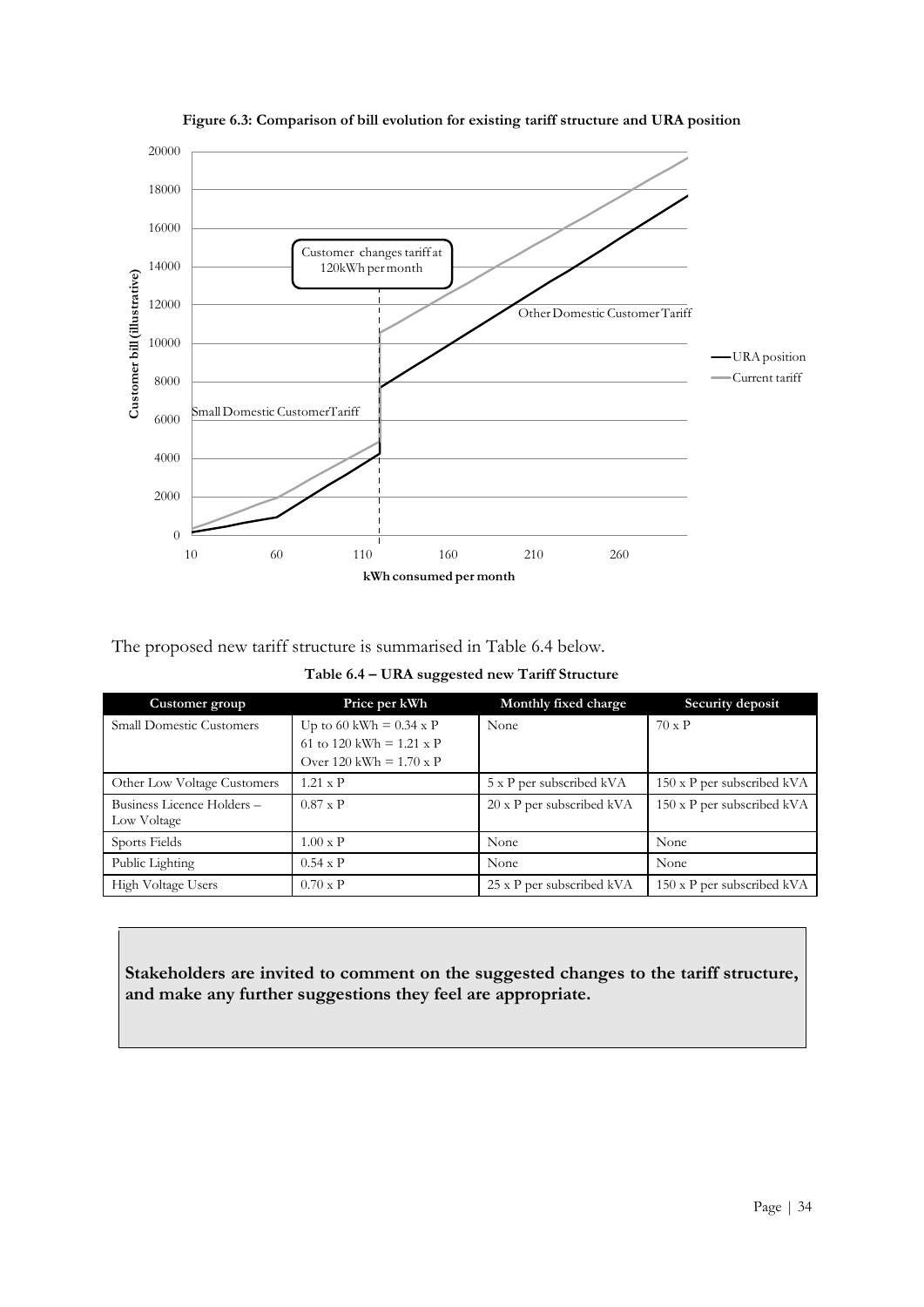## <span id="page-34-0"></span>**7 Indexation formula**

The purpose of the indexation formula is to allow fluctuations in certain input prices beyond UNELCO"s control (fuel, wages and materials) to be passed through to electricity customers. This allows UNELCO to collect sufficient revenue to supply electricity services should input prices increase, and allow customers to benefit when input prices fall.

Section 3 of the Electricity Review Tariff Application Report March 2010 provides a detailed description of the current tariff formula.

The assumptions described in section 5 above set the level of the base price  $P_0$ . The base price  $P_0$ is then used with an indexation formula to calculate the monthly electricity price P.

#### <span id="page-34-1"></span>**7.1 Formula structure**

The tariff is made up of several components, which represent the reasonable costs of providing electricity in Vanuatu, and a reasonable return for the operator. The methodology for setting the tariff level is described in detail in section 3 of the Electricity Tariff Application Report March 2010.





Cost components strongly influenced by external price variations include:

- Fuel costs are influenced by the fuel price;
- Staff costs are influenced by general wage inflation in Vanuatu, and the minimum wage;
- Materials costs are influenced by the price of goods, and currency rates if the goods are  $\bullet$ purchased overseas.

UNELCO does not have control over the price charged to customers; rather it is specified in the concession agreement. If external input costs increase and the price is not adjusted, UNELCO are at risk of not generating sufficient revenue to continue supplying electricity. If input prices decrease and the price is not adjusted, then electricity customers are missing out on potentially lower prices.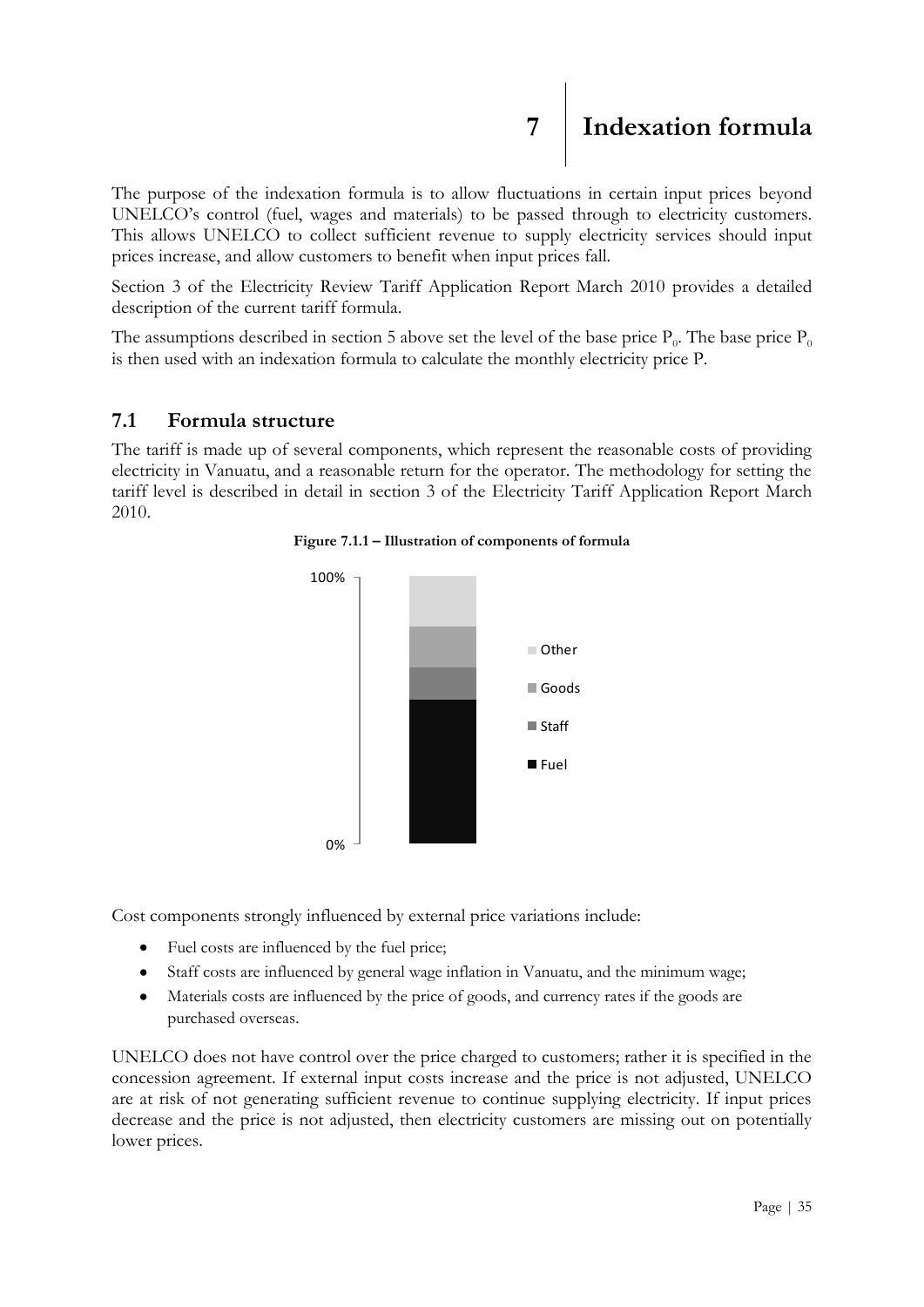The aim, therefore, is to link each component to an index that will reasonably accurately reflect the impact of input price changes on costs.

The proportion of the tariff that each component represents is referred to as the coefficient of that component. For example, if fuel costs make up 50% of the tariff revenue, then the coefficient of fuel costs ( $X_{FUEL}$ ) will be 0.50. The coefficients are set based on the forecasts of the different areas of costs, with assumed constant input prices. The assumed constant input price forms the starting value for each index.

#### **7.1.1 Fuel component**

The first variable that has a major impact on the fuel costs faced by UNELCO is the fuel price. UNELCO do not control the price they pay for imported diesel, so it is reasonable for the impact on costs of fuel price fluctuations to be passed through to electricity customers. This does, however, remove the direct financial incentive for UNELCO to negotiate down the fuel price as much as possible. For the purpose of this tariff review, it is assumed that UNELCO will act in good faith and strive to get the best price for customers when negotiating fuel prices.

The current mechanism for passing through fuel prices, allows UNELCO to calculate the weighted average fuel price per litre paid for diesel and copra across all concessions (G), compare this value to the base fuel price  $(G_0)$  and adjust the fuel component accordingly.

The second major external variable that impacts the fuel cost is the amount of power that is generated by non-fuel based power (e.g. hydro, wind, solar PV, geothermal). Currently, the hydro savings are added in to the tariff through the Sarakata savings method, and so for the purposes of the formula, power generated by the Sarakata hydro plant is treated as if it was generated by diesel fuel. Power generated by the wind farm in Port Vila, however, is fuel free, as would any further investment in new non-fuel generation. The total cost of fuel for UNELCO is reduced as more is produced by wind, and vice versa. The fuel component of the formula should be adjusted by the proportion of power generated by fuel (N), where

$$
N = Average for previous twelve months of \left(1 - \frac{Energy produced by wind}{Total energy produced}\right)
$$

 $N_0$  should be set according to the five-year average forecast level of N.

The suggested formula for calculating the fuel component of the price is suggested as:

$$
X_{FUEL} \times \frac{G}{G_0} \times \frac{N}{N_0}
$$

#### **7.1.2 Wages component**

UNELCO operates in a reasonably competitive labour market. Therefore, staff costs are influenced by the market rate for wages in Vanuatu. The method of calculating the wages component is:

$$
X_{STATE} \times \frac{M}{M_0}
$$

Where M is an index of average wage costs in Vanuatu. Currently, this index is based on an average of the daily wage for a single male not receiving board or lodging in Port Vila at Ifira Wharf and Stevedoring classified as an "inexperienced labourer"; and the classification "GRT" of the Public Service of the Vanuatu Government. It has been noted that there has been very little change in either of these indicators for more than twelve months, suggesting that they may not be an accurate measure of average wages in Vanuatu. A suitable alternative index has not yet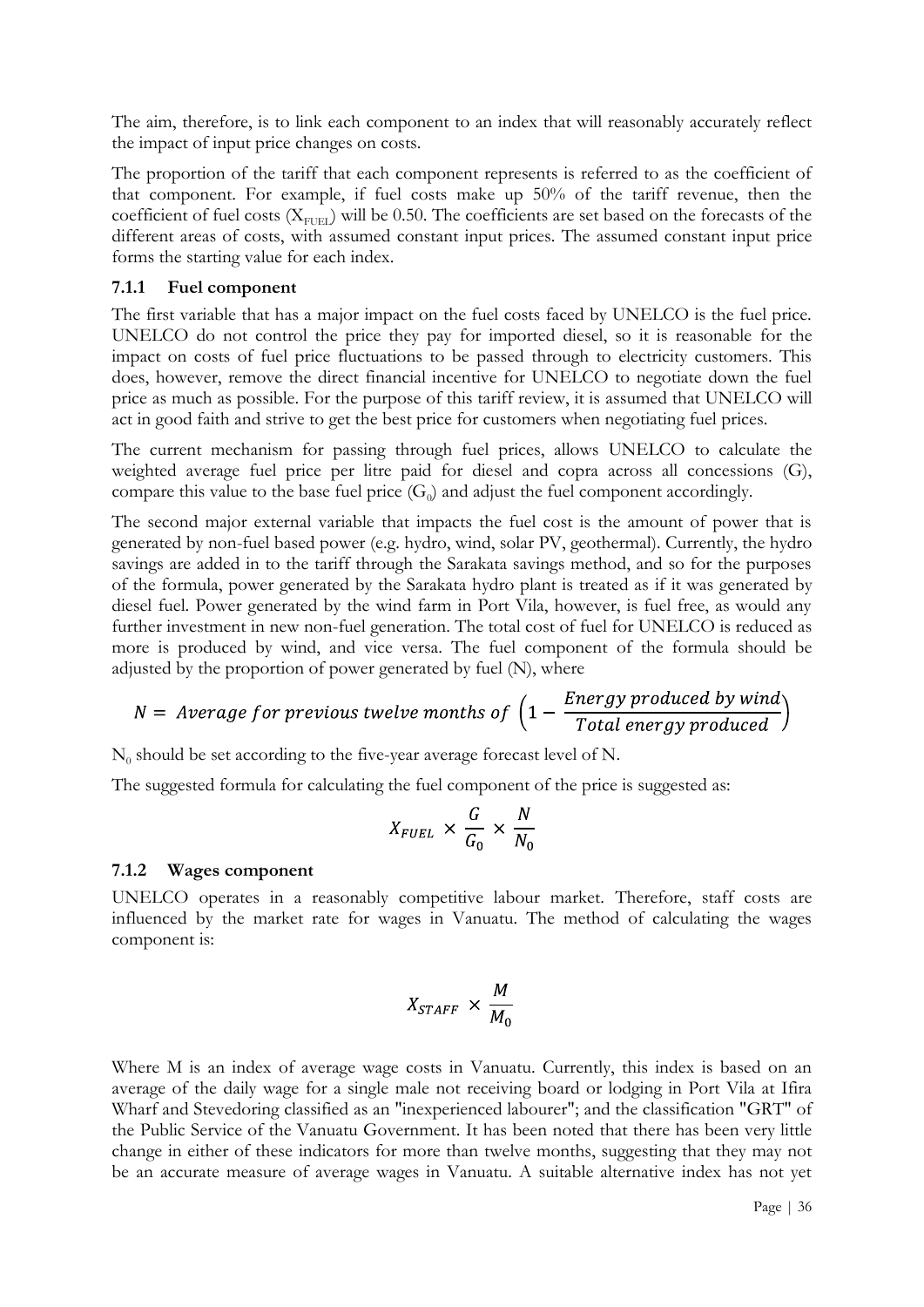been created. Should a suitable alternative be found, then it is suggested that it should be used to calculate M.

#### **7.1.3 Materials component**

UNELCO must purchase materials in order to operate, maintain and upgrade equipment for electricity supply. The price of these materials is determined by the market for such materials in Vanuatu and abroad. The Materials component currently used in the formula is:

$$
X_{MATERIALS} \times \frac{IM}{IM_0} \times \left[0.60 + \left(0.40 \times \frac{C}{C_0}\right)\right]
$$

Where IM is an index of materials prices, and C is an index of the relative strength of the Vatu. IM is based on the index of "Matériel" published in the "Journal Officiel" (New Caledonia Gazette) and C is the exchange rate between the Vatu and the Pacific Franc.

In an ideal model, the Materials component should take into account price and currency fluctuations for the mix of currencies in which materials are purchased. Given the practical impossibilities of creating such an ideal model, the URA suggests that the existing mechanism is retained.

#### **7.1.4 Other component**

The remaining component comprises of tariff revenue that will not be adjusted according to an external index. This comprises depreciation, returns, and "other" operating costs.

The indexation formula does not make any adjustments for economies of scale. This means that UNELCO has an incentive to drive demand through a high quality of service and increasing connections.

The Other component is represented in the indexation formula by a constant  $X_{\text{OTHER}}$ .

#### **7.1.5 Complete formula**

The overall tariff indexation formula calculates the price P based on a base price  $P_0$ , adjusted for each of the components listed above. The overall tariff indexation formula is:

$$
P = P_0 \times \left[ X_{FUEL} \times \frac{G}{G_0} \times \frac{N}{N_0} \right] + \left[ X_{STATE} \times \frac{M}{M_0} \right] + \left[ X_{MATERIALS} \times \frac{IM}{IM_0} \times \left[ 0.60 + \left( 0.40 \times \frac{C}{C_0} \right) \right] \right] + X_{OTHER}
$$

**Stakeholders are invited to comment on the suggested tariff indexation method, and make any further suggestions they feel are appropriate.**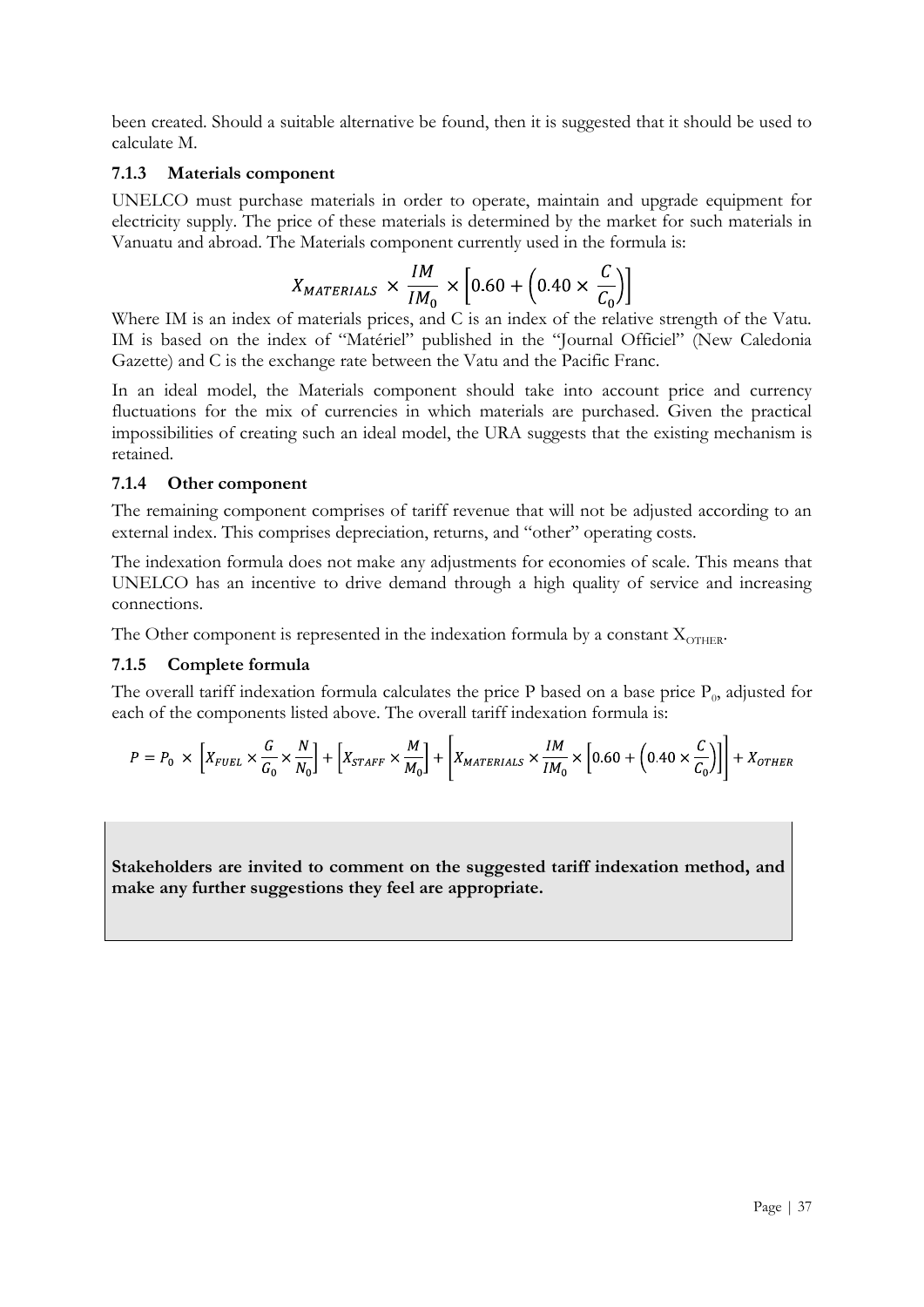<span id="page-37-0"></span>

# **8 Impact of Luganville re-tender**

The concession agreement for Luganville is due to expire at the end of 2010. The new concession is subject to an international tender process, which raises the possibility of multiple electricity operators in Vanuatu. Each concession has a different cost base. It is the position of the URA that uniform tariffs should be maintained across all four current concession areas. In order to maintain the possibility of uniform electricity tariffs across all of Vanuatu, an explicit mechanism is required to balance the revenue across the operators.

In addition, it is the position of the URA that there should be a mechanism in the tariff for creating a fund that can be used for expanding access to electricity services and/or for further reduction in customer tariffs.

#### <span id="page-37-1"></span>**8.1 Principles**

The following principles have guided the design of this mechanism:

- It must allow for the possibility of multiple operators.
- It must allow for uniform tariffs across all of Vanuatu.
- It must allow all electricity operators to cover their reasonable costs and earn a reasonable return on their investment in the electricity concession.
- It must maintain incentives to increase electricity connections, operate efficiently, and use renewable energy.
- One operator must not be able to influence the results of another operator.

#### <span id="page-37-2"></span>**8.2 Balancing mechanism**

The proposed mechanism is based on having two separate price formulas for each operator, one for Luganville, and the other for Port Vila, Malekula, and Tanna combined. Both formulas will use the structure defined in Section 7.1.5. above, but use different coefficients.

 $P_{\text{PV}}$  represents the price for Port Vila, Tanna and Malekula, and  $P_{\text{L}}$  represents the price for Luganville. Each formula is calculated monthly, and the higher of the two prices is charged to customers across all concessions.

Each month, the concession with the lower P must make a payment (B) to a balancing fund of:

$$
B = (P_{HIGH} - P_{LOW}) \times D
$$

Where:

- $\bullet$  B = the amount payable to the balancing fund
- $\bullet$  D = the electricity sold by the operator with the lower P in that month, in kWh.
- $\bullet$   $P_{\text{HIGH}}$  = the higher of the two price formulas calculated that month
- $\bullet$  P<sub>LOW</sub> = the lower of the two price formulas calculated that month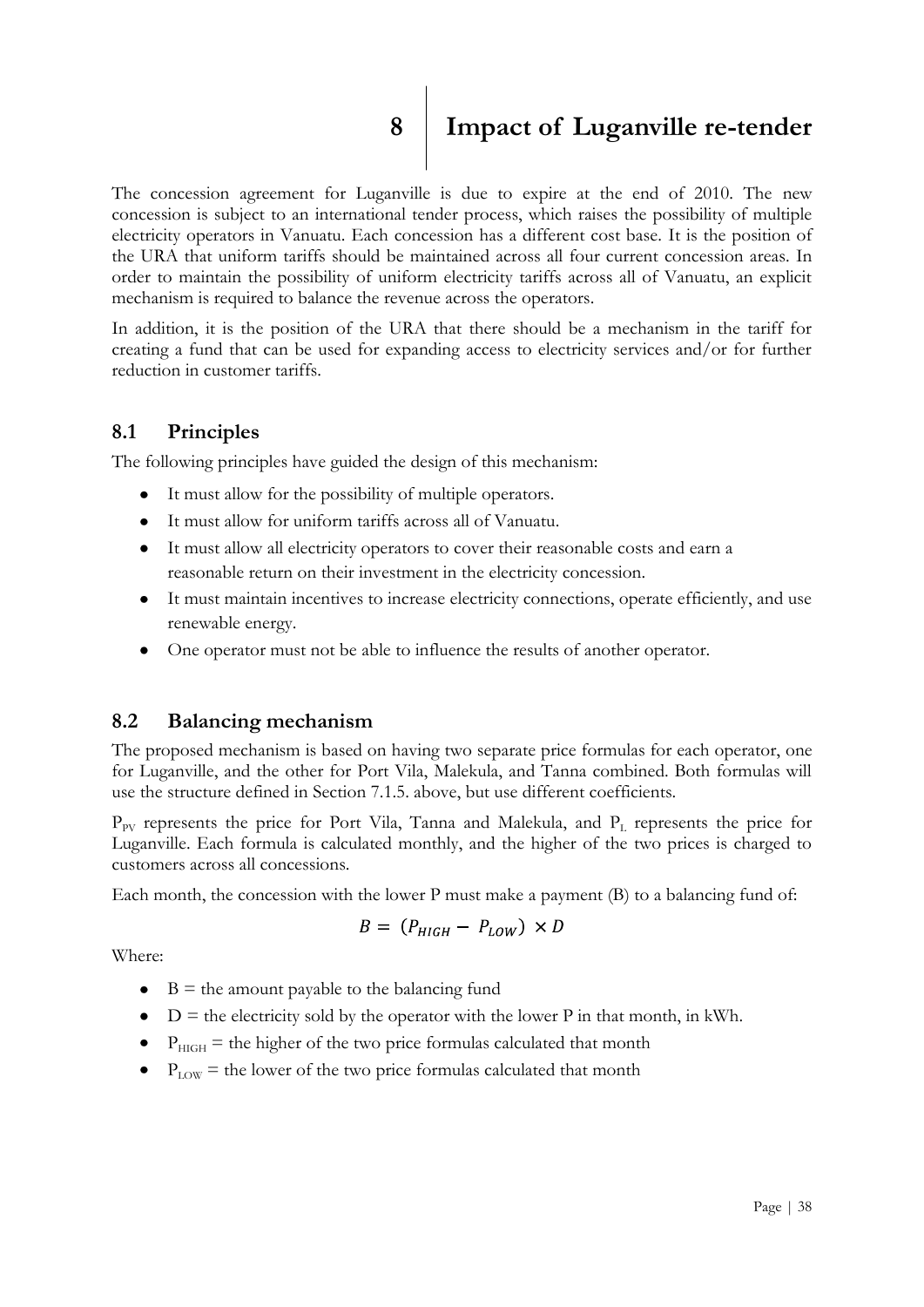#### <span id="page-38-0"></span>**8.3 Operation of the balancing fund**

So as to not adversely impact the cash flow or working capital position of the operator that must pay into the balancing fund, the payment should be required after such a reasonable time as the operator can be expected to have collected the revenue from customers for that month. As such, it is recommended that payment into the balancing fund be required within 60 days of the start of the month for which P is set. For example:

- Day 1: Start of the month.  $P_{PV}$  and  $P_L$  calculated based on previous month's data.
- Day 10-15: Customer bills sent out
- Day 30: Customer payments due
- Day 60: Payment to balancing fund due.

**Stakeholders are invited to comment on this new mechanism and suggest alternatives as they see necessary.**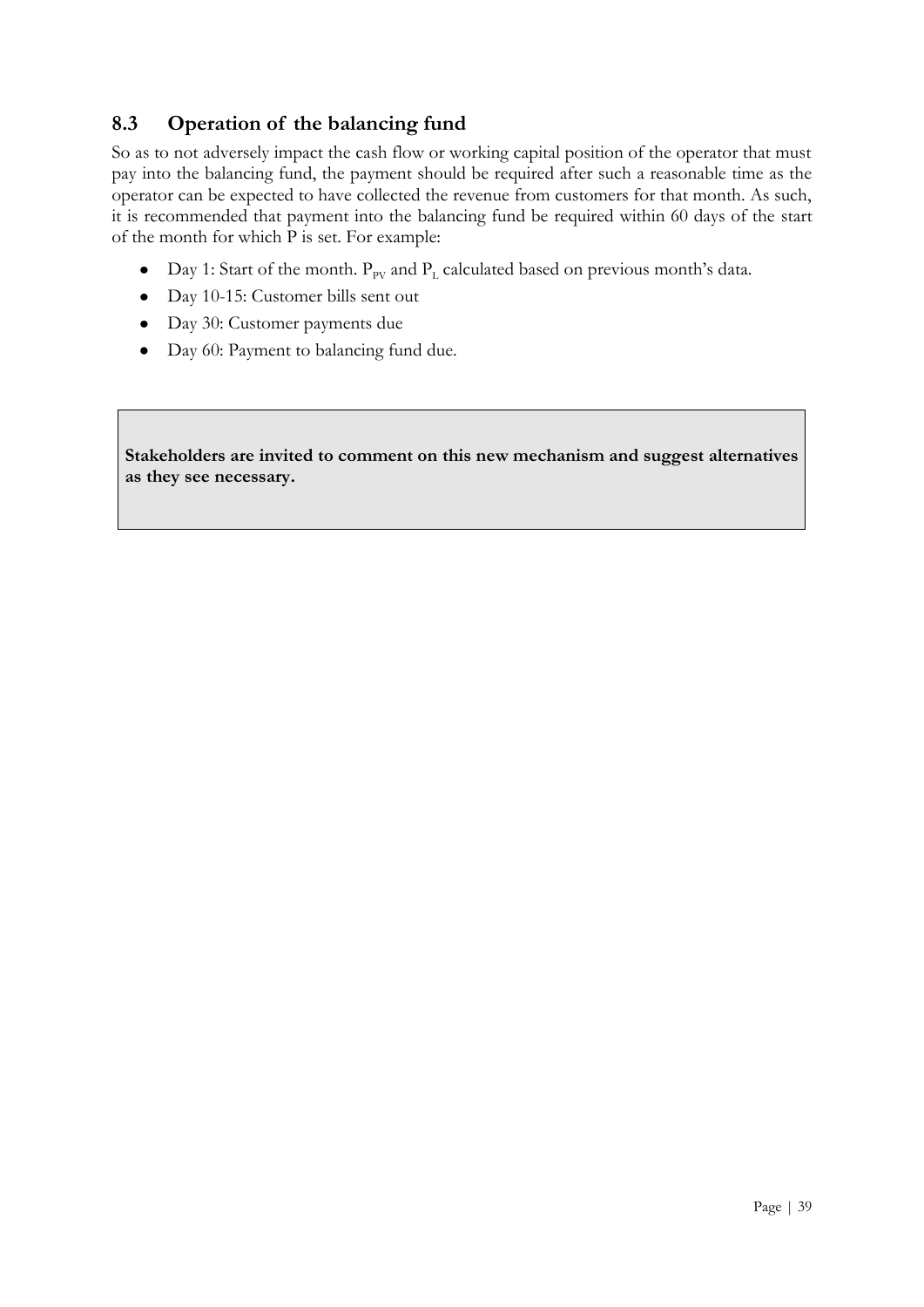# <span id="page-39-0"></span>**9 Use of Sarakata funds**

The existing Luganville concession contract specifies that the fuel savings from running the Sarakata Hydro plant, minus some specified costs of running the plant, must be set aside in the Sarakata Special Reserve Fund. In their tariff application, UNELCO suggest using the full amount of the Sarakata savings for lowering the tariff.

The use of the fund is decided by Government. The URA recommends that the existing Sarakata funds should be used for lowering tariffs across all concessions.

As discussed in Section 8 above, the current mechanism of creating the Sarakata Special Reserve Fund expires with the Luganville concession at the end of 2010. Section 8 describes a new mechanism for creating a fund for electrification and tariff reduction purposes. The URA"s position is that this new fund should be used for tariff reduction, unless specific electrification projects have been approved.

**Stakeholders are invited to comment on the proposed use of the Sarakata fund.**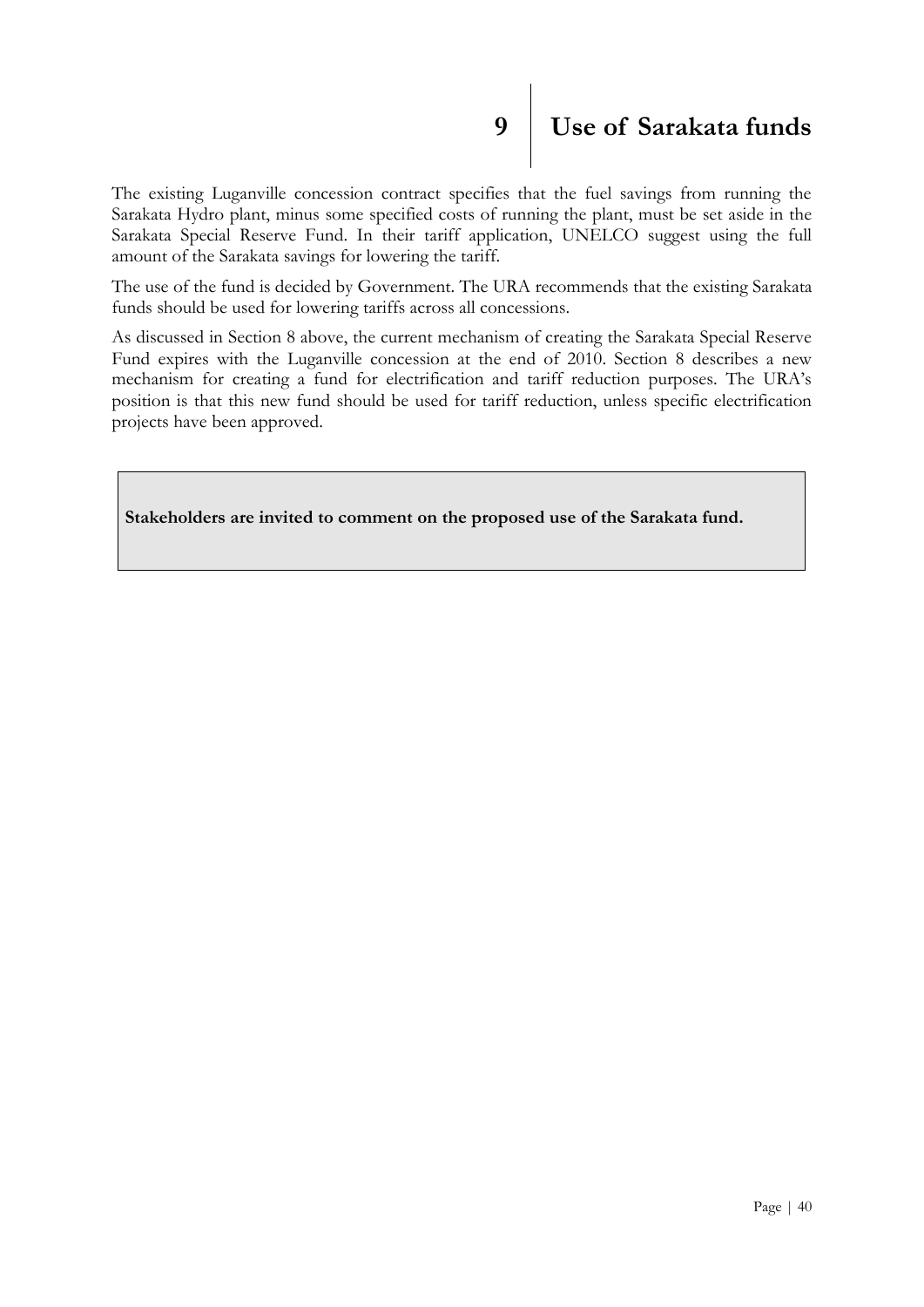This document sets out the current position of the URA on the tariff review, and invites comment from all stakeholders.

The next steps in the process are:

- <span id="page-40-0"></span>**Consultation**. The Electricity Tariff Application Report March 2010 and Electricity  $\bullet$ Tariff Review Position Paper March 2010 will be made available to the public and all interested stakeholders. The URA will invite submissions on the position paper from the public, Government departments, UNELCO and all other stakeholders.
- **URA's Final Decision & Tariff Recommendation**. Following consultation on the  $\bullet$ URA"s Electricity Tariff Review Position Paper March 2010, the URA will publish its final recommended tariff. In the event that the final tariff is not agreed between the Government and UNELCO the matter will be referred to arbitration, as specified within the concession agreements. Following agreement on the new tariff level, structure, and formula, the new tariff will take effect upon signing of an addendum to the concession contracts by the Government and UNELCO.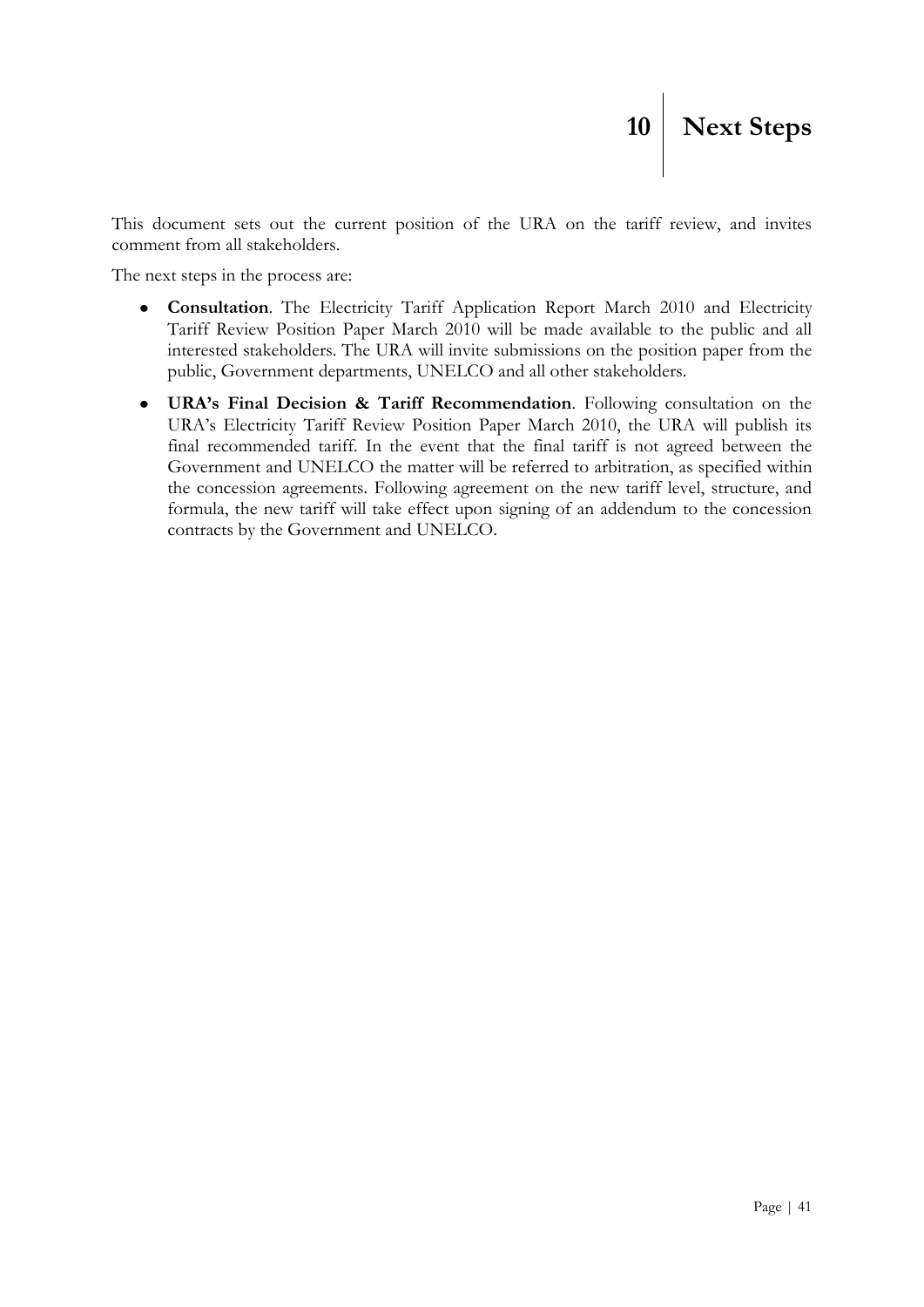## <span id="page-41-0"></span>**Appendix A: Summary of assumptions in URA's position**

| Type                   | Concession       | Metric                                                              | Assumption                                                             | Comments                               |
|------------------------|------------------|---------------------------------------------------------------------|------------------------------------------------------------------------|----------------------------------------|
| Demand<br>Forecast     |                  |                                                                     |                                                                        |                                        |
| Demand<br>Forecast     | All              | kWh demand growth<br>annual growth rate                             | $2010 = 4.6\%$<br>$2011 - 2014 = 4.0\%$                                | Disagree<br>with Tariff<br>Application |
| Demand<br>Forecast     | $\overline{All}$ | kVA demand annual<br>growth rate 2010 to 2014                       | Same as kWh growth rate                                                | Agree with<br>Tariff<br>Application    |
| Demand<br>Forecast     | All              | Revenue growth from COS<br>PHI 2010 to 2014                         | $0\%$                                                                  | Agree with<br>Tariff<br>Application    |
| Demand<br>Forecast     | All              | Revenue from Prime de<br>Transfo annual growth rate<br>2010 to 2014 | Port Vila = $0.36\%$<br>Luganville = $2.07\%$                          | Agree with<br>Tariff<br>Application    |
| Generation<br>Forecast |                  |                                                                     |                                                                        |                                        |
| Generation<br>Forecast | Port Vila        | Wind generation 2010-2011                                           | 4,600,000 kWh                                                          | Agree with<br>Tariff<br>Application    |
| Generation<br>Forecast | Port Vila        | Wind generation 2012-2014                                           | 6,600,000 kWh                                                          | Agree with<br>Tariff<br>Application    |
| Generation<br>Forecast | Port Vila        | Diesel plant fuel efficiency                                        | 0.259 litres per kWh.                                                  | Disagree<br>with Tariff<br>Application |
| Generation<br>Forecast | Port Vila        | Diesel price 2010 - 2014                                            | 85 VUV per litre                                                       | Agree with<br>Tariff<br>Application    |
| Generation<br>Forecast | Port Vila        | Port Vila Annual Coprah<br>consumption 2010 to 2014                 | 2010:750 000 litres<br>2011:1 400 000 litres<br>2012: 2,500,000 litres | Agree with<br>Tariff<br>Application    |
| Generation<br>Forecast | Port Vila        | Copra fuel efficiency                                               | 0.294 litres per kWh.                                                  | Agree with<br>Tariff<br>Application    |
| Generation<br>Forecast | Port Vila        | Copra price 2010 - 2014                                             | 100 VUV per litre                                                      | Agree with<br>Tariff<br>Application    |
| Generation<br>Forecast | Port Vila        | Monthly system losses<br>(kWh sold / kWh<br>produced)               | Same as 2009                                                           | Agree with<br>Tariff<br>Application    |
| Generation<br>Forecast | Luganville       | Annual hydro generation<br>2010 to 2014                             | $5,614,000$ kWh per annum                                              | Agree with<br>Tariff<br>Application    |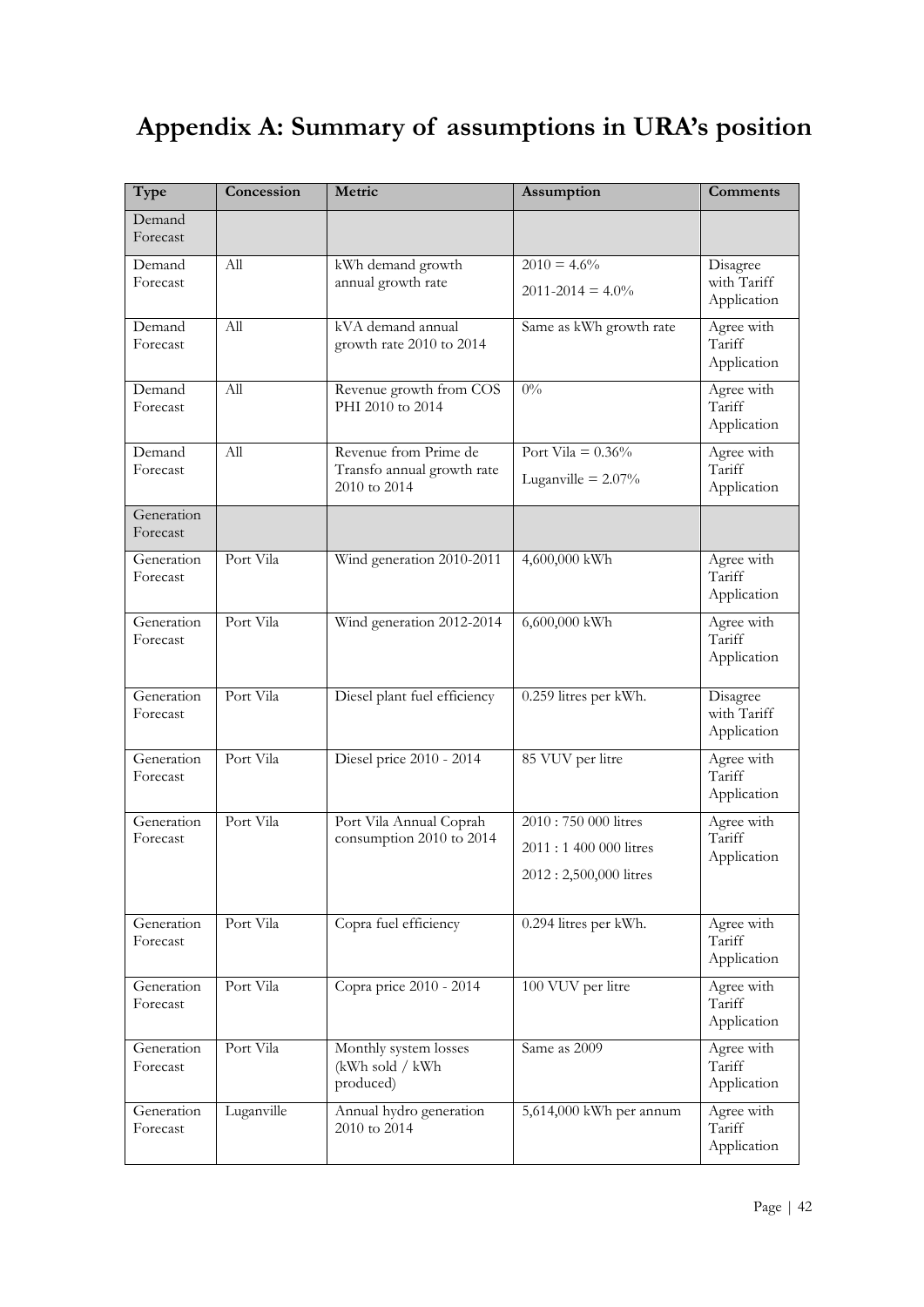| Generation<br>Forecast            | Luganville | Price of lubricant oil (used<br>in Sarakata fund savings<br>calculation) | 256.40 VUV per litre                                                                                                                                    | Agree with<br>Tariff<br>Application    |
|-----------------------------------|------------|--------------------------------------------------------------------------|---------------------------------------------------------------------------------------------------------------------------------------------------------|----------------------------------------|
| Generation<br>Forecast            | Luganville | Diesel plant fuel efficiency                                             | 0.286 litres per kWh                                                                                                                                    | Disagree<br>with Tariff<br>Application |
| Generation<br>Forecast            | Luganville | Diesel price 2010 - 2014                                                 | 85 VUV per litre                                                                                                                                        | Agree with<br>Tariff<br>Application    |
| Generation<br>Forecast            | Luganville | Monthly system losses<br>(kWh sold / kWh<br>produced)                    | Same as 2009                                                                                                                                            | Agree with<br>Tariff<br>Application    |
| Generation<br>Forecast            | Malekula   | Copra plant fuel efficiency                                              | the Malekula generator is<br>assumed to be 0.414 litres<br>per kWh for coprah.                                                                          | Agree with<br>Tariff<br>Application    |
| Generation<br>Forecast            | Malekula   | Copra consumption                                                        | 2010: 215,000 litres<br>2011: 224,000 litres<br>2012: 235,002 litres<br>2013: 238,500 litres<br>2014: 246,500 litres                                    | Agree with<br>Tariff<br>Application    |
| Generation<br>Forecast            | Malekula   | Copra price 2010 - 2014                                                  | 100 VUV per litre                                                                                                                                       | Agree with<br>Tariff<br>Application    |
| Generation<br>Forecast            | Malekula   | Monthly system losses<br>(kWh sold / kWh<br>produced)                    | Same as 2009                                                                                                                                            | Agree with<br>Tariff<br>Application    |
| Generation<br>Forecast -<br>Tanna | Tanna      | Diesel plant fuel efficiency                                             | 0.364 litres per kWh.                                                                                                                                   | Disagree<br>with Tariff<br>Application |
| Generation<br>Forecast -<br>Tanna | Tanna      | Diesel price                                                             | Port Vila price plus 20.5<br>VUV per litre                                                                                                              | Agree with<br>Tariff<br>Application    |
| Generation<br>Forecast-<br>Tanna  | Tanna      | Monthly system losses<br>(kWh sold / kWh<br>produced)                    | Same as 2009                                                                                                                                            | Agree with<br>Tariff<br>Application    |
| Cost<br>Forecast                  |            |                                                                          |                                                                                                                                                         |                                        |
| Cost<br>Forecasts                 | Port Vila  | Staff Cost 2010-2014                                                     | Move to 111 connections<br>per staff and 16.10%<br>reduction in cost per staff<br>over 3 years                                                          | Included in<br>efficiency<br>savings   |
| Cost<br>Forecasts                 | Luganville | Staff Cost 2010-2014                                                     | Move to 111 connections<br>per staff and 16.10%<br>reduction in cost per staff<br>over 3 years                                                          | Included in<br>efficiency<br>savings   |
| Cost<br>Forecasts                 | Luganville | Sarakata savings calculation                                             | Theoretical diesel &<br>lubricant cost based on<br>Sarakata savings formula<br>added to fuel cost for<br>Luganville. 10m removed<br>from staff cost for | Agree with<br>Tariff<br>Application    |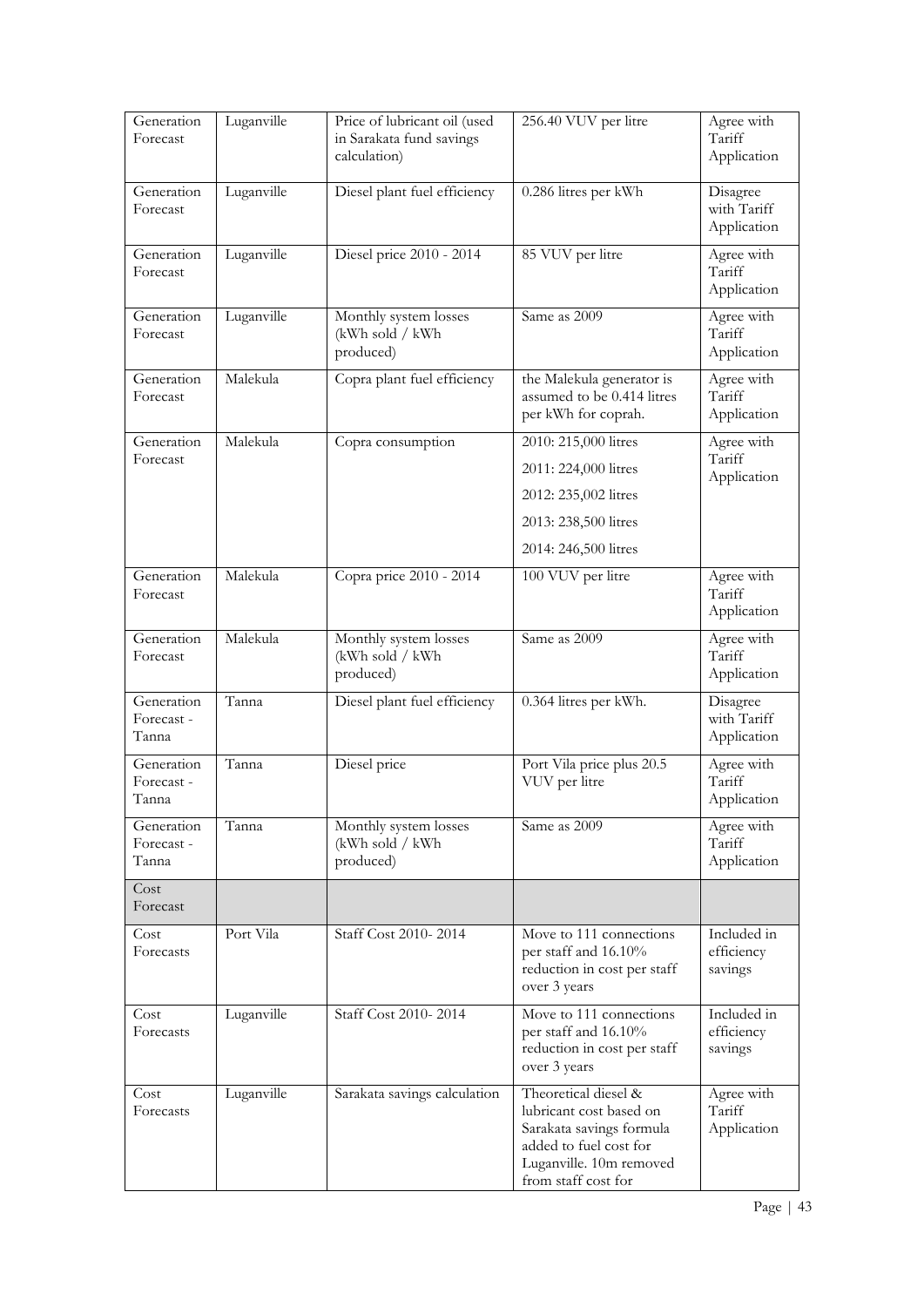|                                           |                  |                                                                        | Luganville. $6m + 4m$<br>removed from Goods &<br>Other costs for Luganville                                                              |                                          |
|-------------------------------------------|------------------|------------------------------------------------------------------------|------------------------------------------------------------------------------------------------------------------------------------------|------------------------------------------|
| Cost<br>Forecasts                         | Malekula         | Staff Cost 2010-2014                                                   | Move to 111 connections<br>per staff and 16.10%<br>reduction in cost per staff<br>over 3 years                                           | Included in<br>efficiency<br>savings     |
| Cost<br>Forecasts                         | Tanna            | Staff Cost 2010-2014                                                   | Move to 111 connections<br>per staff and 16.10%<br>reduction in cost per staff<br>over 3 years                                           | Included in<br>efficiency<br>savings     |
| Cost<br>Forecasts                         | All              | Other Costs 2010-2014                                                  | Decrease costs 38.40%<br>from 2009 level over 3<br>years                                                                                 | Included in<br>efficiency<br>savings     |
| Global<br>Efficiencies                    | All              | Cost savings per year                                                  | 51,580,651<br>2010<br>2011<br>171,376,476<br>2012<br>214,572,008<br>2013<br>289,547,270<br>2014<br>356,274,081<br>Total<br>1,083,350,486 | Disagree<br>with Tariff<br>Application   |
| Adjustment<br>for Wind<br>Farm<br>savings | $\overline{All}$ | Annual adjustment for<br>Wind Farm savings, to be<br>applied 2010-2014 | 45,645,259                                                                                                                               | Not included<br>in Tariff<br>Application |
| Reasonable<br>Return                      |                  |                                                                        |                                                                                                                                          |                                          |
| Reasonable<br>Return                      | All              | Nominal risk free rate                                                 | 5.14%                                                                                                                                    | Disagree<br>with Tariff<br>Application   |
| Reasonable<br>Return                      | All              | Market risk premium                                                    | $5.00\%$                                                                                                                                 | Agree with<br>Tariff<br>Application      |
| Reasonable<br>Return                      | All              | Country Risk Premium                                                   | $2.00\%$                                                                                                                                 | Disagree<br>with Tariff<br>Application   |
| Reasonable<br>Return                      | All              | Gearing                                                                | 60%                                                                                                                                      | Disagree<br>with Tariff<br>Application   |
| Reasonable<br>Return                      | All              | Equity proportion                                                      | 40%                                                                                                                                      | Disagree<br>with Tariff<br>Application   |
| Reasonable<br>Return                      | All              | Inflation rate                                                         | 4.70%                                                                                                                                    | Agree with<br>Tariff<br>Application      |
| Reasonable<br>Return                      | All              | Equity beta                                                            | $\mathbf{1}$                                                                                                                             | Agree with<br>Tariff<br>Application      |
| Reasonable<br>Return                      | All              | Debt risk premium                                                      | 4.0%                                                                                                                                     | Disagree<br>with Tariff<br>Application   |